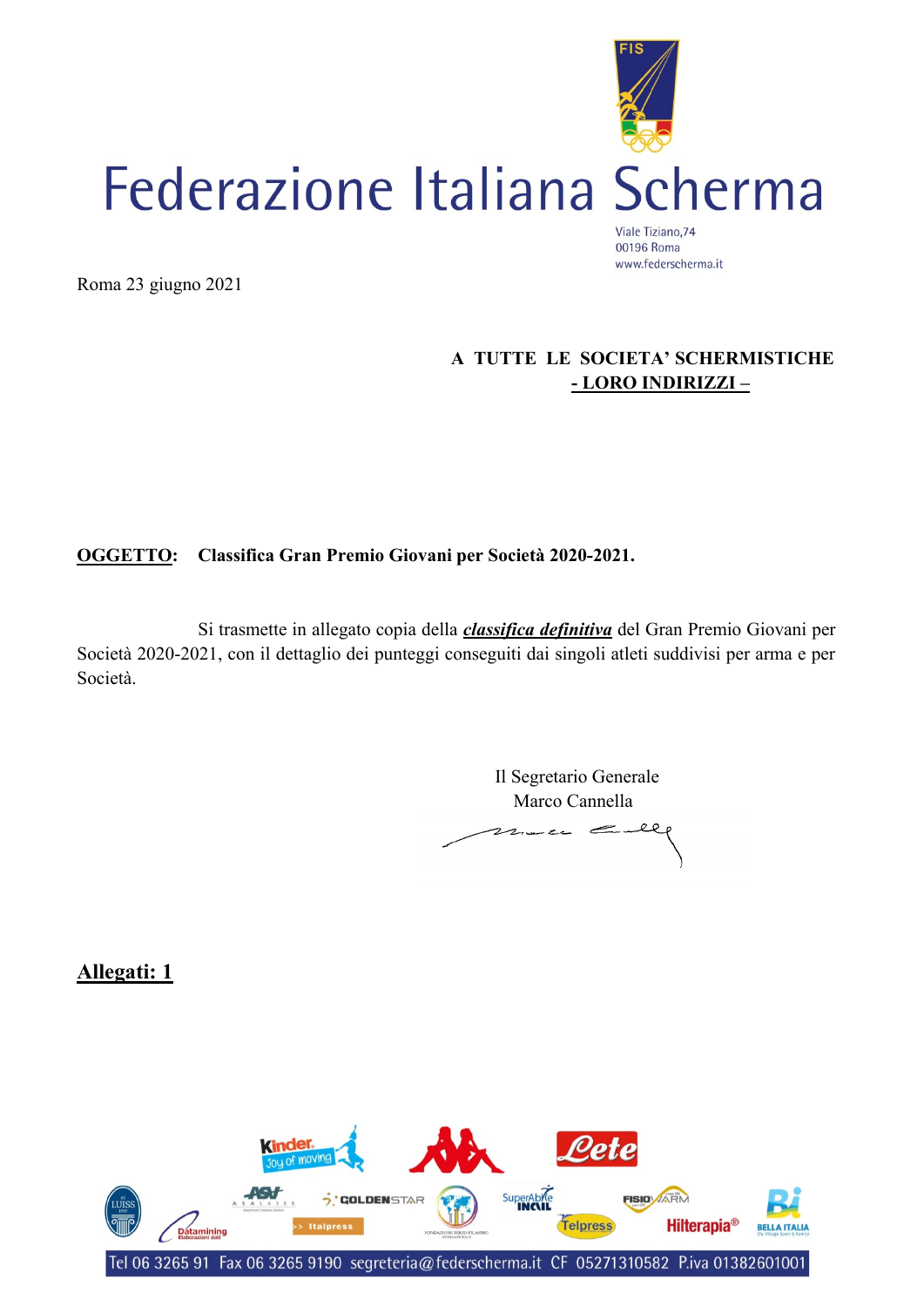|                         |                                                | <b>TOTALE</b>                   | <b>TOTALE</b>                | <b>TOTALE</b>                   |               |
|-------------------------|------------------------------------------------|---------------------------------|------------------------------|---------------------------------|---------------|
| Pos.                    | <b>Società</b>                                 | <b>PUNTI</b><br><b>FIORETTO</b> | <b>PUNTI</b><br><b>SPADA</b> | <b>PUNTI</b><br><b>SCIABOLA</b> | <b>TOTALE</b> |
| $\overline{\mathbf{1}}$ | A.S.D. FRASCATI SCHERMA                        | 1182,402                        | 42,009                       | 1389,723                        | 2614,134      |
| $\overline{\mathbf{c}}$ | CLUB SCHERMA ROMA A.S.D.                       | 627,905                         | 1055,180                     | 744,089                         | 2427,174      |
| $\overline{\mathbf{3}}$ | <b>FIAMME ORO ROMA</b>                         | 601,424                         | 1108,518                     | 204,000                         | 1913,942      |
| $\overline{\mathbf{4}}$ | S.S.D. LAZIO SCHERMA ARICCIA A R.L.            |                                 | 544,750                      | 729,813                         | 1274,563      |
| 5                       | C.S. FIDES LIVORNO A.S.D.                      | 582,141                         |                              | 656,441                         | 1238,582      |
| $\boldsymbol{6}$        | A.S. CHAMP NA                                  |                                 |                              | 1230,117                        | 1230,117      |
| $\overline{7}$          | PETRARCA SCHERMA M RYSZARD ZUB A.S.D.          | 84,031                          |                              | 1122,340                        | 1206,371      |
| 8                       | GINNASTICA VICTORIA TORINO S.S.D. R.L.         |                                 | 997,832                      |                                 | 997,832       |
| 9                       | A.S.D. GIULIO VERNE SCHERMA RM                 | 508,869                         | 450,200                      |                                 | 959,069       |
| 10                      | CIRCOLO SCHERMISTICO FORLIVESE A.S.D.          |                                 | 929,591                      |                                 | 929,591       |
| 11                      | U.S. PISASCHERMA S.S.D.                        | 709,397                         | 135,097                      |                                 | 844,494       |
| 12                      | CLUB SCHERMA JESI A.S.D.                       | 788,640                         | 21,046                       |                                 | 809,686       |
| 13                      | A.S.D. BRESSO                                  | 16,826                          | 694,250                      |                                 | 711,076       |
| 14                      | ACCADEMIA SCHERMA MARCHESA A.S.D.              |                                 | 700,852                      |                                 | 700,852       |
| 15                      | CLUB SCHERMA PISA ANTONIO DI CIOLO A.S.D.      | 542,529                         | 139,508                      |                                 | 682,037       |
| 16                      | SCHERMA TREVISO Mº ETTORE GESLAO A.S.D.        | 234,043                         | 441,136                      |                                 | 675,179       |
| 17                      | CLUB SCHERMA ANCONA A.S.D.                     | 642,201                         |                              |                                 | 642,201       |
| 18                      | CIRCOLO DELLA SCHERMA TERNI A.S.D.             | 151,317                         | 237,156                      | 253,252                         | 641,725       |
| 19                      | S.D.S. CESARE POMPILIO GENOVA                  |                                 | 617,663                      |                                 | 617,663       |
| 20                      | ACCADEMIA SCHERMA MILANO S.S.D. A R.L.         |                                 | 546,330                      | 67,221                          | 613,551       |
| 21                      | CIRCOLO DELLA SPADA CERVIA M. MARITTIMA A.S.D. | 61,201                          | 550,714                      |                                 | 611,915       |
| 22                      | A.S. COMINI 1885 PADOVA SCHERMA A.S.D.         | 570,120                         | 21,044                       |                                 | 591,164       |
| 23                      | A.S.D. CLUB SCHERMA SAN NICOLA                 |                                 | 544,784                      |                                 | 544,784       |
| 24                      | BERGAMASCA SCHERMA S.S.D. S.R.L.               |                                 | 517,726                      |                                 | 517,726       |
| 25                      | A.S.D. CIRCOLO SCHERMISTICO MAZARESE           |                                 |                              | 504,175                         | 504,175       |
| 26                      | A.S.D. SCHERMA PISTOIA 1894                    | 142,943                         | 349,531                      |                                 | 492,474       |
| 27                      | <b>G.S. FIAMME AZZURRE</b>                     | 102,004                         | 280,504                      | 102,002                         | 484,510       |
| 28                      | CENTRO SPORTIVO ESERCITO SEZ. SCHERMA          | 61,206                          | 255,000                      | 163,200                         | 479,406       |
| 29                      | COMENSE SCHERMA S.S.D. A R.L.                  | 474,142                         |                              |                                 | 474,142       |
| $30\,$                  | C.S. DAUNO FOGGIA A.S.D.                       |                                 |                              | 470,566                         | 470,566       |
| 31                      | A.S.D. C.N. POSILLIPO NAPOLI                   |                                 | 375,209                      | 67,429                          | 442,638       |
| 32                      | CLUB SCHERMA FOLIGNO A.S.D.                    |                                 | 435,978                      |                                 | 435,978       |
| 33                      | CENTRO SPORTIVO GENOVASCHERMA A.S.D.           |                                 | 432,472                      |                                 | 432,472       |
| 34                      | CENTRO SPORTIVO CARABINIERI SEZ. SCHERMA       | 306,001                         |                              | 122,429                         | 428,430       |
| 35                      | PENTAMODENA A.S.D.                             |                                 | 426,178                      |                                 | 426,178       |
| 36                      | POLISPORTIVA DILETT. SCHERMA BERGAMO           | 16,835                          | 395,545                      |                                 | 412,380       |
| 37                      | A.S.D. PRO PATRIA ET LIBERTATE BUSTO ARSIZIO   | 326,496                         | 75,861                       |                                 | 402,357       |
| 38                      | C.D.S. MANGIAROTTI A.S.D.                      | 375,707                         | 25,504                       |                                 | 401,211       |
| 39                      | CIRCOLO SCHERMA MESTRE S.S.D. S.R.L.           | 399,621                         |                              |                                 | 399,621       |
| 40                      | C.U.S. CATANIA SEZ. SCHERMA A.S.D.             | 54,048                          | 342,136                      |                                 | 396,184       |
| 41                      | A.S.D. PRO NOVARA SCHERMA                      |                                 | 392,526                      |                                 | 392,526       |
| 42                      | A.P.D. PIETRO MICCA BIELLA                     |                                 | 376,774                      |                                 | 376,774       |
| 43                      | CIRCOLO SCHERMA LA SPEZIA A.S.D.               | 121,334                         | 255,135                      |                                 | 376,469       |
| 44                      | CLUB SCHERMA TORINO A.S.D.                     | 158,494                         | 61,682                       | 142,867                         | 363,043       |
| 45                      | BOTTAGISIO SPORT CENTER SEZ. SCHERMA           |                                 | 360,174                      |                                 | 360,174       |
| 46                      | A.S.D. CIRCOLO RAVENNATE DELLA SPADA           |                                 | 357,012                      |                                 | 357,012       |
|                         |                                                |                                 |                              |                                 |               |

# **GRAN PREMIO GIOVANI PER SOCIETA' 2020-2021 AGG. 14-06-2021**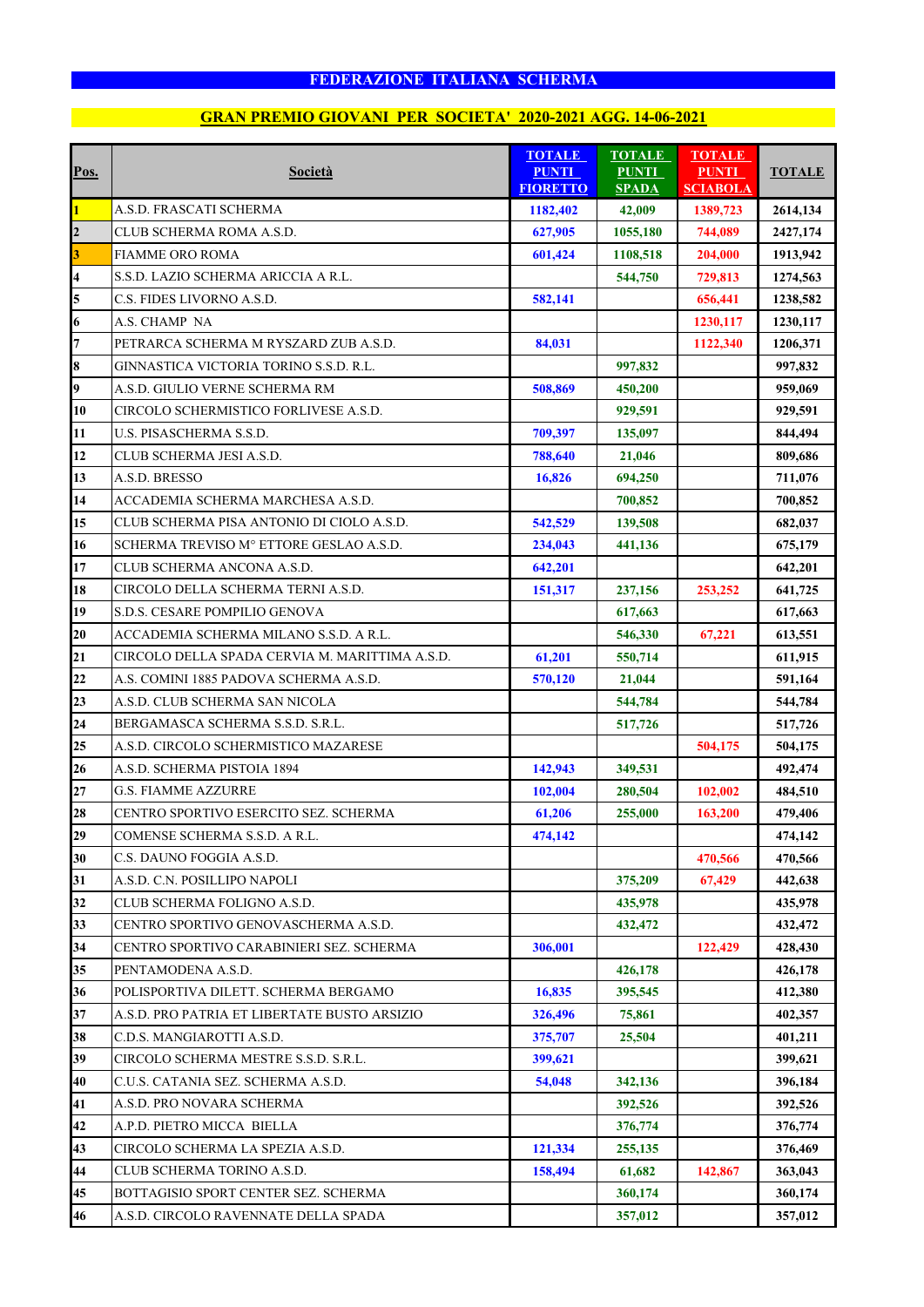| 47 | CLUB SCHERMA AGLIANA A.S.D.                        | 356,430 |         |         | 356,430 |
|----|----------------------------------------------------|---------|---------|---------|---------|
| 48 | SALA DI SCHERMA SOCIETA DEL GIARDINO S.S.D. A RL   |         | 97,561  | 256,922 | 354,483 |
| 49 | ROMA FENCING A.S.D.                                |         | 347,409 |         | 347,409 |
| 50 | A.S.D. CLUB SCHERMA SIRACUSA                       | 340,935 |         |         | 340,935 |
| 51 | CLUB SCHERMA SALERNO A.S.D.                        | 260,460 | 10,625  | 67,243  | 338,328 |
| 52 | CIRCOLO SCHERMA CASTELFRANCO VENETO A.S.D.         | 33,601  | 304,004 |         | 337,605 |
| 53 | A.S.D. SCHERM. LUCCHESE O. PULITI LUCCA            |         |         | 325,266 | 325,266 |
| 54 | MILLECULURE A.S.D.                                 |         |         | 324,160 | 324,160 |
| 55 | CIRCOLO SCHERMA GIUSEPPE DELFINO IVREA A.S.D.      |         | 321,986 |         | 321,986 |
| 56 | A.D. ACCADEMIA SCHERMISTICA FIORENTINA             | 242,457 | 78,183  |         | 320,640 |
| 57 | A.S.D. G.S. P GIANNONE CASERTA                     |         | 318,926 |         | 318,926 |
| 58 | A.S.D. CLUB SCHERMA SAN SEVERO                     |         |         | 306,018 | 306,018 |
| 59 | ASS. SCHERMA PRO VERCELLI A.S.D.                   |         | 305,582 |         | 305,582 |
| 60 | A.S.D. CLUB SCHERMISTICO PARTENOPEO                |         | 304,797 |         | 304,797 |
| 61 | CLUB SCHERMA NAPOLI A.S.D.                         |         | 25,544  | 278,529 | 304,073 |
| 62 | SCHERMA MONZA A.S.D.                               | 196,934 | 102,230 |         | 299,164 |
| 63 | CIRCOLO DELLA SCHERMA MONTEBELLUNA A.S.D.          | 297,649 |         |         | 297,649 |
| 64 | FONDAZIONE MARCANTONIO BENTEGODI POL. DILETT.      | 158,530 | 126,006 |         | 284,536 |
| 65 | A.S.D. C.U.S. CAGLIARI SEZ. SCHERMA                | 158,591 | 123,259 |         | 281,850 |
| 66 | A.D.S. S.E.F. VIRTUS SCHERMA BO                    |         |         | 277,272 | 277,272 |
| 67 | A.D. SCHERMA TRANI                                 |         |         | 276,140 | 276,140 |
| 68 | A.S.D. SCHERMA PAVIA                               |         | 275,424 |         | 275,424 |
| 69 | CLUB SCHERMA FORMIA A.S.D.                         |         | 273,965 |         | 273,965 |
| 70 | LAME TRICOLORI A.S.D.                              |         |         | 273,675 | 273,675 |
| 71 | CLUB SCHERMA VARESE A.S.D.                         |         |         | 256,953 | 256,953 |
| 72 | ACCADEMIA D ARMI MUSUMECI GRECO 1878 S.S.D. A R.L. |         |         | 250,868 | 250,868 |
| 73 | A.S.D. CATANIA SCHERMA                             |         | 235,602 |         | 235,602 |
| 74 | S.G. PROPATRIA 1883 MILANO S.S.D.                  |         | 233,089 |         | 233,089 |
| 75 | SOC. SCHERMISTICA LUGHESE A.S.D.                   |         | 228,378 |         | 228,378 |
| 76 | CIRCOLO SCHERMA FIRENZE R. RAGGETTI A.S.D.         | 219,803 |         |         | 219,803 |
| 77 | A.S.D. DIELLEFFE SCHERMA VENEZIA                   | 219,629 |         |         | 219,629 |
| 78 | A.S.D. ACC. SCHERMA G. BERNARDI                    |         | 212,363 |         | 212,363 |
| 79 | COMANDO AERONAUTICA MILITARE ROMA                  |         |         | 204,101 | 204,101 |
| 80 | ACCADEMIA SCHERMA GALLARATESE A.S.D.               | 192,224 |         |         | 192,224 |
| 81 | METHODOS S.S.D. A R.L.                             |         | 191,537 |         | 191,537 |
| 82 | A.S.D. SAN GIUSTO SCHERMA                          |         | 189,033 |         | 189,033 |
| 83 | A.D.S. CLUB SCHERMA ACIREALE                       |         | 186,117 |         | 186,117 |
| 84 | A.S.D. GYMNASIUM SCHERMA CLUB - AQ                 |         |         | 184,822 | 184,822 |
| 85 | C.D.S. LIGURIA A.S.D.                              |         | 184,108 |         | 184,108 |
| 86 | ACCADEMIA SCHERMA AUGUSTA TAURINORUM SSD           |         |         | 183,650 | 183,650 |
| 87 | GRUPPO SCHERMA FIAMME GIALLE                       |         |         | 183,621 | 183,621 |
| 88 | CENTRO SPORTIVO AERONAUTICA MILITARE               |         | 76,506  | 102,003 | 178,509 |
| 89 | CLUB SCHERMA LEGNANO A.S.D.                        |         | 172,633 |         | 172,633 |
| 90 | A.S.D. SCHERMA MODICA                              | 168,130 |         |         | 168,130 |
| 91 | SCHERMA MOGLIANO A.S.D.                            | 165,660 |         |         | 165,660 |
| 92 | A.S.D. SCHERMA LAME AZZURRE BRINDISI               |         | 163,805 |         | 163,805 |
| 93 | CLUB SCHERMA BOLZANO - FECHT CLUB A.S.D.           | 40,830  | 118,550 |         | 159,380 |
| 94 | A.S.D. CLUB SCHERMA BARI                           | 20,422  | 138,115 |         | 158,537 |
| 95 | CATANIA FENCING CLUB A.S.D.                        |         | 156,035 |         | 156,035 |
| 96 | A.S.D. CLUB SCHERMA KOALA                          |         | 154,659 |         | 154,659 |
| 97 | A.S.D. ANTONIANA SCHERMA                           | 142,815 |         |         | 142,815 |
| 98 | CIRCOLO DELLA SPADA VICENZA A.S.D.                 | 40,803  | 102,007 |         | 142,810 |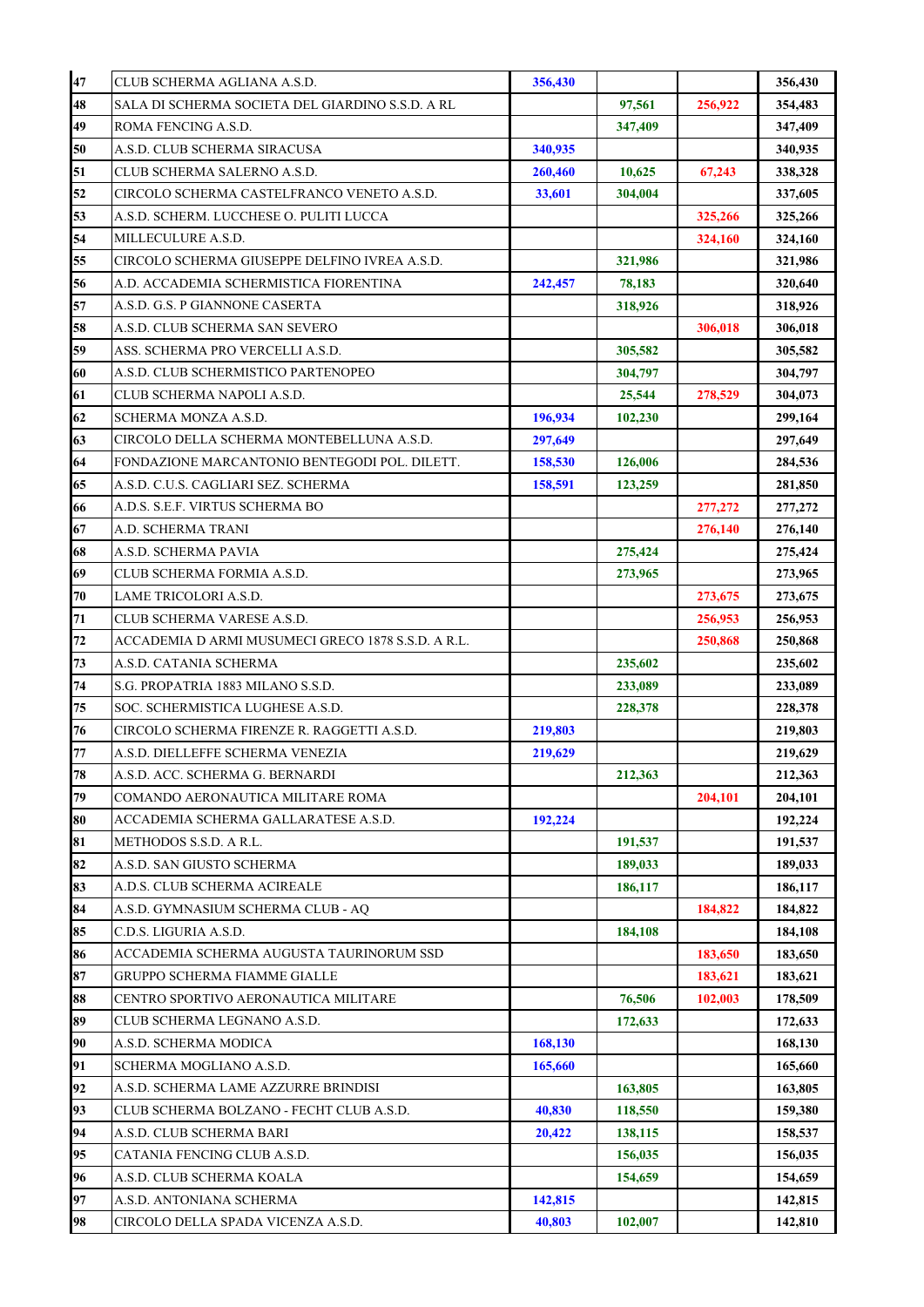| 99  | CIRCOLO SCHERMA I MARSI A.S.D.                 |         |         | 141,629 | 141,629 |
|-----|------------------------------------------------|---------|---------|---------|---------|
| 100 | A.S.D. CLUB SCHERMA PESARO                     | 128,408 |         |         | 128,408 |
| 101 | CIRCOLO SCHERM. ARETINO A.S.D.                 | 115,241 | 12,845  |         | 128,086 |
| 102 | A.S.D. ACCADEMIA DELLA SCHERMA FERMO           | 50,434  | 76,511  |         | 126,945 |
| 103 | ETRURIA SCHERMA A.S.D.                         | 74,428  |         | 50,403  | 124,831 |
| 104 | CIRCOLO SCHERMA NAVACCHIO POL. DIL.            | 122,429 |         |         | 122,429 |
| 105 | CLUB SCHERMA VOLTRI A.S.D.                     |         |         | 117,611 | 117,611 |
| 106 | CLUB SCHERMA VALDERA A.S.D.                    | 94,816  | 21,027  |         | 115,843 |
| 107 | C.U.S. PADOVA A.S.D.                           |         | 33,869  | 81,668  | 115,537 |
| 108 | A.S.D. CAPITOLINA SCHERMA                      | 115,211 |         |         | 115,211 |
| 109 | A.S.D. CIRCOLO SCHERMA LAMETINO CZ             |         |         | 111,751 | 111,751 |
| 110 | A.S.D. BRIANZASCHERMA                          |         | 31,624  | 74,443  | 106,067 |
| 111 | A.S.D. CLUB SCHERMA LUCCA TBB                  | 105,947 |         |         | 105,947 |
| 112 | C.U.S. SIENA A.S.D.                            | 84,069  | 21,025  |         | 105,094 |
| 113 | A.S.D. CLUB SCHERMA PORDENONE                  | 40,802  | 63,867  |         | 104,669 |
| 114 | CIRCOLO DELLA SCHERMA LECCO A.S.D.             |         |         | 104,483 | 104,483 |
| 115 | IL DISCOBOLO A.S.D. SCIACCA                    |         |         | 104,467 | 104,467 |
| 116 | A.D.S. CIRCOLO SCHERMA SAVONA                  | 20,427  | 84,001  |         | 104,428 |
| 117 | A.S.D. CIRCOLO DELLA SCHERMA JONICA            |         | 102,002 |         | 102,002 |
| 118 | CLUB SCHERMA LAME FRIULANE A.S.D.              |         | 94,675  |         | 94,675  |
| 119 | A.S. UDINESE POL. DIL. SEZ. SCHERMA            | 33,621  | 51,016  |         | 84,637  |
| 120 | A.D. CLUB SCHERMA RAPALLO                      | 84,004  |         |         | 84,004  |
| 121 | S.S.D. SCHERMABRESCIA S.R.L.                   | 84,004  |         |         | 84,004  |
| 122 | GEMINA SCHERMA A.S.D.                          |         |         | 81,620  | 81,620  |
| 123 | A.S.D. C.S. G. PETTORELLI PIACENZA             |         | 80,414  |         | 80,414  |
| 124 | SOC. SCHERMA CONEGLIANO A.S.D.                 | 57,665  | 21,010  |         | 78,675  |
| 125 | A.S.D. ACCADEMIA DELLA SPADA IMOLA             |         | 76,503  |         | 76,503  |
| 126 | A.S.D. ACCADEMIA D'ARMI ATHOS                  |         | 54,936  | 20,451  | 75,387  |
| 127 | ZINELLA SCHERMA A.S.D. SAN LAZZARO DI SAVENA   | 70,827  |         |         | 70,827  |
| 128 | A.S.D. VIRTUS SCHERMA SALENTO                  | 16,859  | 52,706  |         | 69,565  |
| 129 | CLUB SCHERMA SESTO S.S.D. A R.L.               |         | 67,514  |         | 67,514  |
| 130 | ACCADEMIA SCHERMA PINEROLO A.S.D.              |         |         | 67,219  | 67,219  |
| 131 | ACCADEMIA DELLA SCHERMA REGGIO CALABRIA A.S.D. | 33,622  | 33,388  |         | 67,010  |
| 132 | C.S. NEDO NADI S.C.R.L. DIL.                   |         | 63,006  |         | 63,006  |
| 133 | MILANOSCHERMA srl                              | 61,208  |         |         | 61,208  |
| 134 | CLUB SCHERMA RECANATI A.S.D.                   | 20,464  | 36,356  |         | 56,820  |
| 135 | CIRCOLO SCHERMA FLAIANO A.S.D.                 | 54,052  |         |         | 54,052  |
| 136 | CENTRO SCHERMA ROVIGO A.S.D.                   | 40,831  | 12,849  |         | 53,680  |
| 137 | FIORE DEI LIBERI CIVIDALE UDINE                |         | 51,082  |         | 51,082  |
| 138 | A.S.D. FANUM FORTUNAE SCHERMA                  |         |         | 50,465  | 50,465  |
| 139 | C.S. LA MISERICORDIA OSIMO A.D.                | 50,415  |         |         | 50,415  |
| 140 | A.S.D. SALA D ARMI TRINACRIA PALERMO           |         |         | 50,406  | 50,406  |
| 141 | A.S. PICCOLO TEATRO MILANO A.S.D.              |         | 46,580  |         | 46,580  |
| 142 | A.S.D. UISP SCHERMA ORVIETO                    |         | 46,556  |         | 46,556  |
| 143 | MICHELIN SPORT CLUB TORINO A.S.D.              |         | 46,551  |         | 46,551  |
| 144 | A.S.D. C.U.S. PIEMONTE ORIENTALE SEZ. SCHERMA  |         | 46,538  |         | 46,538  |
| 145 | CLUB SCHERMA LECCE A.S.D.                      |         | 46,535  |         | 46,535  |
| 146 | CLUB SCHERMA TARANTO A.S.D.                    |         | 42,072  |         | 42,072  |
| 147 | A.S.D. SCHERMA SAN PAOLO MILANO                |         | 42,053  |         | 42,053  |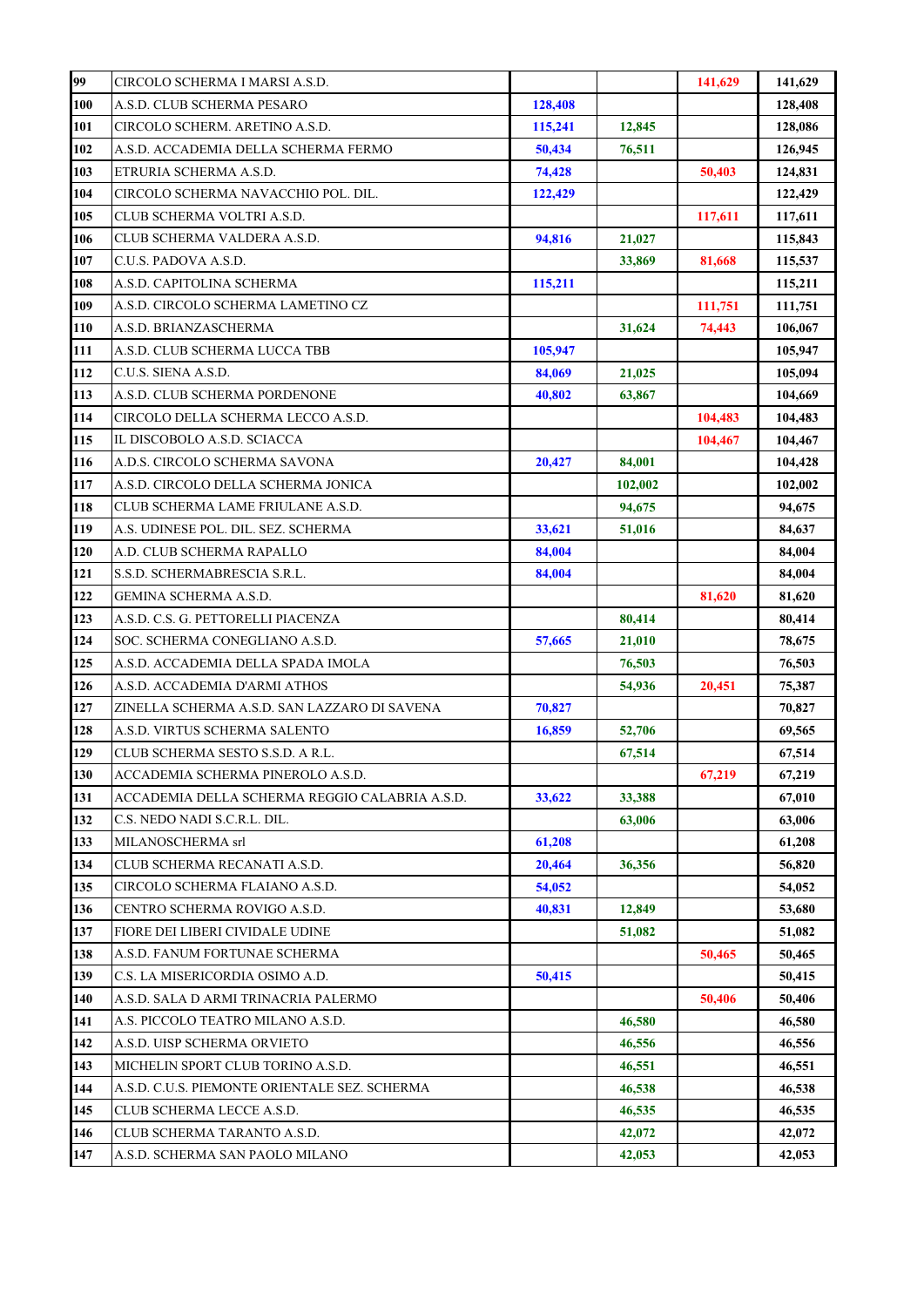| 148 | C.U.S. PAVIA A.S.D.                                  |        | 42,026 |        | 42,026 |
|-----|------------------------------------------------------|--------|--------|--------|--------|
| 149 | CLUB SCHERMA FABRIANO A.S.D.                         |        | 42,017 |        | 42,017 |
| 150 | CIRCOLO SCHERMISTICO SASSARESE A.S.D.                |        | 21,028 | 20,454 | 41,482 |
| 151 | CLUB SCHERMA PESCARA A.S.D.                          | 20,412 | 21,020 |        | 41,432 |
| 152 | CLUB SCHERMA LEONESSA S.S.D. S.R.L.                  | 40,921 |        |        | 40,921 |
| 153 | MAZARA SCHERMA A.S.D.                                | 40,815 |        |        | 40,815 |
| 154 | A.S.D. CAMPOBELLO SCHERMA TP                         |        |        | 40,806 | 40,806 |
| 155 | CLUB SCHERMA COSENZA S.S.D.                          | 16,831 | 21,045 |        | 37,876 |
| 156 | SOC. GINNASTICA TRIESTINA A.S.D.                     | 37,303 |        |        | 37,303 |
| 157 | SOC. SCHERMISTICA LUCANA POTENZA A.S.D.              | 37,278 |        |        | 37,278 |
| 158 | S.S. MALASPINA MASSA A.S.D.                          |        | 36,173 |        | 36,173 |
| 159 | A.S.D. SCHERMA VITTORIA PORDENONE                    |        | 33,895 |        | 33,895 |
| 160 | A.S.D. CIRCOLO SCHERMISTICO CUNEO                    | 33,625 |        |        | 33,625 |
| 161 | A.S.D. CLUB SCHERMA PALERMO                          |        |        | 33,625 | 33,625 |
| 162 | SCHERMA SEBINO A.S.D.                                | 33,620 |        |        | 33,620 |
| 163 | OFFICINA DELLA SCHERMA A.S.D.                        |        |        | 33,619 | 33,619 |
| 164 | PLATANIA SCHERMA A.S.D.                              | 33,617 |        |        | 33,617 |
| 165 | A.S.D. CIRCOLO DELLA SCHERMA BRINDISI                | 33,615 |        |        | 33,615 |
| 166 | CLUB SCHERMA ARIMINUM A.S.D.                         | 33,613 |        |        | 33,613 |
| 167 | CLUB SCHERMA LA FARNESIANA A.S.D.                    |        |        | 33,610 | 33,610 |
| 168 | CLUB SCHERMA CITTA DEI MILLE A.S.D.                  |        | 31,685 |        | 31,685 |
| 169 | ACCADEMIA DI SCHERMA CALABRESE A.S.D.                |        | 25,698 |        | 25,698 |
| 170 | CLUB SCHERMA CASALE A.S.D.                           |        | 25,537 |        | 25,537 |
| 171 | C.U.S. CASSINO SCHERMA                               |        | 25,517 |        | 25,517 |
| 172 | VIRTUS SCHERMA ASTI A.S.D.                           |        | 25,510 |        | 25,510 |
| 173 | C.S. APUANO A.S.D.                                   |        | 25,508 |        | 25,508 |
| 174 | CIRCOLO SCHRMA NAVACCHIO POL. DILETT.                |        | 25,507 |        | 25,507 |
| 175 | CIRCOLO TEATE SCHERMA A.S.D.                         |        | 23,462 |        | 23,462 |
| 176 | C.D.S. M° MARCELLO LODETTI A.S.D.                    |        | 21,056 |        | 21,056 |
| 177 | CHIAVARI SCHERMA A.D.S.                              |        | 21,029 |        | 21,029 |
| 178 | CENTRO SCHERMA LATINA A.D.                           |        | 21,023 |        | 21,023 |
| 179 | SCHERMA DESIO S.S.D. A R.L.                          |        | 21,013 |        | 21,013 |
| 180 | CIRCOLO DELLA SPADA NARNI A.S.D.                     |        | 21,012 |        | 21,012 |
| 181 | ASSOCIAZIONE MESSINA SCHERMA A.S.D.                  | 20,455 |        |        | 20,455 |
| 182 | A.S.D. SCHERMA VITTORIO VENETO                       |        |        | 20,454 | 20,454 |
| 183 | SCHERMA AUGUSTA A.S.D.                               | 20.451 |        |        | 20,451 |
| 184 | A.S.D. CLUB SCHERMA PORTICI                          | 20,446 |        |        | 20,446 |
| 185 | CIRCOLO DELLA SCHERMA RAMON  FONST A.S.D.            | 20,445 |        |        | 20,445 |
| 186 | A.S.D. DAUNIA FENCING CLUB                           | 20,344 |        |        | 20,344 |
| 187 | MANTOVA SCHERMA A.S.D.                               | 16,841 |        |        | 16,841 |
| 188 | SALA D'ARMI GUARDIA DI CROCE S.S.D. A R.L.           | 16,838 |        |        | 16,838 |
| 189 | A.S.D. C.D. FIORETTO PESCARA                         | 16,827 |        |        | 16,827 |
| 190 | A.S.D. POLISPORTIVA PARTENOPE SCHERMA DIL.           |        | 12,871 |        | 12,871 |
| 191 | VERONASCHERMA S.S.D. R.L.                            |        | 12,860 |        | 12,860 |
| 192 | POL. DEL FINALE SCUOLA DI SCHERMA LEON PANCALDO A.D. |        | 12,850 |        | 12,850 |
| 193 | TRIESTE PENTASCHERMA A.S.D.                          |        | 12,848 |        | 12,848 |
| 194 | CLUB SCHERMA FIRENZE A.S.D.                          |        | 12,845 |        | 12,845 |
| 195 | CIRCOLO DELLA SCHERMA ANZIO A.S.D.                   |        | 10,621 |        | 10,621 |
| 196 | CIRCOLO SCHERMA AOSTA A.S.D.                         |        | 10,618 |        | 10,618 |
| 197 | CLUB SCHERMA SAN DONA S.S.D. A R.L.                  |        | 10,618 |        | 10,618 |
| 198 | A.S.D. RIVIERA SCHERMA                               |        | 10,615 |        | 10,615 |
| 199 | CIRCOLO SCHERMA ORISTANO A.S.D.                      |        | 10,610 |        | 10,610 |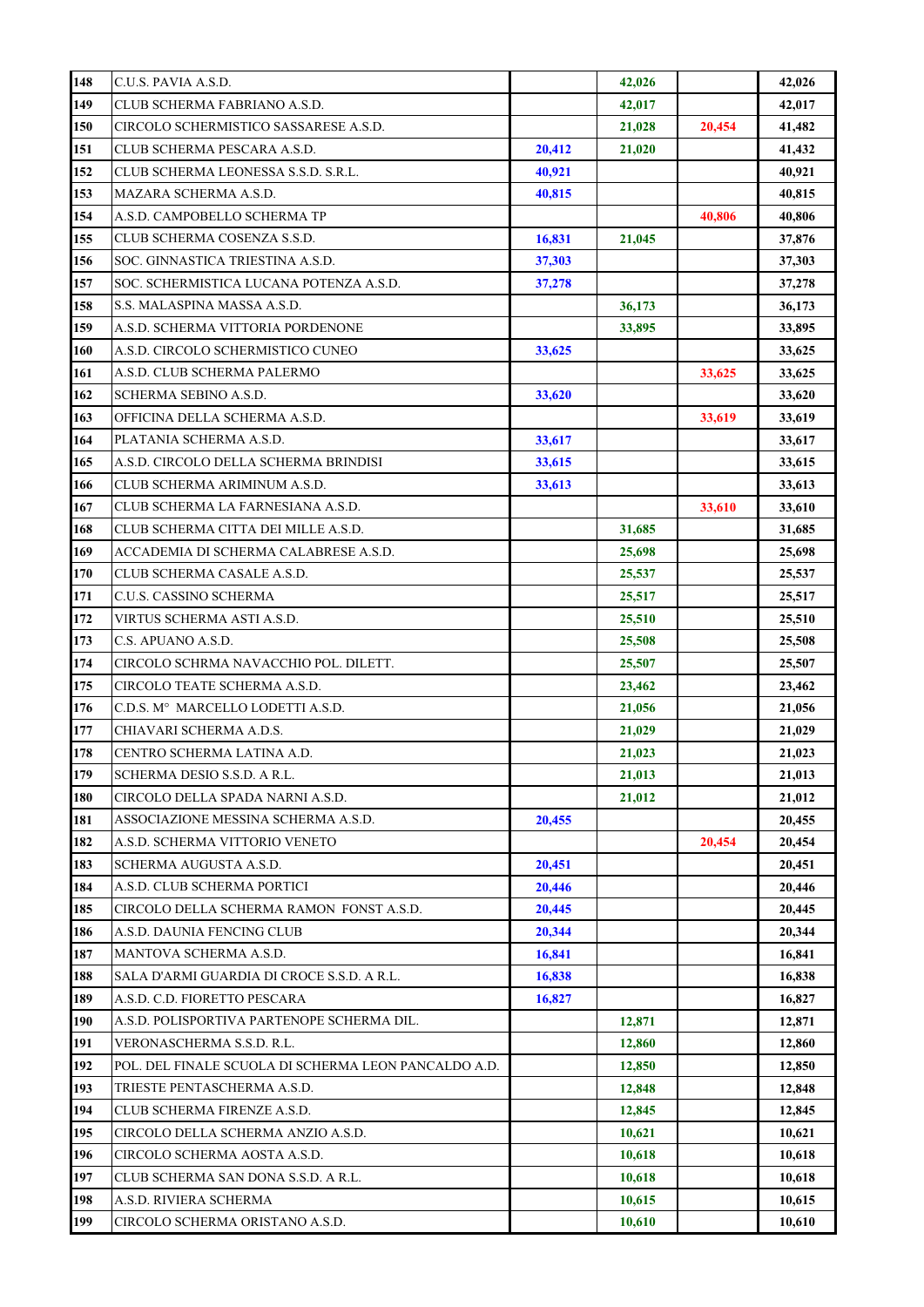| Pos.                    | Società                                      | <b>PUNTI F.M.</b><br><b>INDIV.</b> | <b>PUNTI F.F.</b><br><b>INDIVID.</b> | <b>TOTALE</b><br><b>PUNTI</b><br><b>FIORETTO</b> |
|-------------------------|----------------------------------------------|------------------------------------|--------------------------------------|--------------------------------------------------|
| $\mathbf{1}$            | A.S.D. FRASCATI SCHERMA                      | 667,460                            | 514,942                              | 1182,402                                         |
| $\overline{2}$          | CLUB SCHERMA JESI A.S.D.                     | 344,559                            | 444,081                              | 788,640                                          |
| $\overline{\mathbf{3}}$ | U.S. PISASCHERMA S.S.D.                      | 285,665                            | 423,732                              | 709,397                                          |
| $\overline{\mathbf{4}}$ | CLUB SCHERMA ANCONA A.S.D.                   | 417,701                            | 224,500                              | 642,201                                          |
| 5                       | CLUB SCHERMA ROMA A.S.D.                     | 315,719                            | 312,186                              | 627,905                                          |
| $\boldsymbol{6}$        | <b>FIAMME ORO ROMA</b>                       | 336,211                            | 265,213                              | 601,424                                          |
| $\overline{7}$          | C.S. FIDES LIVORNO A.S.D.                    | 302,456                            | 279,685                              | 582,141                                          |
| 8                       | A.S. COMINI 1885 PADOVA SCHERMA A.S.D.       | 196,890                            | 373,230                              | 570,120                                          |
| $\overline{\mathbf{9}}$ | CLUB SCHERMA PISA ANTONIO DI CIOLO A.S.D.    | 288,107                            | 254,422                              | 542,529                                          |
| 10                      | A.S.D. GIULIO VERNE SCHERMA RM               | 458,457                            | 50,412                               | 508,869                                          |
| 11                      | COMENSE SCHERMA S.S.D. A R.L.                | 162,075                            | 312,067                              | 474,142                                          |
| 12                      | CIRCOLO SCHERMA MESTRE S.S.D. S.R.L.         | 128,414                            | 271,207                              | 399,621                                          |
| 13                      | C.D.S. MANGIAROTTI A.S.D.                    | 189,670                            | 186,037                              | 375,707                                          |
| 14                      | CLUB SCHERMA AGLIANA A.S.D.                  | 204,000                            | 152,430                              | 356,430                                          |
| 15                      | A.S.D. CLUB SCHERMA SIRACUSA                 | 273,720                            | 67,215                               | 340,935                                          |
| 16                      | A.S.D. PRO PATRIA ET LIBERTATE BUSTO ARSIZIO | 100,846                            | 225,650                              | 326,496                                          |
| 17                      | CENTRO SPORTIVO CARABINIERI SEZ. SCHERMA     | 306,001                            |                                      | 306,001                                          |
| 18                      | CIRCOLO DELLA SCHERMA MONTEBELLUNA A.S.D.    | 264,017                            | 33,632                               | 297,649                                          |
| 19                      | CLUB SCHERMA SALERNO A.S.D.                  | 84,011                             | 176,449                              | 260,460                                          |
| 20                      | A.D. ACCADEMIA SCHERM. FIORENTINA            | 208,849                            | 33,608                               | 242,457                                          |
| 21                      | SCHERMA TREVISO Mº ETTORE GESLAO A.S.D.      | 183,629                            | 50,414                               | 234,043                                          |
| 22                      | CIRCOLO SCHERMA FIRENZE R. RAGGETTI A.S.D.   | 219,803                            | 0,000                                | 219,803                                          |
| 23                      | A.S.D. DIELLEFFE SCHERMA VENEZIA             |                                    | 219,629                              | 219,629                                          |
| 24                      | SCHERMA MONZA A.S.D.                         | 156,115                            | 40,819                               | 196,934                                          |
| 25                      | ACCADEMIA SCHERMA GALLARATESE A.S.D.         | 108,138                            | 84,086                               | 192,224                                          |
| 26                      | A.S.D. SCHERMA MODICA                        | 168,130                            |                                      | 168,130                                          |
| 27                      | SCHERMA MOGLIANO A.S.D.                      | 54,045                             | 111,615                              | 165,660                                          |
| 28                      | A.S.D. C.U.S. CAGLIARI SEZ. SCHERMA          | 87,669                             | 70,922                               | 158,591                                          |
| 29                      | FONDAZIONE MARCANTONIO BENTEGODI POL. DIL.   | 74,508                             | 84,022                               | 158,530                                          |
| 30                      | CLUB SCHERMA TORINO A.S.D.                   | 100,828                            | 57,666                               | 158,494                                          |
| 31                      | CIRCOLO DELLA SCHERMA TERNI A.S.D.           | 100,834                            | 50,483                               | 151,317                                          |
| 32                      | A.S.D. SCHERMA PISTOIA 1894                  | 81,739                             | 61,204                               | 142,943                                          |
| 33                      | A.S.D. ANTONIANA SCHERMA                     | 81,601                             | 61,214                               | 142,815                                          |
| 34                      | A.S.D. CLUB SCHERMA PESARO                   | 61,207                             | 67,201                               | 128,408                                          |
| 35                      | CIRCOLO SCHERMA NAVACCHIO POL. DIL.          | 122,429                            |                                      | 122,429                                          |
| 36                      | CIRCOLO SCHERMA LA SPEZIA A.S.D.             | 54,128                             | 67,206                               | 121,334                                          |
| 37                      | CIRCOLO SCHERM. ARETINO A.S.D.               | 40,807                             | 74,434                               | 115,241                                          |
| 38                      | A.S.D. CAPITOLINA SCHERMA                    |                                    | 115,211                              | 115,211                                          |
| 39                      | A.S.D. CLUB SCHERMA LUCCA TBB                | 100,899                            | 5,048                                | 105,947                                          |
| 40                      | G.S. FIAMME AZZURRE                          |                                    | 102,004                              | 102,004                                          |
| 41                      | CLUB SCHERMA VALDERA A.S.D.                  |                                    | 94,816                               | 94,816                                           |
| 42                      | C.U.S. SIENA A.S.D.                          |                                    | 84,069                               | 84,069                                           |
| 43                      | PETRARCA SCHERMA Mº RYSZARD ZUB A.S.D.       | 84,031                             |                                      | 84,031                                           |
| 44                      | A.D. CLUB SCHERMA RAPALLO                    |                                    | 84,004                               | 84,004                                           |

### **GRAN PREMIO GIOVANI - TOTALE PUNTI FIORETTO**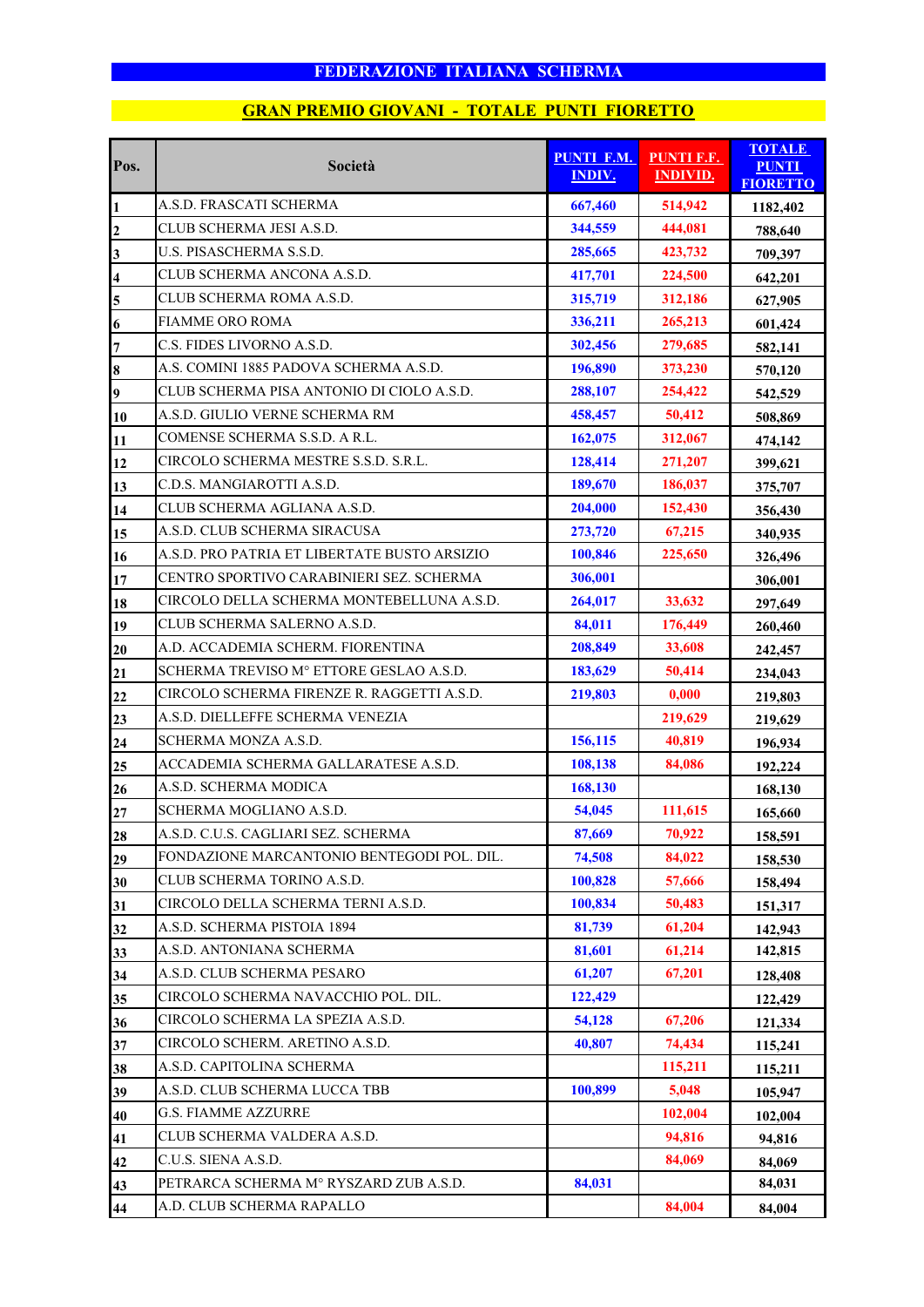| 45 | S.S.D. SCHERMABRESCIA S.R.L.                   | 84,004 |        | 84,004 |
|----|------------------------------------------------|--------|--------|--------|
| 46 | ETRURIA SCHERMA A.S.D.                         | 33,604 | 40,824 | 74,428 |
| 47 | ZINELLA SCHERMA A.S.D. SAN LAZZARO DI SAVENA   | 70,827 |        | 70,827 |
| 48 | MILANOSCHERMA srl                              |        | 61,208 | 61,208 |
| 49 | CENTRO SPORTIVO ESERCITO SEZ. SCHERMA          |        | 61,206 | 61,206 |
| 50 | CIRCOLO DELLA SPADA CERVIA MILANO M. A.S.D.    |        | 61,201 | 61,201 |
| 51 | SOC. SCHERMA CONEGLIANO A.S.D.                 | 40.806 | 16,859 | 57,665 |
| 52 | CIRCOLO SCHERMA FLAIANO A.S.D.                 |        | 54,052 | 54,052 |
| 53 | C.U.S. CATANIA SEZ. SCHERMA A.S.D.             | 54,048 |        | 54,048 |
| 54 | A.S.D. ACCADEMIA DELLA SCHERMA FERMO           | 16,830 | 33,604 | 50,434 |
| 55 | C.S. LA MISERICORDIA OSIMO A.D.                |        | 50,415 | 50,415 |
| 56 | CLUB SCHERMA LEONESSA S.S.D. S.R.L.            | 20,464 | 20,457 | 40,921 |
| 57 | CENTRO SCHERMA ROVIGO A.S.D.                   |        | 40,831 | 40,831 |
| 58 | CLUB SCHERMA BOLZANO - FECHT CLUB A.S.D.       | 40,830 |        | 40,830 |
| 59 | MAZARA SCHERMA A.S.D.                          |        | 40,815 | 40,815 |
| 60 | CIRCOLO DELLA SPADA VICENZA A.S.D.             |        | 40,803 | 40,803 |
| 61 | A.S.D. CLUB SCHERMA PORDENONE                  | 40,802 |        | 40,802 |
| 62 | SOC. GINNASTICA TRIESTINA A.S.D.               |        | 37,303 | 37,303 |
| 63 | SOC. SCHERMISTICA LUCANA POTENZA A.S.D.        | 20,420 | 16,858 | 37,278 |
| 64 | A.S.D. CIRCOLO SCHERMISTICO CUNEO              |        | 33,625 | 33,625 |
| 65 | ACCADEMIA DELLA SCHERMA REGGIO CALABRIA A.S.D. |        | 33,622 | 33,622 |
| 66 | A.S. UDINESE POL. DIL. SEZ. SCHERMA            | 33,621 |        | 33,621 |
| 67 | SCHERMA SEBINO A.S.D.                          | 33,620 |        | 33,620 |
| 68 | PLATANIA SCHERMA A.S.D.                        | 33,617 |        | 33,617 |
| 69 | A.S.D. CIRCOLO DELLA SCHERMA BRINDISI          |        | 33,615 | 33,615 |
| 70 | CLUB SCHERMA ARIMINUM A.S.D.                   |        | 33,613 | 33,613 |
| 71 | CIRCOLO SCHERMA CASTELFRANCO VENETO A.S.D.     |        | 33,601 | 33,601 |
| 72 | CLUB SCHERMA RECANATI A.S.D.                   |        | 20,464 | 20,464 |
| 73 | ASSOCIAZIONE MESSINA SCHERMA A.S.D.            |        | 20,455 | 20,455 |
| 74 | SCHERMA AUGUSTA A.S.D.                         | 20,451 |        | 20,451 |
| 75 | A.S.D. CLUB SCHERMA PORTICI                    |        | 20,446 | 20,446 |
| 76 | CIRCOLO DELLA SCHERMA RAMON FONST A.S.D.       | 20,445 |        | 20,445 |
| 77 | A.D.S. CIRCOLO SCHERMA SAVONA                  | 20,427 |        | 20,427 |
| 78 | A.S.D. CLUB SCHERMA BARI                       | 20,422 |        | 20,422 |
| 79 | CLUB SCHERMA PESCARA A.S.D.                    | 20,412 |        | 20,412 |
| 80 | A.S.D. DAUNIA FENCING CLUB                     | 20,344 |        | 20,344 |
| 81 | A.S.D. VIRTUS SCHERMA SALENTO                  | 16,859 |        | 16,859 |
| 82 | MANTOVA SCHERMA A.S.D.                         | 16,841 |        | 16,841 |
| 83 | SALA D'ARMI GUARDIA DI CROCE S.S.D. A R.L.     | 16,838 |        | 16,838 |
| 84 | POLISPORTIVA DILETT. SCHERMA BERGAMO           | 16,835 |        | 16,835 |
| 85 | CLUB SCHERMA COSENZA S.S.D.                    | 16,831 |        | 16,831 |
| 86 | A.S.D. C.D. FIORETTO PESCARA                   | 16,827 |        | 16,827 |
| 87 | A.S.D. BRESSO                                  | 16,826 |        | 16,826 |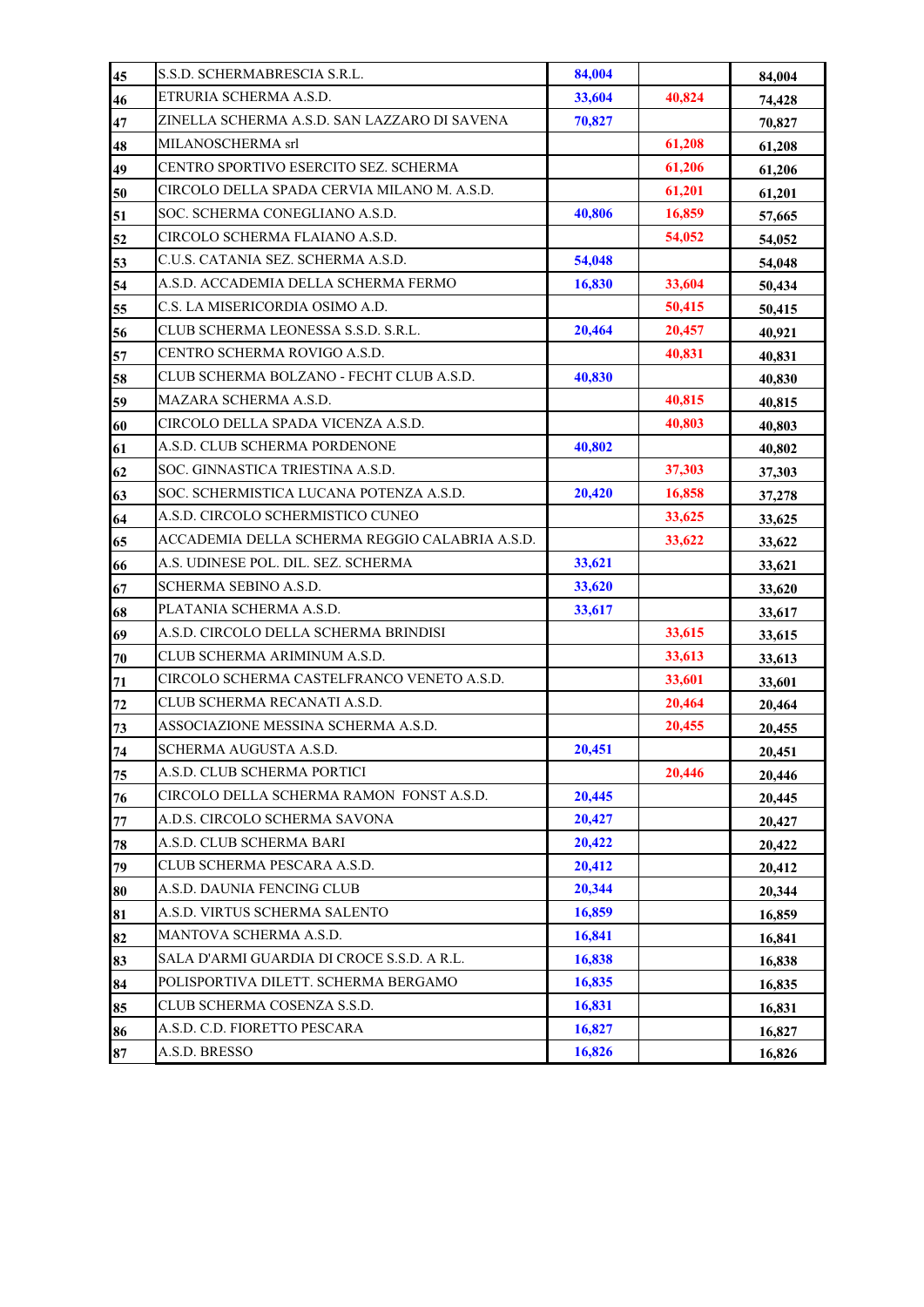#### **GRAN PREMIO GIOVANI PER SOCIETA' - DETTAGLIO PUNTI FIORETTO**

| Società                                | Atleta                        | Codice | Anno | <b>Punti FF</b><br>Cadetti | <b>Punti FF</b><br><b>Giovani</b> | <b>Punti FM</b><br><b>Cadetti</b> | Punti FM<br>Giovani | <b>TOTALE</b> |
|----------------------------------------|-------------------------------|--------|------|----------------------------|-----------------------------------|-----------------------------------|---------------------|---------------|
| A.D. ACCADEMIA SCHERM. FIORENTINA      | <b>SANTORO GIOELE</b>         | 677372 | 2006 |                            |                                   |                                   | 20,412              |               |
| A.D. ACCADEMIA SCHERM. FIORENTINA      | TRABALZINI STELLA             | 672600 | 2006 | 33,608                     |                                   |                                   |                     |               |
| A.D. ACCADEMIA SCHERM. FIORENTINA      | COLONNELLI GABRIELE           | 649848 | 2004 |                            |                                   | 50,401                            |                     |               |
| A.D. ACCADEMIA SCHERM. FIORENTINA      | FORMICHINI BIGI LORENZO MARIA | 655739 | 2006 |                            |                                   | 50,413                            |                     | 242,457       |
| A.D. ACCADEMIA SCHERM. FIORENTINA      | PETRACCHI FILIPPO             | 676451 | 2005 |                            |                                   | 67,208                            |                     |               |
| A.D. ACCADEMIA SCHERM. FIORENTINA      | FINI CHIOCCIOLI MATTEO        | 650058 | 2002 |                            |                                   |                                   | 20,415              |               |
| A.D. CLUB SCHERMA RAPALLO              | <b>RAGGIO SOFIA</b>           | 645335 | 2004 | 84,004                     |                                   |                                   |                     | 84,004        |
| A.D.S. CIRCOLO SCHERMA SAVONA          | <b>RENZONI FEDERICO</b>       | 668987 | 2003 |                            |                                   |                                   | 20,427              | 20.427        |
| A.S. COMINI 1885 PADOVA SCHERMA A.S.D. | POMPILIO GRETA                | 662350 | 2005 | 67,202                     |                                   |                                   |                     |               |
| A.S. COMINI 1885 PADOVA SCHERMA A.S.D. | <b>MERCI TECLA</b>            | 640172 | 2003 |                            | 40,818                            |                                   |                     |               |
| A.S. COMINI 1885 PADOVA SCHERMA A.S.D. | <b>BORELLA LAURA</b>          | 649993 | 2001 |                            | 61,203                            |                                   |                     | 570,120       |
| A.S. COMINI 1885 PADOVA SCHERMA A.S.D. | LORENZI MARGHERITA TITINA     | 654631 | 2003 |                            | 61,207                            |                                   |                     |               |
| A.S. COMINI 1885 PADOVA SCHERMA A.S.D. | <b>MOLINARI MATILDE</b>       | 655609 | 2005 |                            | 142,800                           |                                   |                     |               |
| A.S. COMINI 1885 PADOVA SCHERMA A.S.D. | POLICANO LUDOVICO             | 662449 | 2004 |                            |                                   | 33,626                            |                     |               |
| A.S. COMINI 1885 PADOVA SCHERMA A.S.D. | <b>RUBIN MATTIA</b>           | 693462 | 2006 |                            |                                   |                                   | 20,412              |               |
| A.S. COMINI 1885 PADOVA SCHERMA A.S.D. | <b>RAMPIONI RICCARDO</b>      | 646102 | 2003 |                            |                                   |                                   | 20,444              |               |
| A.S. COMINI 1885 PADOVA SCHERMA A.S.D. | POMPILIO MATTEO               | 644901 | 2003 |                            |                                   |                                   | 40.804              |               |
| A.S. COMINI 1885 PADOVA SCHERMA A.S.D. | PANAZZOLO MATTEO              | 641446 | 2002 |                            |                                   |                                   | 81,604              |               |
| A.S. UDINESE POL. DIL. SEZ. SCHERMA    | TRIOLO LEONARDO               | 668213 | 2006 |                            |                                   | 33,621                            |                     | 33,621        |
| A.S.D. ACCADEMIA DELLA SCHERMA FERMO   | <b>BONFIGLI MARIA LUCIA</b>   | 649853 | 2006 | 33,604                     |                                   |                                   |                     |               |
| A.S.D. ACCADEMIA DELLA SCHERMA FERMO   | SALZANO ANDREA                | 655906 | 2005 |                            |                                   | 16,830                            |                     | 50,434        |
| A.S.D. ANTONIANA SCHERMA               | <b>BERNO ELEONORA</b>         | 647396 | 2001 |                            | 61,214                            |                                   |                     |               |
| A.S.D. ANTONIANA SCHERMA               | ZANARDO ANDREA                | 661652 | 2005 |                            |                                   |                                   | 81,601              | 142,815       |
| A.S.D. BRESSO                          | <b>NITTI AKASH</b>            | 679696 | 2006 |                            |                                   | 16,826                            |                     | 16,826        |
| A.S.D. C.D. FIORETTO PESCARA           | DI PIETRO FRANCESCO VALERIO   | 669056 | 2006 |                            |                                   | 16,827                            |                     | 16.827        |
| A.S.D. C.U.S. CAGLIARI SEZ. SCHERMA    | PORCEDDA VERONICA             | 670745 | 2004 | 16,857                     |                                   |                                   |                     |               |
| A.S.D. C.U.S. CAGLIARI SEZ. SCHERMA    | SIMONGINI MARTINA             | 677343 | 2005 | 33,607                     |                                   |                                   |                     |               |
| A.S.D. C.U.S. CAGLIARI SEZ. SCHERMA    | PAONI SOFIA                   | 660302 | 2003 |                            | 20,458                            |                                   |                     |               |
| A.S.D. C.U.S. CAGLIARI SEZ. SCHERMA    | MARINI GABRIEL                | 671773 | 2005 |                            |                                   | 16,833                            |                     | 158,591       |
| A.S.D. C.U.S. CAGLIARI SEZ. SCHERMA    | <b>RIBAUDO LUCA</b>           | 669826 | 2004 |                            |                                   | 50,412                            |                     |               |
| A.S.D. C.U.S. CAGLIARI SEZ. SCHERMA    | TRINCAS MICHELE GIOVANNI      | 664428 | 2003 |                            |                                   |                                   | 20,424              |               |
| A.S.D. CAPITOLINA SCHERMA              | <b>GRANDIS AURORA</b>         | 632201 | 2003 |                            | 81,602                            |                                   |                     | 115,211       |
| A.S.D. CAPITOLINA SCHERMA              | PIACENTINI ALESSIA            | 666135 | 2005 | 33,609                     |                                   |                                   |                     |               |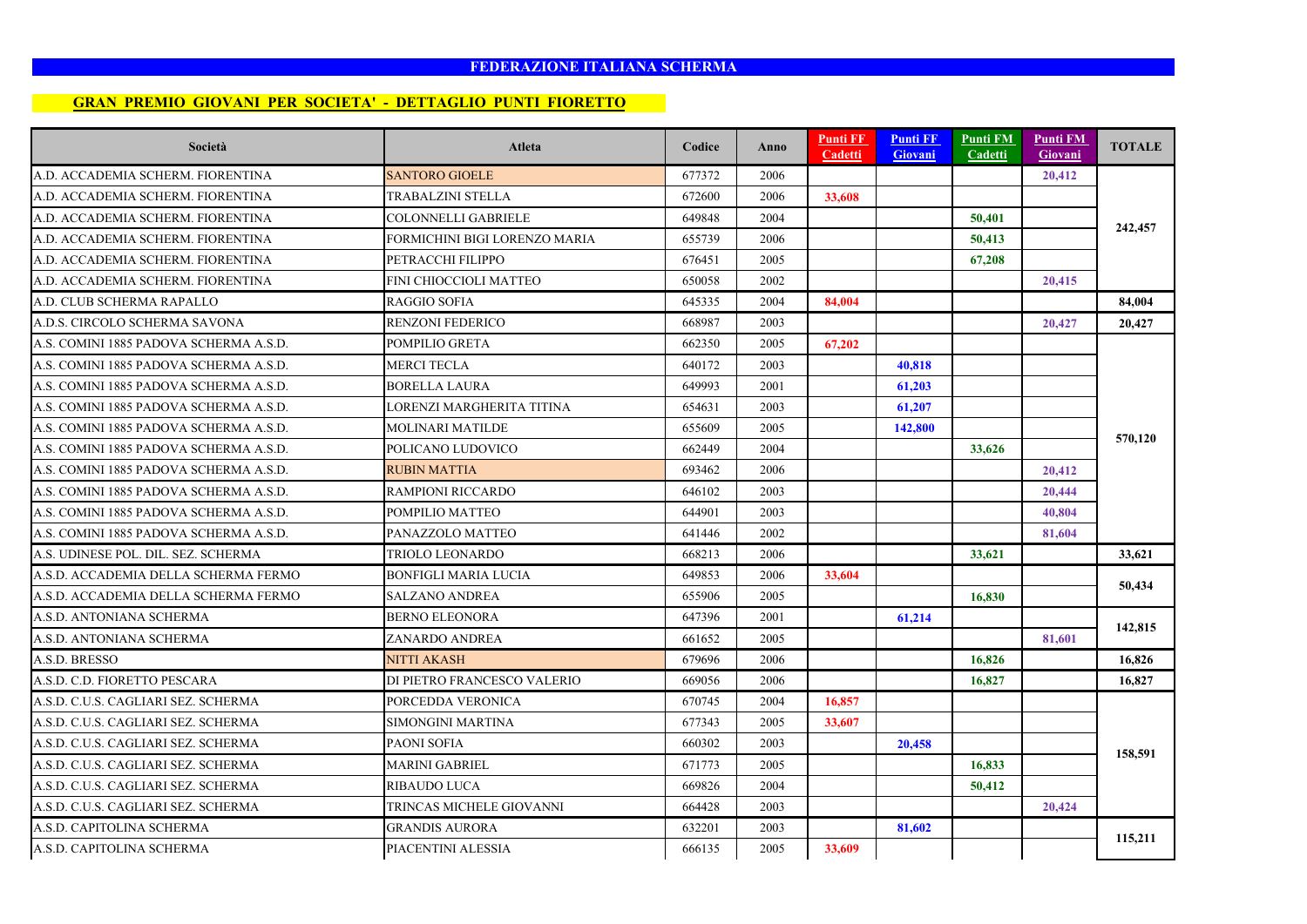| A.S.D. CIRCOLO DELLA SCHERMA BRINDISI | <b>D'AGNANO LARA</b>       | 661715 | 2005 | 33,615  |        |        |        | 33,615   |
|---------------------------------------|----------------------------|--------|------|---------|--------|--------|--------|----------|
| A.S.D. CIRCOLO SCHERMISTICO CUNEO     | LAURIA MARIAVITTORIA       | 671432 | 2004 | 33,625  |        |        |        | 33,625   |
| A.S.D. CLUB SCHERMA BARI              | <b>BIFFI GIAMMARIA</b>     | 675188 | 2005 |         |        |        | 20,422 | 20,422   |
| A.S.D. CLUB SCHERMA LUCCA TBB         | PAIANO CHIARA              | 653490 | 2005 | 50,408  |        |        |        |          |
| A.S.D. CLUB SCHERMA LUCCA TBB         | <b>LAZZARINI TOMMASO</b>   | 664126 | 2005 |         |        | 16,847 |        | 105,947  |
| A.S.D. CLUB SCHERMA LUCCA TBB         | RINALDI VESIGNA LUCA       | 658388 | 2006 |         |        | 16,850 |        |          |
| A.S.D. CLUB SCHERMA LUCCA TBB         | <b>GELTRUDE LEONARDO</b>   | 665309 | 2004 |         |        | 67,202 |        |          |
| A.S.D. CLUB SCHERMA PESARO            | <b>CARLOTTI GIULIA</b>     | 656768 | 2005 | 67,201  |        |        |        | 128,408  |
| A.S.D. CLUB SCHERMA PESARO            | <b>GAI ANTONIO ROMAN</b>   | 653264 | 2003 |         |        |        | 61,207 |          |
| A.S.D. CLUB SCHERMA PORDENONE         | PELLIS MARCO               | 647702 | 2003 |         |        |        | 40.802 | 40,802   |
| A.S.D. CLUB SCHERMA PORTICI           | <b>BERNARDO ANITA</b>      | 658910 | 2005 |         | 20,446 |        |        | 20,446   |
| A.S.D. CLUB SCHERMA SIRACUSA          | <b>LEGGIO LUDOVICA</b>     | 674954 | 2005 | 33,605  |        |        |        |          |
| A.S.D. CLUB SCHERMA SIRACUSA          | CANNARELLA ANNA ROSE       | 662603 | 2004 | 33,610  |        |        |        |          |
| A.S.D. CLUB SCHERMA SIRACUSA          | RAPISARDA PIERLUIGI        | 674686 | 2006 |         |        | 33,623 |        |          |
| A.S.D. CLUB SCHERMA SIRACUSA          | TRIGILI SEBASTIANO         | 663183 | 2004 |         |        | 50,410 |        |          |
| A.S.D. CLUB SCHERMA SIRACUSA          | PAGLIARO LORENZO           | 662815 | 2004 |         |        | 67,205 |        | 340,935  |
| A.S.D. CLUB SCHERMA SIRACUSA          | <b>SCALORA FERNANDO</b>    | 674683 | 2006 |         |        |        | 20,460 |          |
| A.S.D. CLUB SCHERMA SIRACUSA          | <b>GIARDINELLI GABRIEL</b> | 649443 | 2003 |         |        |        | 61,204 |          |
| A.S.D. CLUB SCHERMA SIRACUSA          | ROSSITTO SALVO             | 668295 | 2005 |         |        |        | 40,818 |          |
| A.S.D. DAUNIA FENCING CLUB            | VIRGILIO MARCO             | 629422 | 2002 |         |        |        | 20,437 | 20,437   |
| A.S.D. DIELLEFFE SCHERMA VENEZIA      | <b>PAGNIN STELLA</b>       | 664591 | 2005 | 50,411  |        |        |        |          |
| A.S.D. DIELLEFFE SCHERMA VENEZIA      | COLLINI GRETA              | 665212 | 2006 | 67,205  |        |        |        | 219,629  |
| A.S.D. DIELLEFFE SCHERMA VENEZIA      | TSUCHIDA MADDALENA MAGIKA  | 655972 | 2005 |         | 40,811 |        |        |          |
| A.S.D. DIELLEFFE SCHERMA VENEZIA      | PIANEZZOLA MADDALENA       | 663560 | 2006 |         | 61.202 |        |        |          |
| A.S.D. FRASCATI SCHERMA               | DI STASI ELENA             | 663270 | 2006 | 33.627  |        |        |        |          |
| A.S.D. FRASCATI SCHERMA               | DI RUSSO GUIA              | 645193 | 2004 |         |        |        |        |          |
|                                       |                            |        |      | 134,400 |        |        |        |          |
| A.S.D. FRASCATI SCHERMA               | DIAMANTI CARLOTTA          | 642345 | 2003 |         | 20,453 |        |        |          |
| A.S.D. FRASCATI SCHERMA               | DE BELARDINI ALICE         | 662962 | 2005 |         | 40,826 |        |        |          |
| A.S.D. FRASCATI SCHERMA               | <b>MANCINI LUDOVICA</b>    | 640568 | 2003 |         | 61,215 |        |        |          |
| A.S.D. FRASCATI SCHERMA               | <b>GENOVESE LUDOVICA</b>   | 640000 | 2001 |         | 61,216 |        |        |          |
| A.S.D. FRASCATI SCHERMA               | CONTI MARTINA              | 647285 | 2004 |         | 81,601 |        |        |          |
| A.S.D. FRASCATI SCHERMA               | CAPODICASA NICOLE          | 673750 | 2005 |         | 81.604 |        |        |          |
| A.S.D. FRASCATI SCHERMA               | <b>GARA CARMINE</b>        | 670346 | 2006 |         |        | 16,832 |        |          |
| A.S.D. FRASCATI SCHERMA               | PAOLETTI NICOLO'           | 650772 | 2005 |         |        | 16,841 |        |          |
| A.S.D. FRASCATI SCHERMA               | <b>FABRIZI LORENZO</b>     | 646965 | 2005 |         |        | 16,848 |        | 1182,402 |
| A.S.D. FRASCATI SCHERMA               | <b>IACUITTI FLAVIO</b>     | 656323 | 2004 |         |        | 33,616 |        |          |
| A.S.D. FRASCATI SCHERMA               | <b>BERARDI EMANUELE</b>    | 663264 | 2005 |         |        | 50,407 |        |          |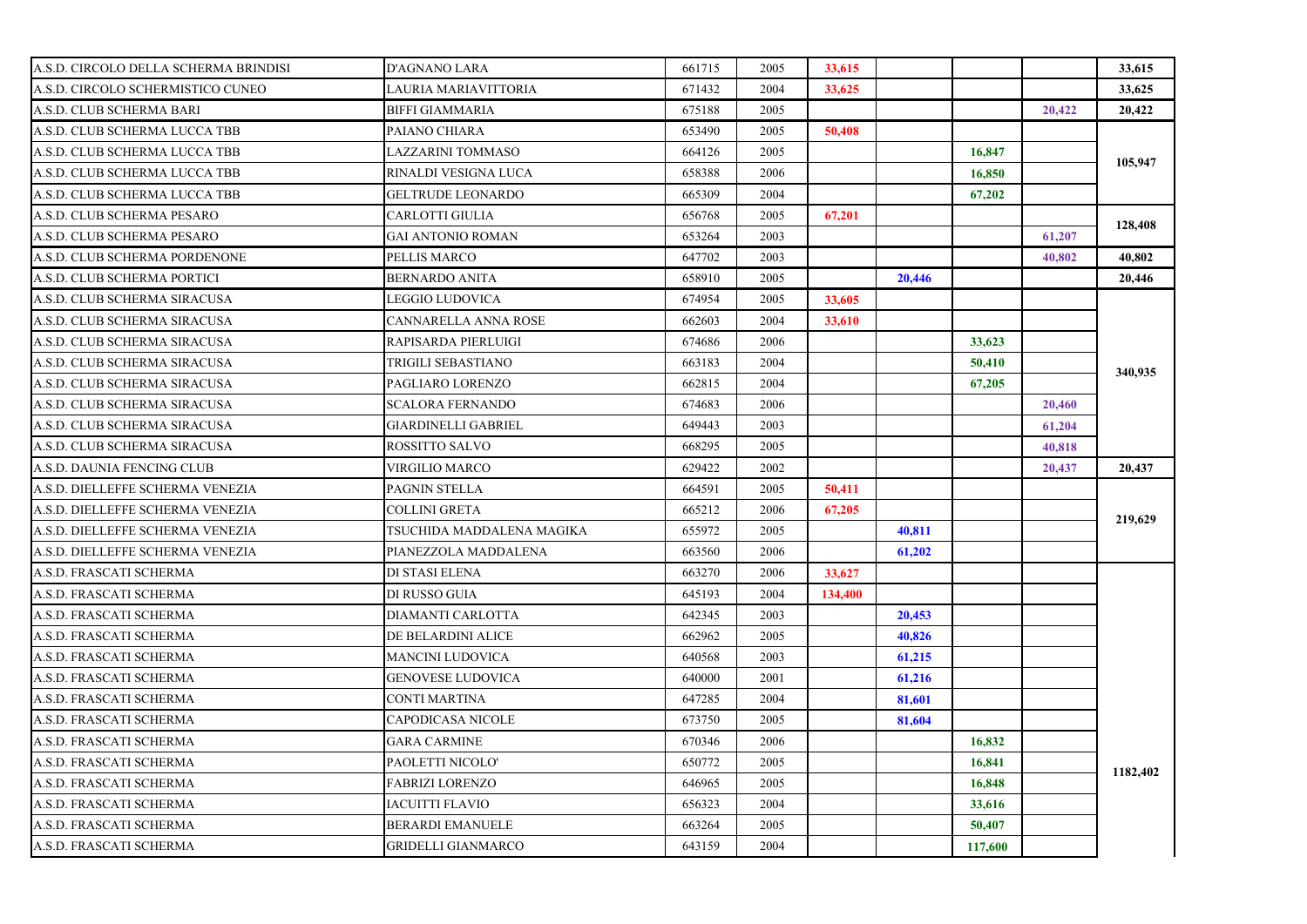| A.S.D. FRASCATI SCHERMA                        | <b>RAIMONDI MATTIA</b>                | 656674 | 2004 |        |        | 117,600 |         |         |
|------------------------------------------------|---------------------------------------|--------|------|--------|--------|---------|---------|---------|
| A.S.D. FRASCATI SCHERMA                        | CIANI JOEL                            | 655279 | 2004 |        |        | 134,400 |         |         |
| A.S.D. FRASCATI SCHERMA                        | PELLEGRINO DAVIDE                     | 629394 | 2003 |        |        |         | 20,461  |         |
| A.S.D. FRASCATI SCHERMA                        | <b>MASCIOLI ALBERTO</b>               | 687307 | 2003 |        |        |         | 40.821  |         |
| A.S.D. FRASCATI SCHERMA                        | <b>GABRIELLI EDOARDO</b>              | 645873 | 2003 |        |        |         | 40.826  |         |
| A.S.D. FRASCATI SCHERMA                        | VINCIGUERRA VALERIO                   | 652976 | 2003 |        |        |         | 61,208  |         |
| A.S.D. GIULIO VERNE SCHERMA RM                 | <b>CARAFA VITTORIA</b>                | 671760 | 2005 | 50,412 |        |         |         |         |
| A.S.D. GIULIO VERNE SCHERMA RM                 | VITALE LEONARDO TOBIA                 | 654393 | 2005 |        |        | 50,406  |         |         |
| A.S.D. GIULIO VERNE SCHERMA RM                 | <b>BOTTARI LEONARDO</b>               | 664676 | 2005 |        |        |         | 20,425  |         |
| A.S.D. GIULIO VERNE SCHERMA RM                 | ALNO ANDREA                           | 651114 | 2002 |        |        |         | 40,803  | 508,869 |
| A.S.D. GIULIO VERNE SCHERMA RM                 | <b>CARAFA PAOLO</b>                   | 650631 | 2003 |        |        |         | 40,823  |         |
| A.S.D. GIULIO VERNE SCHERMA RM                 | DI VEROLI DAMIANO                     | 639196 | 2003 |        |        |         | 163,200 |         |
| A.S.D. GIULIO VERNE SCHERMA RM                 | DI VEROLI DAVIDE                      | 634172 | 2001 |        |        |         | 142,800 |         |
| A.S.D. PRO PATRIA ET LIBERTATE BUSTO ARSIZIO   | <b>BONFANTI FILIPPO</b>               | 657397 | 2005 |        |        | 16,826  |         |         |
| A.S.D. PRO PATRIA ET LIBERTATE BUSTO ARSIZIO   | <b>BARDES SOPHIE</b>                  | 655579 | 2006 | 33,631 |        |         |         |         |
| A.S.D. PRO PATRIA ET LIBERTATE BUSTO ARSIZIO   | PENSA LARISSA FRANCESCA C             | 662923 | 2006 | 67,204 |        |         |         |         |
| A.S.D. PRO PATRIA ET LIBERTATE BUSTO ARSIZIO   | <b>TESTA WENDY</b>                    | 682294 | 2004 | 84,003 |        |         |         | 326,496 |
| A.S.D. PRO PATRIA ET LIBERTATE BUSTO ARSIZIO   | <b>MALVEZZI GIULIA</b>                | 647852 | 2001 |        | 40.812 |         |         |         |
| A.S.D. PRO PATRIA ET LIBERTATE BUSTO ARSIZIO   | <b>GADDA GIOELE</b>                   | 645141 | 2004 |        |        | 33,611  |         |         |
| A.S.D. PRO PATRIA ET LIBERTATE BUSTO ARSIZIO   | <b>RIZZI MARCO</b>                    | 672905 | 2005 |        |        | 50,409  |         |         |
| A.S.D. SCHERMA MODICA                          | <b>SANTORO EMANUELE</b>               | 663911 | 2006 |        |        | 16,836  |         |         |
| A.S.D. SCHERMA MODICA                          | <b>APRILE LEONARDO</b>                | 666475 | 2006 |        |        | 16,851  |         |         |
| A.S.D. SCHERMA MODICA                          | PALERMO MARCO                         | 659705 | 2005 |        |        | 33,614  |         | 168,130 |
| A.S.D. SCHERMA MODICA                          | <b>BENEDETTO MATTEO</b>               | 660013 | 2006 |        |        | 33,625  |         |         |
| A.S.D. SCHERMA MODICA                          | SPAMPINATO FRANCESCO                  | 666469 | 2005 |        |        | 67,204  |         |         |
| A.S.D. SCHERMA PISTOIA 1894                    | <b>BECUCCI SABRINA</b>                | 631390 | 2002 |        | 61.204 |         |         |         |
| A.S.D. SCHERMA PISTOIA 1894                    | <b>BROGI COSIMO</b>                   | 677370 | 2004 |        |        |         | 20,451  |         |
| A.S.D. SCHERMA PISTOIA 1894                    | FÉ JACOPO                             | 644085 | 2002 |        |        |         | 20,463  | 142,943 |
| A.S.D. SCHERMA PISTOIA 1894                    | <b>CUTILLO DAVIDE</b>                 | 665307 | 2006 |        |        |         | 40,825  |         |
| A.S.D. VIRTUS SCHERMA SALENTO                  | PECORARO SENAPE DE PACE LUIGI ANTONIO | 673451 | 2006 |        |        | 16,859  |         | 16,859  |
| ACCADEMIA DELLA SCHERMA REGGIO CALABRIA A.S.D. | <b>COSENTINO CHIARA</b>               | 659426 | 2006 | 33,622 |        |         |         | 33,622  |
| ACCADEMIA SCHERMA GALLARATESE A.S.D.           | <b>MANTOVANI ELISABETH</b>            | 680740 | 2006 | 16,863 |        |         |         |         |
|                                                |                                       |        |      |        |        |         |         |         |
| ACCADEMIA SCHERMA GALLARATESE A.S.D.           | <b>BONARDI REBECCA</b>                | 674303 | 2004 | 33,611 |        |         |         |         |
| ACCADEMIA SCHERMA GALLARATESE A.S.D.           | AVENTI MARGHERITA MARIA               | 683988 | 2006 | 33,612 |        |         |         |         |
| ACCADEMIA SCHERMA GALLARATESE A.S.D.           | <b>IOVINO TOMMASO CLAUDIO</b>         | 654435 | 2004 |        |        | 16,855  |         | 192,224 |
| ACCADEMIA SCHERMA GALLARATESE A.S.D.           | <b>GALLI FILIPPO</b>                  | 661781 | 2005 |        |        | 50,405  |         |         |
| ACCADEMIA SCHERMA GALLARATESE A.S.D.           | <b>BONARDI LORENZO</b>                | 669609 | 2006 |        |        |         | 20,435  |         |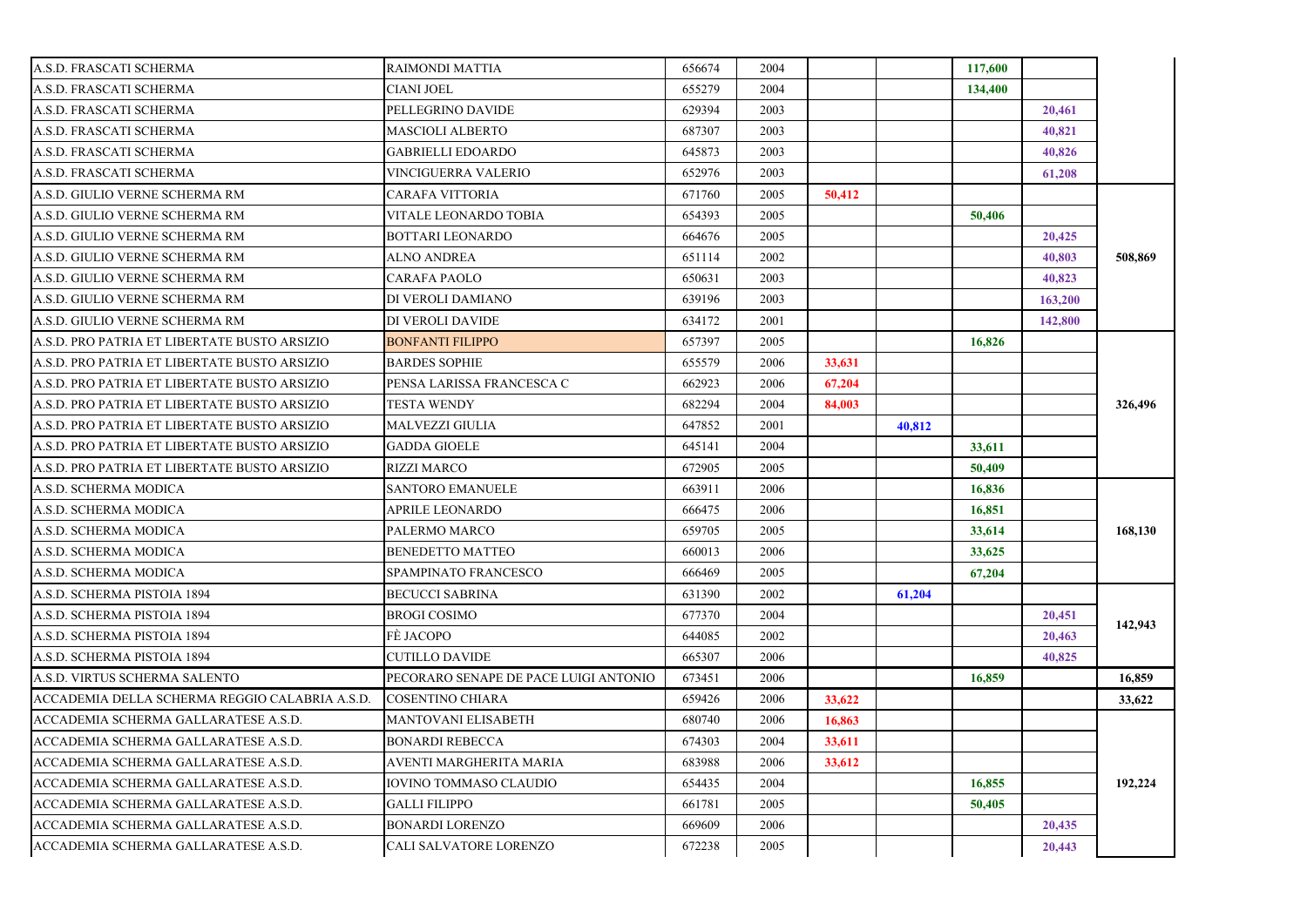| ASSOCIAZIONE MESSINA SCHERMA A.S.D.       | CANNATA MARTA                    | 640599 | 2002 |         | 20,455 |        |         | 20,455  |
|-------------------------------------------|----------------------------------|--------|------|---------|--------|--------|---------|---------|
| C.D.S. MANGIAROTTI A.S.D.                 | COLANGIONE AURORA                | 655479 | 2005 | 84.001  |        |        |         |         |
| C.D.S. MANGIAROTTI A.S.D.                 | POZZATO BENEDETTA                | 631160 | 2001 |         | 40,830 |        |         |         |
| C.D.S. MANGIAROTTI A.S.D.                 | TORTELOTTI LUCIA                 | 650802 | 2002 |         | 61,206 |        |         |         |
| C.D.S. MANGIAROTTI A.S.D.                 | COLOMBO SEBASTIANO               | 666862 | 2005 |         |        | 33,601 |         | 375,707 |
| C.D.S. MANGIAROTTI A.S.D.                 | POLLICE MICHELE                  | 650475 | 2004 |         |        | 33,611 |         |         |
| C.D.S. MANGIAROTTI A.S.D.                 | ZORZAN EDOARDO                   | 645955 | 2003 |         |        |        | 20,446  |         |
| C.D.S. MANGIAROTTI A.S.D.                 | ANDREOLI PIETRO                  | 655095 | 2004 |         |        |        | 40,801  |         |
| C.D.S. MANGIAROTTI A.S.D.                 | CALÓ ALESSANDRO                  | 662431 | 2001 |         |        |        | 61,211  |         |
| C.S. FIDES LIVORNO A.S.D.                 | <b>CAVALLINI MARTA</b>           | 658427 | 2006 | 33,616  |        |        |         |         |
| C.S. FIDES LIVORNO A.S.D.                 | BIBITE BEATRICE PIA MARIA        | 646044 | 2005 | 67,203  |        |        |         |         |
| C.S. FIDES LIVORNO A.S.D.                 | <b>BIASCO KAREN</b>              | 650575 | 2004 | 117,600 |        |        |         |         |
| C.S. FIDES LIVORNO A.S.D.                 | ACURERO GONZALEZ ANABELLA ILEANA | 661266 | 2001 |         | 20,446 |        |         |         |
| C.S. FIDES LIVORNO A.S.D.                 | MARAZZINI GIORGIA                | 645510 | 2001 |         | 40,820 |        |         | 582,141 |
| C.S. FIDES LIVORNO A.S.D.                 | TOGNELLI GUALTIERO               | 672696 | 2006 |         |        | 16,841 |         | 50,415  |
| C.S. FIDES LIVORNO A.S.D.                 | <b>SARDELLI ELIA</b>             | 658218 | 2002 |         |        |        | 81,608  |         |
| C.S. FIDES LIVORNO A.S.D.                 | ISOLANI GREGORIO                 | 651640 | 2004 |         |        |        | 102,003 |         |
| C.S. FIDES LIVORNO A.S.D.                 | LOMBARDI GIULIO                  | 629716 | 2002 |         |        |        | 102,004 |         |
| C.S. LA MISERICORDIA OSIMO A.D.           | VACCARINI CAMILLA                | 646060 | 2004 | 50,415  |        |        |         |         |
| C.U.S. CATANIA SEZ. SCHERMA A.S.D.        | CONDORELLI BRUNO                 | 654453 | 2004 |         |        | 33,612 |         | 54,048  |
| C.U.S. CATANIA SEZ. SCHERMA A.S.D.        | LONGO CRISTIAN                   | 639579 | 2001 |         |        |        | 20,436  |         |
| C.U.S. SIENA A.S.D.                       | CALAMASSI MATILDE                | 670169 | 2006 | 16,861  |        |        |         | 84,069  |
| C.U.S. SIENA A.S.D.                       | BONECHI CAMILLA                  | 665818 | 2005 | 67,208  |        |        |         |         |
| CENTRO SCHERMA ROVIGO A.S.D.              | PIVARI IRENE                     | 629904 | 2001 |         | 40,831 |        |         | 40.831  |
| CENTRO SPORTIVO CARABINIERI SEZ. SCHERMA  | DI TOMMASO ALESSIO               | 635677 | 2001 |         |        |        | 102,001 | 306,001 |
| CENTRO SPORTIVO CARABINIERI SEZ. SCHERMA  | MARTINI TOMMASO                  | 644866 | 2002 |         |        |        | 204,000 |         |
| CENTRO SPORTIVO ESERCITO SEZ. SCHERMA     | TORTELOTTI LUCIA                 | 650802 | 2002 |         | 61,206 |        |         | 61,206  |
| CIRCOLO DELLA SCHERMA MONTEBELLUNA A.S.D. | <b>GASPAROTTO MATILDE</b>        | 664426 | 2006 | 33,632  |        |        |         |         |
| CIRCOLO DELLA SCHERMA MONTEBELLUNA A.S.D. | <b>BALDASSO ALBERTO</b>          | 656179 | 2005 |         |        | 33,605 |         |         |
| CIRCOLO DELLA SCHERMA MONTEBELLUNA A.S.D. | MUNAROLO DAVIDE                  | 651873 | 2004 |         |        | 67,203 |         | 297,649 |
| CIRCOLO DELLA SCHERMA MONTEBELLUNA A.S.D. | OUAGLIOTTO FILIPPO               | 641842 | 2001 |         |        |        | 81,603  |         |
| CIRCOLO DELLA SCHERMA MONTEBELLUNA A.S.D. | LORENZON TOMMASO                 | 641626 | 2001 |         |        |        | 81,606  |         |
| CIRCOLO DELLA SCHERMA RAMON FONST A.S.D.  | <b>GIRAUDO TOMMASO</b>           | 679855 | 2006 |         |        |        | 20,445  | 20,445  |
| CIRCOLO DELLA SCHERMA TERNI A.S.D.        | SPINA VITTORIA                   | 667131 | 2006 | 16,860  |        |        |         |         |
| CIRCOLO DELLA SCHERMA TERNI A.S.D.        | MAGNI CHIARA                     | 660648 | 2005 | 33,623  |        |        |         |         |
| CIRCOLO DELLA SCHERMA TERNI A.S.D.        | SCASSINI TOMMASO                 | 670672 | 2006 |         |        | 33,607 |         | 151,317 |
| CIRCOLO DELLA SCHERMA TERNI A.S.D.        | LO STORTO GIOVANNI               | 660654 | 2005 |         |        | 33,608 |         |         |
| CIRCOLO DELLA SCHERMA TERNI A.S.D.        | <b>DESIDERI TOMMASO</b>          | 649581 | 2005 |         |        | 33,619 |         |         |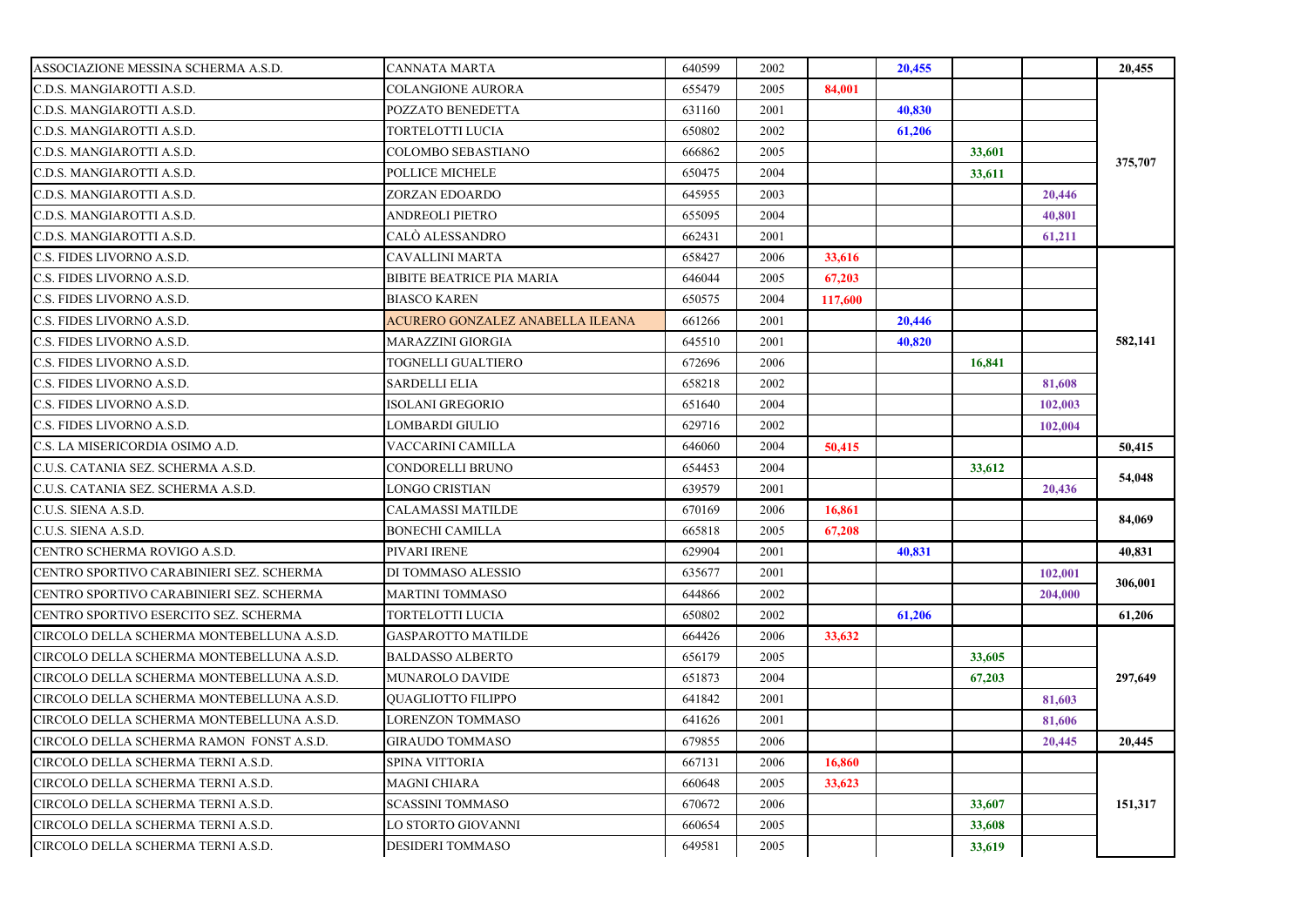| CIRCOLO DELLA SPADA CERVIA MILANO M. A.S.D. | <b>FAVA BEATRICE</b>     | 639028 | 2003 |        | 61,201  |        |         | 61,201  |
|---------------------------------------------|--------------------------|--------|------|--------|---------|--------|---------|---------|
| CIRCOLO DELLA SPADA VICENZA A.S.D.          | CRIVELLARO ARIANNA       | 650863 | 2004 |        | 40,803  |        |         | 40,803  |
| CIRCOLO SCHERM. ARETINO A.S.D.              | TOSCANINI EMMA           | 674607 | 2005 | 33,602 |         |        |         |         |
| CIRCOLO SCHERM. ARETINO A.S.D.              | LORITO LUCIA VIRGINIA    | 629658 | 2001 |        | 40.832  |        |         | 115,241 |
| CIRCOLO SCHERM. ARETINO A.S.D.              | FRANZESE TOMMASO         | 655524 | 2005 |        |         |        | 40.807  |         |
| CIRCOLO SCHERMA CASTELFRANCO VENETO A.S.D.  | NICOLI ANNA              | 685965 | 2006 | 33,601 |         |        |         | 33,601  |
| CIRCOLO SCHERMA FIRENZE R. RAGGETTI A.S.D.  | <b>OUERCIOLI LAPO</b>    | 649845 | 2005 |        |         |        | 20,418  |         |
| CIRCOLO SCHERMA FIRENZE R. RAGGETTI A.S.D.  | POLLASTRINI GIACOMO      | 628169 | 2001 |        |         |        | 20,433  |         |
| CIRCOLO SCHERMA FIRENZE R. RAGGETTI A.S.D.  | LUTI LOCCHI SIMONE       | 656922 | 2003 |        |         |        | 61,205  |         |
| CIRCOLO SCHERMA FIRENZE R. RAGGETTI A.S.D.  | SETTIMELLI GUIDO         | 650366 | 2005 |        |         | 16,844 |         | 219,803 |
| CIRCOLO SCHERMA FIRENZE R. RAGGETTI A.S.D.  | VIGNOZZI LORENZO         | 670251 | 2005 |        |         | 16,846 |         |         |
| CIRCOLO SCHERMA FIRENZE R. RAGGETTI A.S.D.  | <b>CACIOLLI OSCAR</b>    | 663607 | 2005 |        |         | 16,856 |         |         |
| CIRCOLO SCHERMA FIRENZE R. RAGGETTI A.S.D.  | <b>RAGGI LORENZO</b>     | 666096 | 2005 |        |         | 67,201 |         |         |
| CIRCOLO SCHERMA FLAIANO A.S.D.              | <b>MANTINI CRISTIANA</b> | 660451 | 2006 | 33,606 |         |        |         | 54,052  |
| CIRCOLO SCHERMA FLAIANO A.S.D.              | DI MARCO IRENE           | 649692 | 2002 |        | 20,446  |        |         |         |
| CIRCOLO SCHERMA LA SPEZIA A.S.D.            | MADRIGNANI BENEDETTA     | 658661 | 2005 | 67,206 |         |        |         |         |
| CIRCOLO SCHERMA LA SPEZIA A.S.D.            | <b>SCOTTI LEONARDO</b>   | 671066 | 2006 |        |         | 16,837 |         |         |
| CIRCOLO SCHERMA LA SPEZIA A.S.D.            | PERFETTO LORENZO         | 653240 | 2004 |        |         | 16,853 |         | 121,334 |
| CIRCOLO SCHERMA LA SPEZIA A.S.D.            | CARUSO EMANUELE          | 636584 | 2002 |        |         |        | 20,438  |         |
| CIRCOLO SCHERMA MESTRE S.S.D. S.R.L.        | ARSIÈ ANNA               | 662712 | 2006 | 67,207 |         |        |         |         |
| CIRCOLO SCHERMA MESTRE S.S.D. S.R.L.        | FAVARETTO MARTINA        | 634310 | 2001 |        | 204,000 |        |         |         |
| CIRCOLO SCHERMA MESTRE S.S.D. S.R.L.        | DONI ROCCO               | 661233 | 2004 |        |         | 33,602 |         | 399,621 |
| CIRCOLO SCHERMA MESTRE S.S.D. S.R.L.        | MORO GIOVANBATTISTA      | 648460 | 2004 |        |         | 33,609 |         |         |
| CIRCOLO SCHERMA MESTRE S.S.D. S.R.L.        | TORCHIO GIOVANNI         | 635887 | 2001 |        |         |        | 61,203  |         |
| CIRCOLO SCHERMA NAVACCHIO POL. DIL.         | CIABATTI FRANCESCO       | 664386 | 2003 |        |         |        | 61,213  |         |
| CIRCOLO SCHERMA NAVACCHIO POL. DIL.         | MACCHI FILIPPO           | 650831 | 2001 |        |         |        | 61,216  | 122,429 |
| CLUB SCHERMA AGLIANA A.S.D.                 | NENCINI INES             | 682049 | 2006 | 50,403 |         |        |         |         |
| CLUB SCHERMA AGLIANA A.S.D.                 | STAINO ALISON            | 635955 | 2002 |        | 40,822  |        |         |         |
| CLUB SCHERMA AGLIANA A.S.D.                 | NISTRI ALINA             | 661901 | 2004 |        | 61,205  |        |         | 356,430 |
| CLUB SCHERMA AGLIANA A.S.D.                 | MARTINI TOMMASO          | 644866 | 2002 |        |         |        | 204,000 |         |
| CLUB SCHERMA ANCONA A.S.D.                  | COSTAGGIU ALESSANDRA     | 647809 | 2003 |        | 20,453  |        |         |         |
| CLUB SCHERMA ANCONA A.S.D.                  | COSTAGGIU VALENTINA      | 647808 | 2001 |        | 40,801  |        |         |         |
| CLUB SCHERMA ANCONA A.S.D.                  | PIANELLA GIADA           | 644313 | 2003 |        | 40,816  |        |         |         |
| CLUB SCHERMA ANCONA A.S.D.                  | <b>GAMBITTA ALICE</b>    | 644680 | 2003 |        | 40,823  |        |         |         |
| CLUB SCHERMA ANCONA A.S.D.                  | PANTANETTI BENEDETTA     | 652677 | 2003 |        | 81,607  |        |         |         |
| CLUB SCHERMA ANCONA A.S.D.                  | SARTINI ALFREDO          | 641408 | 2004 |        |         | 50,415 |         |         |
| CLUB SCHERMA ANCONA A.S.D.                  | PANTANETTI LORENZO       | 639229 | 2001 |        |         |        | 20,412  | 642,201 |
| CLUB SCHERMA ANCONA A.S.D.                  | <b>GANCITANO GIACOMO</b> | 640843 | 2001 |        |         |        | 40.810  |         |
|                                             |                          |        |      |        |         |        |         |         |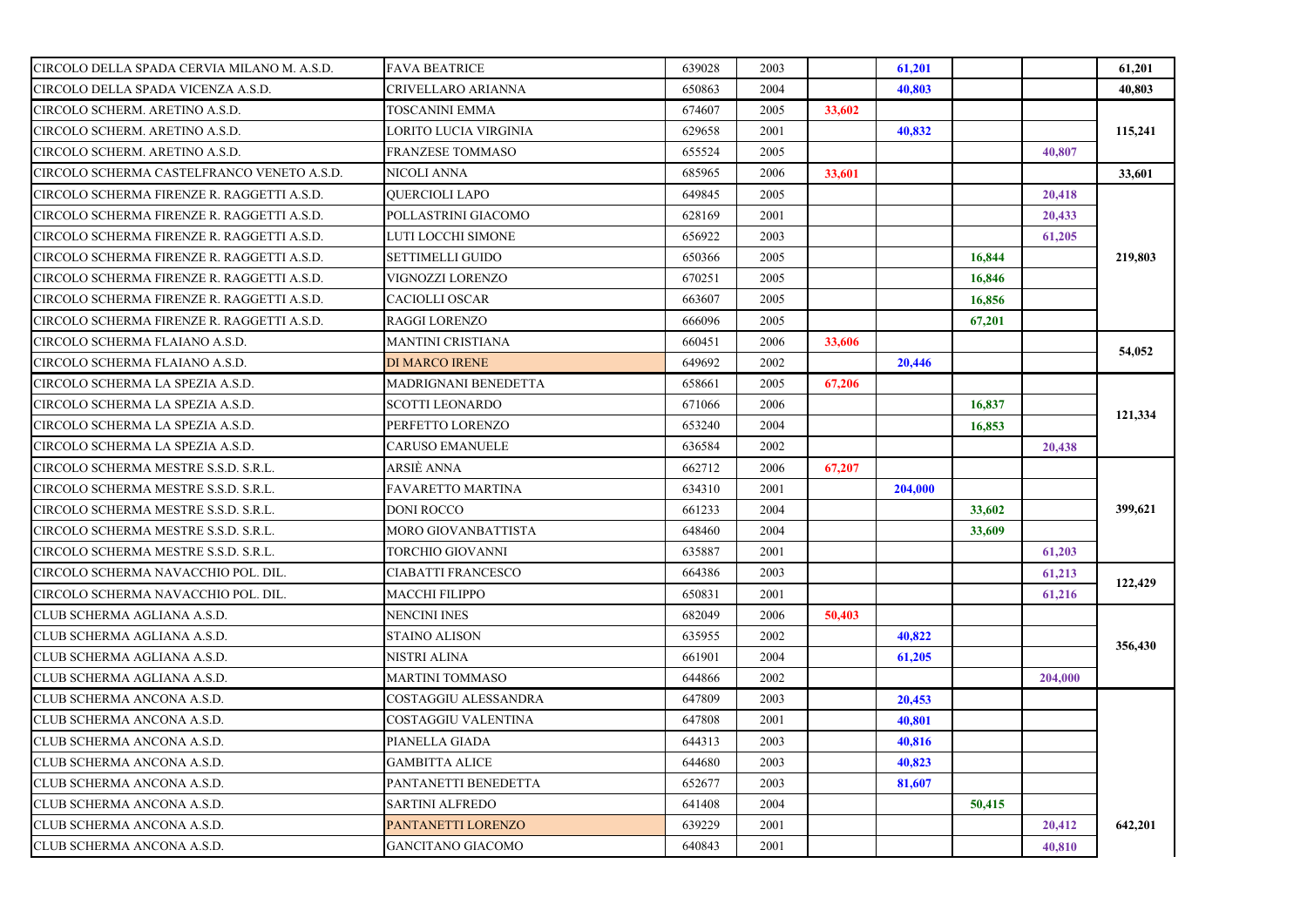| CLUB SCHERMA ANCONA A.S.D.                | <b>BALDELLI GABRIELE</b>   | 650018 | 2004 |        |         |        | 40,831  |         |
|-------------------------------------------|----------------------------|--------|------|--------|---------|--------|---------|---------|
| CLUB SCHERMA ANCONA A.S.D.                | SARTINI ALFREDO            | 641408 | 2004 |        |         |        | 61,206  |         |
| CLUB SCHERMA ANCONA A.S.D.                | ADOUL RAIAN                | 640211 | 2003 |        |         |        | 61,210  |         |
| CLUB SCHERMA ANCONA A.S.D.                | PROIETTI MARCO             | 640419 | 2003 |        |         |        | 61,212  |         |
| CLUB SCHERMA ANCONA A.S.D.                | LAURIA ENRICO GIOVANNI     | 632807 | 2001 |        |         |        | 81,605  |         |
| CLUB SCHERMA ARIMINUM A.S.D.              | <b>ZANI EMMA</b>           | 650435 | 2005 | 33,613 |         |        |         | 33,613  |
| CLUB SCHERMA BOLZANO - FECHT CLUB A.S.D.  | <b>GAMPER LUCA</b>         | 653844 | 2003 |        |         |        | 40,830  | 40,830  |
| CLUB SCHERMA COSENZA S.S.D.               | MARTIRE FRANCESCO          | 654380 | 2006 |        |         | 16,831 |         | 16,831  |
| CLUB SCHERMA JESI A.S.D.                  | DELNEVO ARIANNA            | 670186 | 2005 | 33,619 |         |        |         |         |
| CLUB SCHERMA JESI A.S.D.                  | ROTELLA CLAUDIA            | 659657 | 2005 | 33,626 |         |        |         |         |
| CLUB SCHERMA JESI A.S.D.                  | ROSSOLINI MARIA ANGELICA   | 666321 | 2006 | 50,407 |         |        |         |         |
| CLUB SCHERMA JESI A.S.D.                  | <b>GIORDANI SOFIA</b>      | 666322 | 2006 |        | 61,211  |        |         |         |
| CLUB SCHERMA JESI A.S.D.                  | <b>CALVANESE MATILDE</b>   | 648926 | 2003 |        | 81,607  |        |         |         |
| CLUB SCHERMA JESI A.S.D.                  | CANTARINI LUCREZIA         | 642970 | 2001 |        | 81,608  |        |         |         |
| CLUB SCHERMA JESI A.S.D.                  | SORINI MARIA ALLEGRA       | 634882 | 2001 |        | 102.003 |        |         |         |
| CLUB SCHERMA JESI A.S.D.                  | RAFFAELI PIETRO            | 653798 | 2006 |        |         | 33,606 |         | 788,640 |
| CLUB SCHERMA JESI A.S.D.                  | SANTARELLI SIMONE          | 645382 | 2005 |        |         | 33,615 |         |         |
| CLUB SCHERMA JESI A.S.D.                  | <b>GREGANTI FEDERICO</b>   | 653087 | 2005 |        |         | 50,411 |         |         |
| CLUB SCHERMA JESI A.S.D.                  | CERCACI FRANCESCO          | 663520 | 2005 |        |         | 84,001 |         |         |
| CLUB SCHERMA JESI A.S.D.                  | <b>GIACCHETTI JETMIR</b>   | 675116 | 2003 |        |         |        | 20,441  |         |
| CLUB SCHERMA JESI A.S.D.                  | <b>MANCINI FERDINANDO</b>  | 655715 | 2004 |        |         |        | 20,448  |         |
| CLUB SCHERMA JESI A.S.D.                  | PIERALISI LEONARDO         | 645202 | 2001 |        |         |        | 40,828  |         |
| CLUB SCHERMA JESI A.S.D.                  | VANNUCCI FRANCESCO         | 634835 | 2002 |        |         |        | 61,209  |         |
| CLUB SCHERMA LEONESSA S.S.D. S.R.L.       | <b>BRAMBILLA GLORIA</b>    | 663364 | 2003 |        | 20,457  |        |         |         |
| CLUB SCHERMA LEONESSA S.S.D. S.R.L.       | PEDRETTI EDOARDO           | 639827 | 2001 |        |         |        | 20,464  | 40,921  |
| CLUB SCHERMA PESCARA A.S.D.               | SANTARELLI ALESSIO         | 652757 | 2003 |        |         |        | 20,412  | 20.412  |
| CLUB SCHERMA PISA ANTONIO DI CIOLO A.S.D. | PINNA VITTORIA             | 657275 | 2006 | 50,413 |         |        |         |         |
| CLUB SCHERMA PISA ANTONIO DI CIOLO A.S.D. | CINOTTI ALESSANDRA DORALIC | 655049 | 2002 |        | 40,809  |        |         |         |
| CLUB SCHERMA PISA ANTONIO DI CIOLO A.S.D. | CRISTINO ANNA              | 638877 | 2001 |        | 163,200 |        |         |         |
| CLUB SCHERMA PISA ANTONIO DI CIOLO A.S.D. | LECCESE SIMONE             | 655945 | 2005 |        |         | 33,628 |         |         |
| CLUB SCHERMA PISA ANTONIO DI CIOLO A.S.D. | ANTONINI GIAN MARIA        | 661614 | 2005 |        |         | 50,414 |         | 542,529 |
| CLUB SCHERMA PISA ANTONIO DI CIOLO A.S.D. | <b>LECCESE GIOVANNI</b>    | 655946 | 2003 |        |         |        | 20,457  |         |
| CLUB SCHERMA PISA ANTONIO DI CIOLO A.S.D. | <b>MORINI MATTEO</b>       | 658129 | 2003 |        |         |        | 81,607  |         |
| CLUB SCHERMA PISA ANTONIO DI CIOLO A.S.D. | DI TOMMASO ALESSIO         | 635677 | 2001 |        |         |        | 102,001 |         |
| CLUB SCHERMA RECANATI A.S.D.              | PINTUCCI SARA              | 630967 | 2002 |        | 20,464  |        |         | 20,464  |
| CLUB SCHERMA ROMA A.S.D.                  | DI SCALA CHIARA            | 650107 | 2004 | 16,864 |         |        |         |         |
| CLUB SCHERMA ROMA A.S.D.                  | STRAZZULLO LISA            | 681609 | 2006 | 50,404 |         |        |         |         |
| CLUB SCHERMA ROMA A.S.D.                  | <b>CURTI LUDOVICA</b>      | 646632 | 2003 |        | 20,446  |        |         |         |
|                                           |                            |        |      |        |         |        |         |         |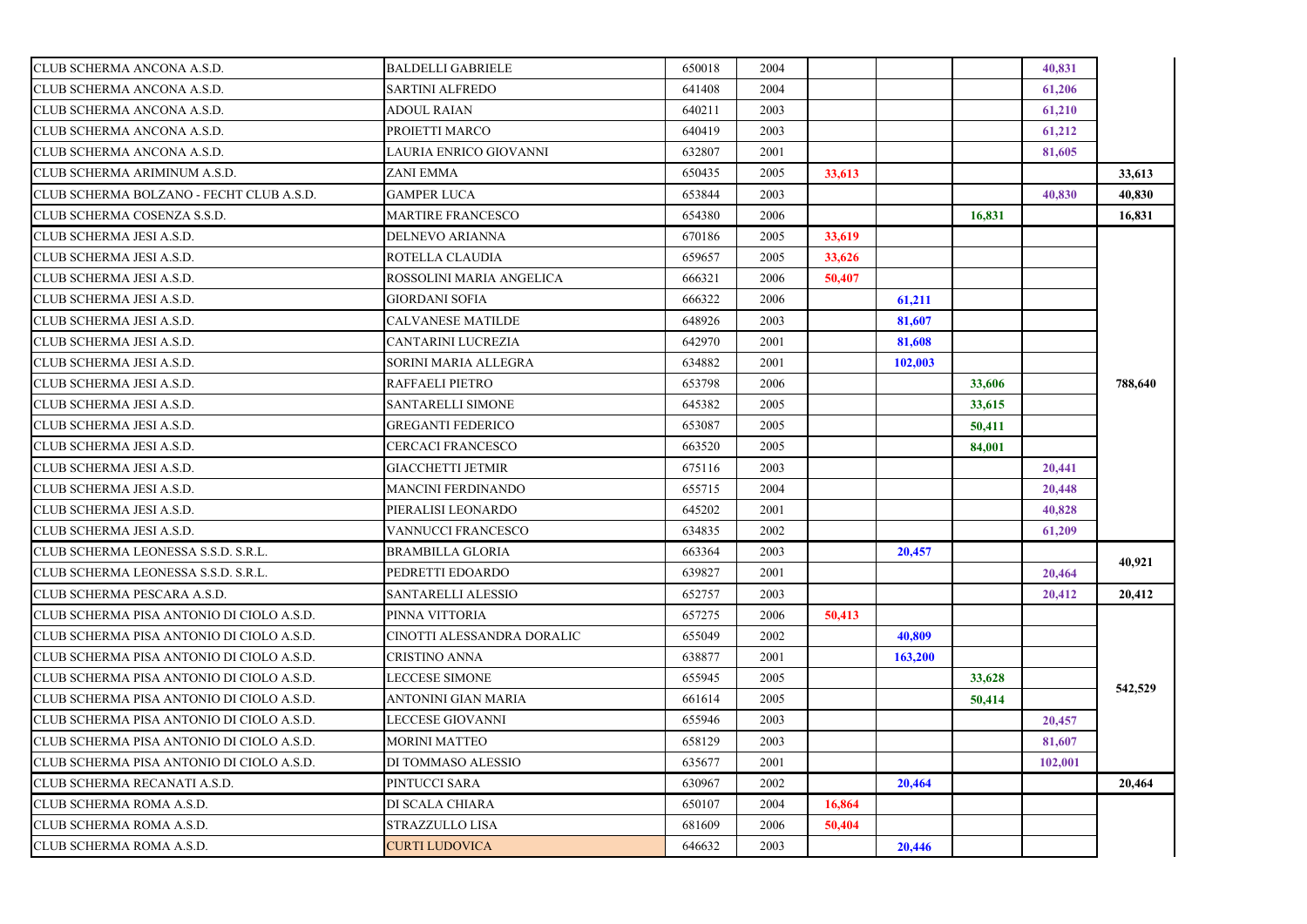| CLUB SCHERMA ROMA A.S.D.      | <b>GARNERO SOFIA</b>           | 682908 | 2006 |        | 20,459  |        |        |         |
|-------------------------------|--------------------------------|--------|------|--------|---------|--------|--------|---------|
| CLUB SCHERMA ROMA A.S.D.      | MANZONI MICHELLE               | 661274 | 2002 |        | 61,210  |        |        |         |
| CLUB SCHERMA ROMA A.S.D.      | CRESTA ALESSANDRA              | 651268 | 2002 |        | 40,802  |        |        |         |
| CLUB SCHERMA ROMA A.S.D.      | AMORE GIULIA                   | 656429 | 2003 |        | 102,001 |        |        | 627,905 |
| CLUB SCHERMA ROMA A.S.D.      | REA LEONARDO ROCCO             | 674734 | 2006 |        |         | 16,852 |        |         |
| CLUB SCHERMA ROMA A.S.D.      | D'ANNA ALESSANDRO              | 667735 | 2004 |        |         | 33,627 |        |         |
| CLUB SCHERMA ROMA A.S.D.      | FRANCIA LUDOVICO               | 645608 | 2003 |        |         |        | 40,809 |         |
| CLUB SCHERMA ROMA A.S.D.      | ANDREOTTOLA VISHWESHWAR        | 663664 | 2004 |        |         |        | 40,813 |         |
| CLUB SCHERMA ROMA A.S.D.      | CORONATI EDOARDO               | 645688 | 2003 |        |         |        | 40,814 |         |
| CLUB SCHERMA ROMA A.S.D.      | <b>FRANZONI GIUSEPPE</b>       | 645856 | 2003 |        |         |        | 61,202 |         |
| CLUB SCHERMA ROMA A.S.D.      | ARCHILEI TOMMASO               | 637752 | 2001 |        |         |        | 81,602 |         |
| CLUB SCHERMA SALERNO A.S.D.   | VINCIGUERRA ALESSANDRA         | 673491 | 2005 | 33,617 |         |        |        |         |
| CLUB SCHERMA SALERNO A.S.D.   | <b>IERVASI YLENIA MAURIZIA</b> | 629387 | 2001 |        | 40,828  |        |        |         |
| CLUB SCHERMA SALERNO A.S.D.   | <b>MEMOLI CLAUDIA</b>          | 637687 | 2001 |        | 102,004 |        |        | 260,460 |
| CLUB SCHERMA SALERNO A.S.D.   | CITARELLA SIMONE               | 659580 | 2006 |        |         | 33,603 |        |         |
| CLUB SCHERMA SALERNO A.S.D.   | <b>CUPO GIUSEPPE PAOLO</b>     | 659597 | 2006 |        |         | 50,408 |        |         |
| CLUB SCHERMA TORINO A.S.D.    | <b>GABOLA LETIZIA</b>          | 671421 | 2006 | 16,857 |         |        |        |         |
| CLUB SCHERMA TORINO A.S.D.    | PERRONE ELISA                  | 655416 | 2003 |        | 40,809  |        |        |         |
| CLUB SCHERMA TORINO A.S.D.    | MILANO LORENZO                 | 664803 | 2005 |        |         | 16,826 |        | 158,494 |
| CLUB SCHERMA TORINO A.S.D.    | RICHIARDI CARLO                | 664662 | 2005 |        |         | 84,002 |        |         |
| CLUB SCHERMA VALDERA A.S.D.   | CIAMPALINI BENEDETTA           | 680925 | 2006 | 33,603 |         |        |        | 94,816  |
| CLUB SCHERMA VALDERA A.S.D.   | CIAMPALINI VITTORIA            | 650605 | 2001 |        | 61,213  |        |        |         |
| COMENSE SCHERMA S.S.D. A R.L. | VARISCO ELENA                  | 651062 | 2005 | 33,619 |         |        |        |         |
| COMENSE SCHERMA S.S.D. A R.L. | ZONI LEA                       | 659662 | 2006 | 33,629 |         |        |        |         |
| COMENSE SCHERMA S.S.D. A R.L. | DE BIASIO IRENE                | 657530 | 2003 |        | 61,212  |        |        |         |
| COMENSE SCHERMA S.S.D. A R.L. | FERRARI CARLOTTA               | 643070 | 2003 |        | 81,605  |        |        | 474,142 |
| COMENSE SCHERMA S.S.D. A R.L. | PROJETTI ARIANNA               | 635260 | 2002 |        | 102,002 |        |        |         |
| COMENSE SCHERMA S.S.D. A R.L. | COLOMBO MATTIA                 | 646031 | 2004 |        |         | 16,858 |        |         |
| COMENSE SCHERMA S.S.D. A R.L. | NAPOLITANO ISAIA               | 646599 | 2004 |        |         | 84,003 |        |         |
| COMENSE SCHERMA S.S.D. A R.L. | <b>GALVANI GIANMARCO</b>       | 657534 | 2001 |        |         |        | 61,214 |         |
| ETRURIA SCHERMA A.S.D.        | <b>CANTUCCI GAIA</b>           | 625533 | 2001 |        | 40.824  |        |        | 74,428  |
| ETRURIA SCHERMA A.S.D.        | D'ALFONSO FRANCESCO VINCENZO   | 668880 | 2005 |        |         | 33,604 |        |         |
| <b>FIAMME ORO ROMA</b>        | CIAMPALINI VITTORIA            | 650605 | 2001 |        | 61,213  |        |        |         |
| <b>FIAMME ORO ROMA</b>        | <b>FAVARETTO MARTINA</b>       | 634310 | 2001 |        | 204,000 |        |        |         |
| <b>FIAMME ORO ROMA</b>        | <b>BIONDI ALESSANDRO</b>       | 655584 | 2006 |        |         | 16,834 |        |         |
| <b>FIAMME ORO ROMA</b>        | MAGGINI LEONARDO               | 658295 | 2006 |        |         | 16,842 |        |         |
| FIAMME ORO ROMA               | RENCRICCA FRANCESCO            | 684965 | 2006 |        |         | 16,860 |        | 601,424 |
| <b>FIAMME ORO ROMA</b>        | <b>SENA CRISTIANO</b>          | 658322 | 2006 |        |         |        | 20,458 |         |
|                               |                                |        |      |        |         |        |        |         |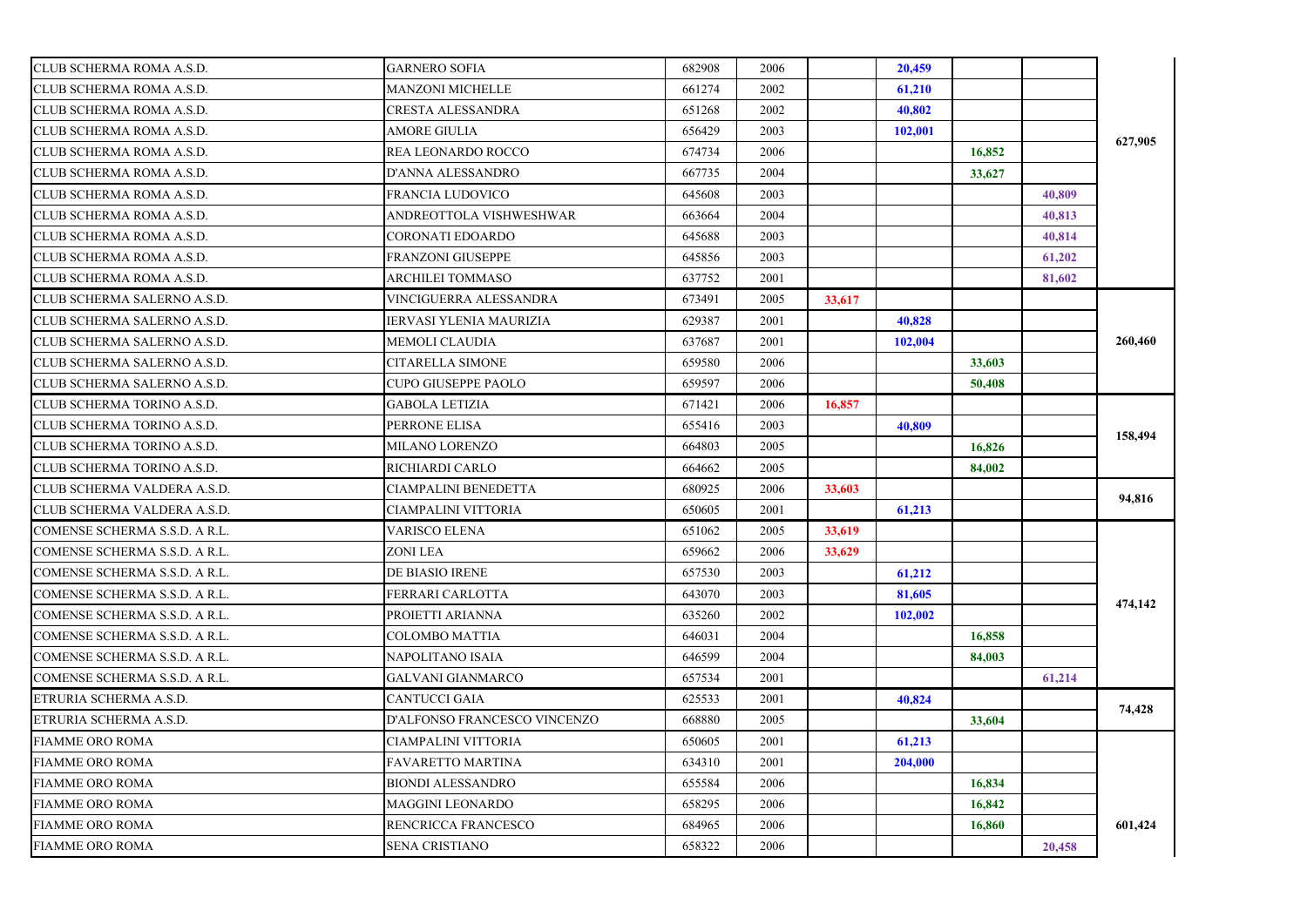| <b>FIAMME ORO ROMA</b>                     | PUPILLI MATTEO             | 655970 | 2006 |        |         |        | 61,201  |         |
|--------------------------------------------|----------------------------|--------|------|--------|---------|--------|---------|---------|
| <b>FIAMME ORO ROMA</b>                     | MACCHI FILIPPO             | 650831 | 2001 |        |         |        | 61,216  |         |
| <b>FIAMME ORO ROMA</b>                     | DI VEROLI DAVIDE           | 634172 | 2001 |        |         |        | 142,800 |         |
| FONDAZIONE MARCANTONIO BENTEGODI POL. DIL. | <b>CAMPAGNOLA ALICE</b>    | 664832 | 2006 | 33,621 |         |        |         |         |
| FONDAZIONE MARCANTONIO BENTEGODI POL. DIL. | PASETTO MARIA SOLE         | 676209 | 2006 | 50,401 |         |        |         |         |
| FONDAZIONE MARCANTONIO BENTEGODI POL. DIL. | <b>FAVARO ANDREA</b>       | 653135 | 2006 |        |         | 33,614 |         | 158,530 |
| FONDAZIONE MARCANTONIO BENTEGODI POL. DIL. | MALUTA CARLO               | 630106 | 2002 |        |         |        | 20,432  |         |
| FONDAZIONE MARCANTONIO BENTEGODI POL. DIL. | TROIANI MATTEO             | 639112 | 2002 |        |         |        | 20,462  |         |
| <b>G.S. FIAMME AZZURRE</b>                 | MEMOLI CLAUDIA             | 637687 | 2001 |        | 102,004 |        |         | 102,004 |
| MANTOVA SCHERMA A.S.D.                     | <b>GUATELLI DAMIANO</b>    | 647566 | 2004 |        |         | 16,841 |         | 16,841  |
| MAZARA SCHERMA A.S.D.                      | DINCA ANDREEA BIANCA       | 674267 | 2005 |        | 40,815  |        |         | 40,815  |
| MILANOSCHERMA srl                          | <b>SPAZZI GIORGIA</b>      | 637883 | 2001 |        | 61,208  |        |         | 61,208  |
| PETRARCA SCHERMA M RYSZARD ZUB A.S.D.      | RAMPAZZO ALESSANDRO        | 668151 | 2005 |        |         | 33,629 |         |         |
| PETRARCA SCHERMA M RYSZARD ZUB A.S.D.      | <b>REPELE CARLO</b>        | 679761 | 2006 |        |         | 50,402 |         | 84,031  |
| PLATANIA SCHERMA A.S.D.                    | <b>BRUNO GIUSEPPE</b>      | 679910 | 2006 |        |         | 33,617 |         | 33,617  |
| POLISPORTIVA DILETT. SCHERMA BERGAMO       | <b>BELCASTRO FRANCESCO</b> | 641969 | 2004 |        |         | 16,835 |         | 16,,835 |
| S.S.D. SCHERMABRESCIA S.R.L.               | DE CRISTOFARO MATTIA       | 662554 | 2006 |        |         | 84,004 |         | 84,004  |
| SALA D'ARMI GUARDIA DI CROCE S.S.D. A R.L. | LANDRISCINA NICCOLO'       | 655882 | 2006 |        |         | 16,838 |         | 16,838  |
| SCHERMA AUGUSTA A.S.D.                     | CAVALLARI ALESSANDRO       | 648589 | 2002 |        |         |        | 20,451  | 20,451  |
| SCHERMA MOGLIANO A.S.D.                    | <b>TAMBONE SOFIA</b>       | 668533 | 2006 | 50,406 |         |        |         |         |
| SCHERMA MOGLIANO A.S.D.                    | CANDEAGO ELEONORA          | 651220 | 2003 |        | 61,209  |        |         |         |
| SCHERMA MOGLIANO A.S.D.                    | <b>MANENTE MATTEO</b>      | 674232 | 2006 |        |         | 33,631 |         | 165,660 |
| SCHERMA MOGLIANO A.S.D.                    | <b>GAZZOLA JACOPO</b>      | 661649 | 2005 |        |         |        | 20,414  |         |
| SCHERMA MONZA A.S.D.                       | <b>INCORVAIA GIADA</b>     | 642300 | 2003 |        | 40.819  |        |         |         |
| SCHERMA MONZA A.S.D.                       | MANGIAROTTI GABRIELE       | 658728 | 2004 |        |         | 33,618 |         |         |
| SCHERMA MONZA A.S.D.                       | <b>CORIO ELIA</b>          | 658488 | 2003 |        |         |        | 20,429  |         |
| SCHERMA MONZA A.S.D.                       | <b>CORNO TOMMASO</b>       | 640850 | 2001 |        |         |        | 20,455  | 196,934 |
| SCHERMA MONZA A.S.D.                       | <b>MERONI LORENZO</b>      | 667447 | 2004 |        |         |        | 40,805  |         |
| SCHERMA MONZA A.S.D.                       | <b>FAEDO TOMMASO</b>       | 645875 | 2002 |        |         |        | 40.808  |         |
| SCHERMA SEBINO A.S.D.                      | <b>GIOGLIO NUNZIO</b>      | 674958 | 2005 |        |         | 33,620 |         | 33.620  |
| SCHERMA TREVISO M° ETTORE GESLAO A.S.D.    | <b>VISENTIN EMMA</b>       | 656635 | 2004 | 50,414 |         |        |         |         |
| SCHERMA TREVISO Mº ETTORE GESLAO A.S.D.    | ZANATTA ENRICO             | 644497 | 2002 |        |         |        | 40.829  | 234,043 |
| SCHERMA TREVISO Mº ETTORE GESLAO A.S.D.    | <b>BONATO JACOPO</b>       | 656629 | 2002 |        |         |        | 142,800 |         |
| SOC. GINNASTICA TRIESTINA A.S.D.           | <b>BRANDMAYR DILETTA</b>   | 653978 | 2004 | 16,857 |         |        |         |         |
| SOC. GINNASTICA TRIESTINA A.S.D.           | <b>VARRECCHIA MARTINA</b>  | 644139 | 2002 |        | 20,446  |        |         | 37,303  |
| SOC. SCHERMA CONEGLIANO A.S.D.             | CASAGRANDE ANNA            | 670721 | 2006 | 16,859 |         |        |         |         |
| SOC. SCHERMA CONEGLIANO A.S.D.             | <b>FAORO TOMMASO</b>       | 634460 | 2003 |        |         |        | 40,806  | 57,665  |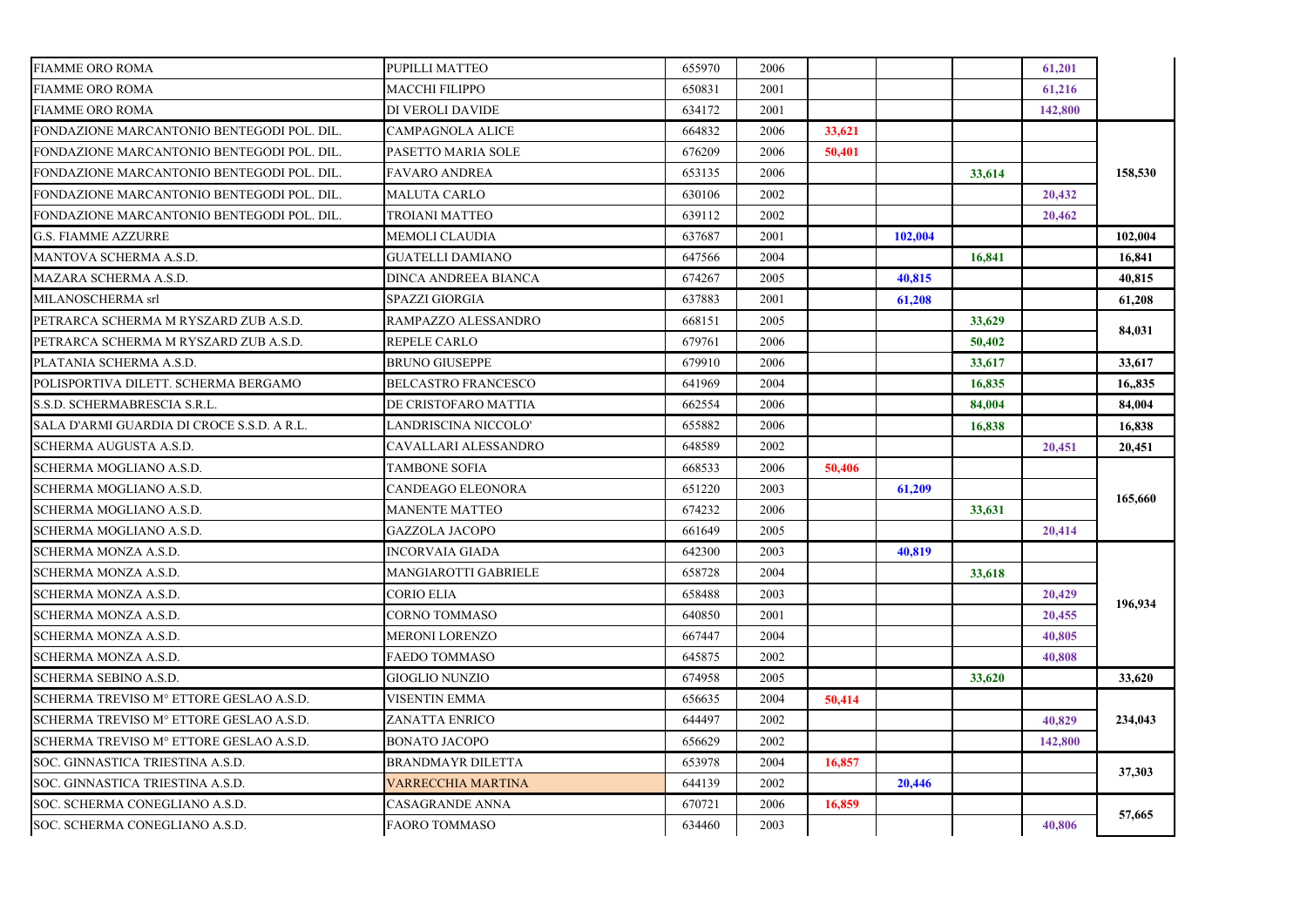| SOC. SCHERMISTICA LUCANA POTENZA A.S.D.      | ZONNI SABRINA             | 683212 | 2005 | 16.858  |        |         |        | 37,278  |
|----------------------------------------------|---------------------------|--------|------|---------|--------|---------|--------|---------|
| SOC. SCHERMISTICA LUCANA POTENZA A.S.D.      | VILLANO ALFREDO           | 657978 | 2005 |         |        |         | 20,420 |         |
| U.S. PISASCHERMA S.S.D.                      | PIERONI SILVIA            | 658207 | 2005 | 33,614  |        |         |        |         |
| U.S. PISASCHERMA S.S.D.                      | <b>DAIDONE FEDERICA</b>   | 680089 | 2006 | 33,628  |        |         |        |         |
| U.S. PISASCHERMA S.S.D.                      | MANFREDINI GINEVRA        | 670561 | 2005 | 33,630  |        |         |        |         |
| U.S. PISASCHERMA S.S.D.                      | <b>CAMPUS EMILIA</b>      | 674325 | 2006 | 50,402  |        |         |        |         |
| U.S. PISASCHERMA S.S.D.                      | DELITALA LUCILLA CATERINA | 657363 | 2004 | 84,002  |        |         |        |         |
| U.S. PISASCHERMA S.S.D.                      | <b>BERTINI IRENE</b>      | 657354 | 2004 | 168,000 |        |         |        | 709,397 |
| U.S. PISASCHERMA S.S.D.                      | <b>GUERRAZZI LUCREZIA</b> | 655293 | 2003 |         | 20,456 |         |        |         |
| U.S. PISASCHERMA S.S.D.                      | NIKA DIEGO                | 663500 | 2005 |         |        | 16,846  |        |         |
| U.S. PISASCHERMA S.S.D.                      | <b>BANDINI FRANCESCO</b>  | 661577 | 2004 |         |        | 50,403  |        |         |
| U.S. PISASCHERMA S.S.D.                      | <b>SIDOTI FRANCESCO</b>   | 657355 | 2004 |         |        | 50,416  |        |         |
| U.S. PISASCHERMA S.S.D.                      | <b>IACOMONI MATTEO</b>    | 663498 | 2005 |         |        | 168,000 |        |         |
| ZINELLA SCHERMA A.S.D. SAN LAZZARO DI SAVENA | <b>MILLO LUCA</b>         | 633562 | 2004 |         |        | 50,404  |        | 70,827  |
| ZINELLA SCHERMA A.S.D. SAN LAZZARO DI SAVENA | <b>CIOLI SIMONE</b>       | 649696 | 2005 |         |        |         | 20,423 |         |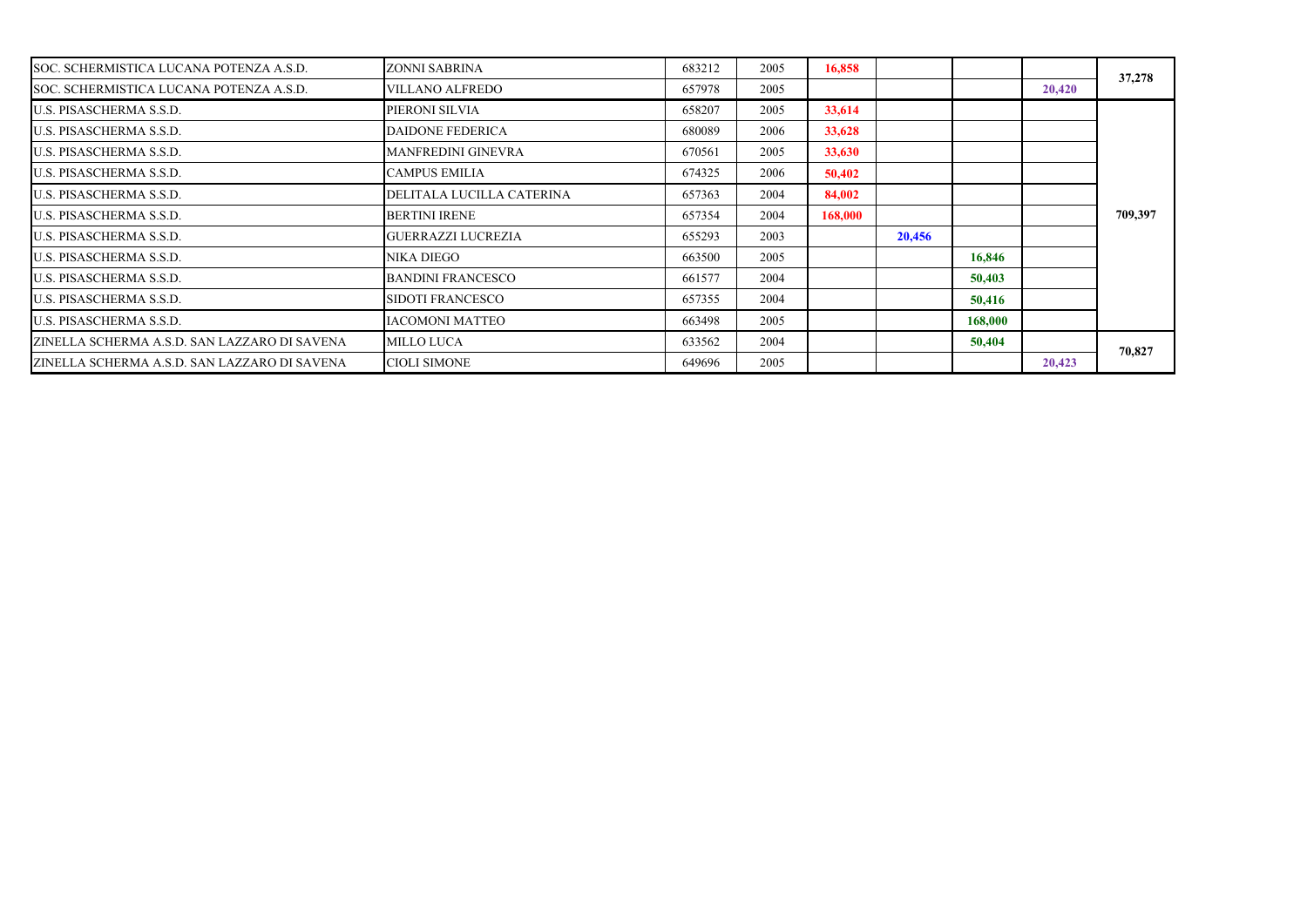# **GRAN PREMIO GIOVANI - TOTALE PUNTI SPADA**

| Pos.                    | Società                                        | <b>PUNTI SP.M.</b><br><b>INDIV.</b> | <b>PUNTI SP.F.</b><br><b>INDIV.</b> | <b>TOTALE</b><br><b>PUNTI SPADA</b> |
|-------------------------|------------------------------------------------|-------------------------------------|-------------------------------------|-------------------------------------|
| $\mathbf{1}$            | FIAMME ORO ROMA                                | 630,471                             | 478,047                             | 1108,518                            |
| $\overline{2}$          | CLUB SCHERMA ROMA A.S.D.                       | 448,770                             | 606,410                             | 1055,180                            |
| $\overline{\mathbf{3}}$ | GINNASTICA VICTORIA TORINO S.S.D. R.L.         | 394,543                             | 603,289                             | 997,832                             |
| $\overline{\mathbf{4}}$ | CIRCOLO SCHERMISTICO FORLIVESE A.S.D.          | 674,431                             | 255,160                             | 929,591                             |
| 5                       | ACCADEMIA SCHERMA MARCHESA A.S.D.              | 174,129                             | 526,723                             | 700,852                             |
| 6                       | A.S.D. BRESSO                                  | 436,851                             | 257,399                             | 694,250                             |
| $\overline{7}$          | S.D.S. CESARE POMPILIO GENOVA                  | 418,687                             | 198,976                             | 617,663                             |
| 8                       | CIRCOLO DELLA SPADA CERVIA M. MARITTIMA A.S.D. | 336,045                             | 214,669                             | 550,714                             |
| 9                       | ACCADEMIA SCHERMA MILANO S.S.D. A R.L.         | 325,693                             | 220,637                             | 546,330                             |
| 10                      | A.S.D. CLUB SCHERMA SAN NICOLA                 | 228,145                             | 316,639                             | 544,784                             |
| 11                      | S.S.D. LAZIO SCHERMA ARICCIA A R.L.            | 205,675                             | 339,075                             | 544,750                             |
| 12                      | BERGAMASCA SCHERMA S.S.D. S.R.L.               | 379,583                             | 138,143                             | 517,726                             |
| 13                      | A.S.D. GIULIO VERNE SCHERMA                    | 306,048                             | 144,152                             | 450,200                             |
| 14                      | SCHERMA TREVISO Mº ETTORE GESLAO A.S.D.        | 280,548                             | 160,588                             | 441,136                             |
| 15                      | CLUB SCHERMA FOLIGNO A.S.D.                    | 321,106                             | 114,872                             | 435,978                             |
| 16                      | CENTRO SPORTIVO GENOVASCHERMA A.S.D.           | 186,407                             | 246,065                             | 432,472                             |
| 17                      | PENTAMODENA A.S.D.                             | 46,600                              | 379,578                             | 426,178                             |
| 18                      | POLISPORTIVA DILETT. SCHERMA BERGAMO           | 227,498                             | 168,047                             | 395,545                             |
| 19                      | A.S.D. PRO NOVARA SCHERMA                      | 89,383                              | 303,143                             | 392,526                             |
| 20                      | A.P.D. PIETRO MICCA BIELLA                     | 88,595                              | 288,179                             | 376,774                             |
| 21                      | A.S.D. C.N. POSILLIPO NAPOLI                   | 46,504                              | 328,705                             | 375,209                             |
| 22                      | BOTTAGISIO SPORT CENTER SEZ. SCHERMA           | 318,115                             | 42,059                              | 360,174                             |
| 23                      | A.S.D. CIRCOLO RAVENNATE DELLA SPADA           |                                     | 357,012                             | 357,012                             |
| 24                      | A.S.D. SCHERMA PISTOIA 1894                    | 219,018                             | 130,513                             | 349,531                             |
| 25                      | ROMA FENCING A.S.D.                            | 194,391                             | 153,018                             | 347,409                             |
| 26                      | C.U.S. CATANIA SEZ. SCHERMA A.S.D.             | 93,031                              | 249,105                             | 342,136                             |
| 27                      | CIRCOLO SCHERMA GIUSEPPE DELFINO IVREA A.S.D.  | 190,565                             | 131,421                             | 321,986                             |
| 28                      | A.S.D. G.S. P GIANNONE CASERTA                 | 38,401                              | 280,525                             | 318,926                             |
| 29                      | ASS. SCHERMA PRO VERCELLI A.S.D.               | 210,060                             | 95,522                              | 305,582                             |
| 30                      | A.S.D. CLUB SCHERMISTICO PARTENOPEO            | 279,067                             | 25,730                              | 304,797                             |
| 31                      | CIRCOLO SCHERMA CASTELFRANCO VENETO A.S.D.     | 219,944                             | 84,060                              | 304,004                             |
| 32                      | <b>G.S. FIAMME AZZURRE</b>                     | 280,504                             |                                     | 280,504                             |
| 33                      | A.S.D. SCHERMA PAVIA                           | 254,370                             | 21,054                              | 275,424                             |
| 34                      | CLUB SCHERMA FORMIA A.S.D.                     | 84,902                              | 189,063                             | 273,965                             |
| 35                      | CIRCOLO SCHERMA LA SPEZIA A.S.D.               | 97,525                              | 157,610                             | 255,135                             |
| 36                      | CENTRO SPORTIVO ESERCITO SEZ. SCHERMA          |                                     | 255,000                             | 255,000                             |
| 37                      | CIRCOLO DELLA SCHERMA TERNI A.S.D.             | 42,023                              | 195,133                             | 237,156                             |
| 38                      | A.S.D. CATANIA SCHERMA                         | 63,060                              | 172,542                             | 235,602                             |
| 39                      | S.G. PROPATRIA 1883 MILANO S.S.D.              | 131,398                             | 101,691                             | 233,089                             |
| 40                      | SOC. SCHERMISTICA LUGHESE A.S.D.               | 202,835                             | 25,543                              | 228,378                             |
| 41                      | A.S.D. ACC. SCHERMA G. BERNARDI                | 33,863                              | 178,500                             | 212,363                             |
| 42                      | METHODOS S.S.D. A R.L.                         | 21,004                              | 170,533                             | 191,537                             |
| 43                      | A.S.D. SAN GIUSTO SCHERMA                      | 168,022                             | 21,011                              | 189,033                             |
| 44                      | A.D.S. CLUB SCHERMA ACIREALE                   | 186,117                             |                                     | 186,117                             |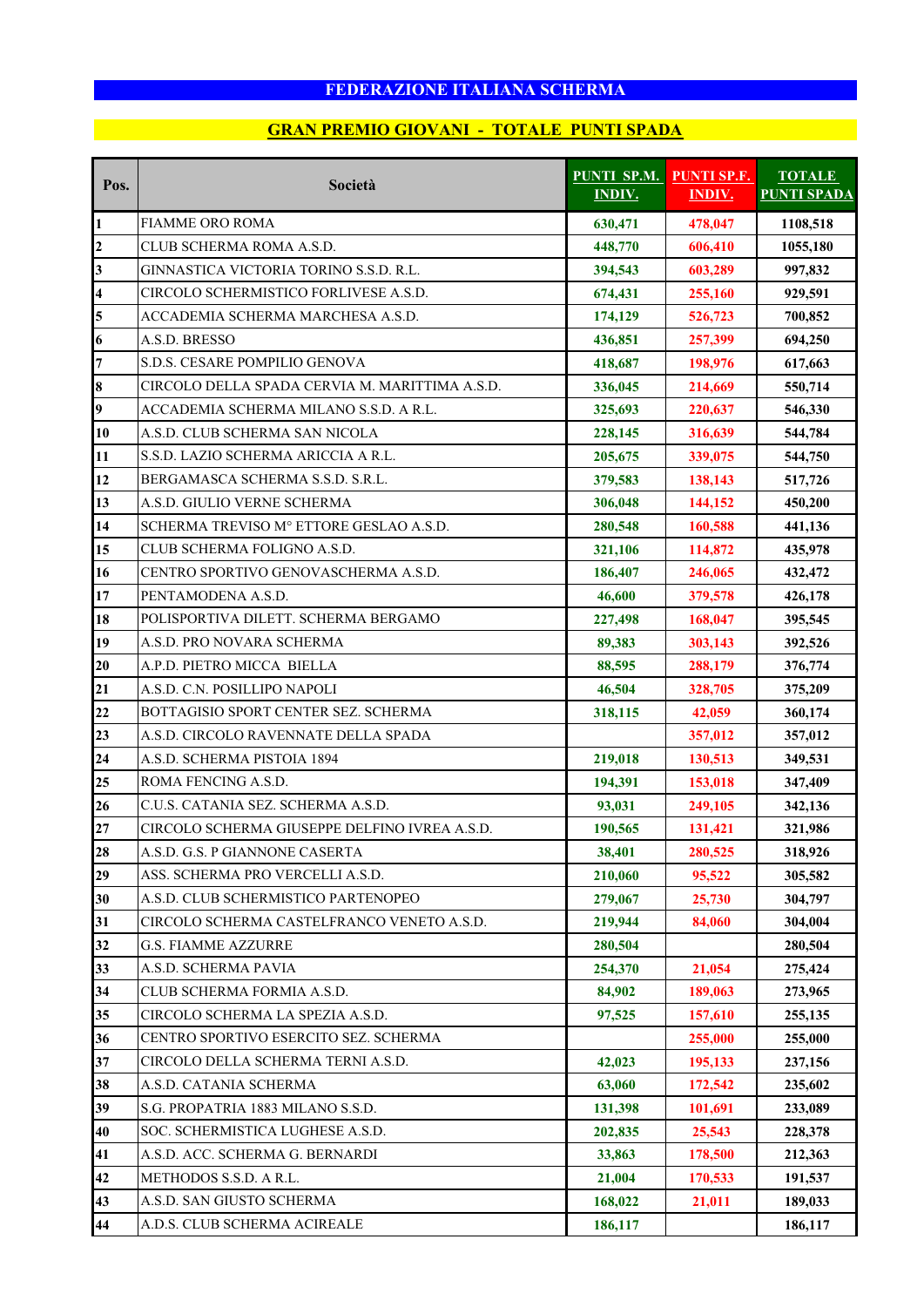| 45       | C.D.S. LIGURIA A.S.D.                                             | 74,568  | 109,540          | 184,108          |
|----------|-------------------------------------------------------------------|---------|------------------|------------------|
| 46       | CLUB SCHERMA LEGNANO A.S.D.                                       | 147,087 | 25,546           | 172,633          |
| 47       | A.S.D. SCHERMA LAME AZZURRE BRINDISI                              | 112,683 | 51,122           | 163,805          |
| 48       | CATANIA FENCING CLUB A.S.D.                                       | 135,020 | 21,015           | 156,035          |
| 49       | A.S.D. CLUB SCHERMA KOALA                                         | 102,028 | 52,631           | 154,659          |
| 50       | CLUB SCHERMA PISA ANTONIO DI CIOLO A.S.D.                         |         | 139,508          | 139,508          |
| 51       | A.S.D. CLUB SCHERMA BARI                                          | 127,501 | 10,614           | 138,115          |
| 52       | U.S. PISASCHERMA S.S.D.                                           | 21,053  | 114,044          | 135,097          |
| 53       | FONDAZIONE MARCANTONIO BENTEGODI POL. DILETT.                     |         | 126,006          | 126,006          |
| 54       | A.S.D. C.U.S. CAGLIARI SEZ. SCHERMA                               | 12,870  | 110,389          | 123,259          |
| 55       | CLUB SCHERMA BOLZANO - FECHT CLUB A.S.D.                          | 46,527  | 72,023           | 118,550          |
| 56       | SCHERMA MONZA A.S.D.                                              | 25,714  | 76,516           | 102,230          |
| 57       | CIRCOLO DELLA SPADA VICENZA A.S.D.                                | 102,007 |                  | 102,007          |
| 58       | A.S.D. CIRCOLO DELLA SCHERMA JONICA                               |         | 102,002          | 102,002          |
| 59       | SALA DI SCHERMA SOCIETA DEL GIARDINO S.S.D. A R.L.                |         | 97,561           | 97,561           |
| 60       | CLUB SCHERMA LAME FRIULANE A.S.D.                                 | 31,662  | 63,013           | 94,675           |
| 61       | A.D.S. CIRCOLO SCHERMA SAVONA                                     | 84,001  |                  | 84,001           |
| 62       | A.S.D. C.S. G. PETTORELLI PIACENZA                                | 25,534  | 54,880           | 80,414           |
| 63       | A.D. ACCADEMIA SCHERMISTICA FIORENTINA                            | 36,162  | 42,021           | 78,183           |
| 64       | A.S.D. ACCADEMIA DELLA SCHERMA FERMO                              | 76,511  |                  | 76,511           |
| 65       | CENTRO SPORTIVO AERONAUTICA MILITARE                              | 76,506  |                  | 76,506           |
| 66       | A.S.D. ACCADEMIA DELLA SPADA IMOLA                                | 76,503  |                  | 76,503           |
| 67       | A.S.D. PRO PATRIA ET LIBERTATE BUSTO ARSIZIO                      |         | 75,861           | 75,861           |
| 68<br>69 | CLUB SCHERMA SESTO S.S.D. A R.L.<br>A.S.D. CLUB SCHERMA PORDENONE | 67,514  |                  | 67,514           |
| 70       | C.S. NEDO NADI S.C.R.L. DIL.                                      | 51,003  | 12,864           | 63,867           |
| 71       | CLUB SCHERMA TORINO A.S.D.                                        |         | 63,006<br>61,682 | 63,006<br>61,682 |
| 72       | A.S.D. ACCADEMIA D ARMI ATHOS                                     | 33,909  | 21,027           | 54,936           |
| 73       | A.S.D. VIRTUS SCHERMA SALENTO                                     | 31,669  | 21,037           | 52,706           |
| 74       | FIORE DEI LIBERI CIVIDALE UDINE                                   | 25,540  | 25,542           | 51,082           |
| 75       | A.S. UDINESE POL. DIL. SEZ. SCHERMA                               |         | 51,016           | 51,016           |
| 76       | A.S. PICCOLO TEATRO MILANO A.S.D.                                 | 25,530  | 21,050           | 46,580           |
| 77       | A.S.D. UISP SCHERMA ORVIETO                                       | 46,556  |                  | 46,556           |
| 78       | MICHELIN SPORT CLUB TORINO A.S.D.                                 |         | 46,551           | 46,551           |
| 79       | A.S.D. C.U.S. PIEMONTE ORIENTALE SEZ. SCHERMA                     |         | 46,538           | 46,538           |
| 80       | CLUB SCHERMA LECCE A.S.D.                                         | 46,535  |                  | 46,535           |
| 81       | CLUB SCHERMA TARANTO A.S.D.                                       |         | 42,072           | 42,072           |
| 82       | A.S.D. SCHERMA SAN PAOLO MILANO                                   | 21,020  | 21,033           | 42,053           |
| 83       | C.U.S. PAVIA A.S.D.                                               | 21,012  | 21,014           | 42,026           |
| 84       | CLUB SCHERMA FABRIANO A.S.D.                                      |         | 42,017           | 42,017           |
| 85       | A.S.D. FRASCATI SCHERMA                                           | 42,009  |                  | 42,009           |
| 86       | CLUB SCHERMA RECANATI A.S.D.                                      | 23,498  | 12,858           | 36,356           |
| 87       | S.S. MALASPINA MASSA A.S.D.                                       | 10,619  | 25,554           | 36,173           |
| 88       | A.S.D. SCHERMA VITTORIA PORDENONE                                 | 33,895  |                  | 33,895           |
| 89       | C.U.S. PADOVA A.S.D.                                              |         | 33,869           | 33,869           |
| 90       | ACCADEMIA DELLA SCHERMA REGGIO CALABRIA A.S.D.                    |         | 33,388           | 33,388           |
| 91       | CLUB SCHERMA CITTA DEI MILLE A.S.D.                               | 10,628  | 21,057           | 31,685           |
| 92       | A.S.D. BRIANZASCHERMA                                             | 31,624  |                  | 31,624           |
| 93       | ACCADEMIA DI SCHERMA CALABRESE A.S.D.                             | 12,853  | 12,845           | 25,698           |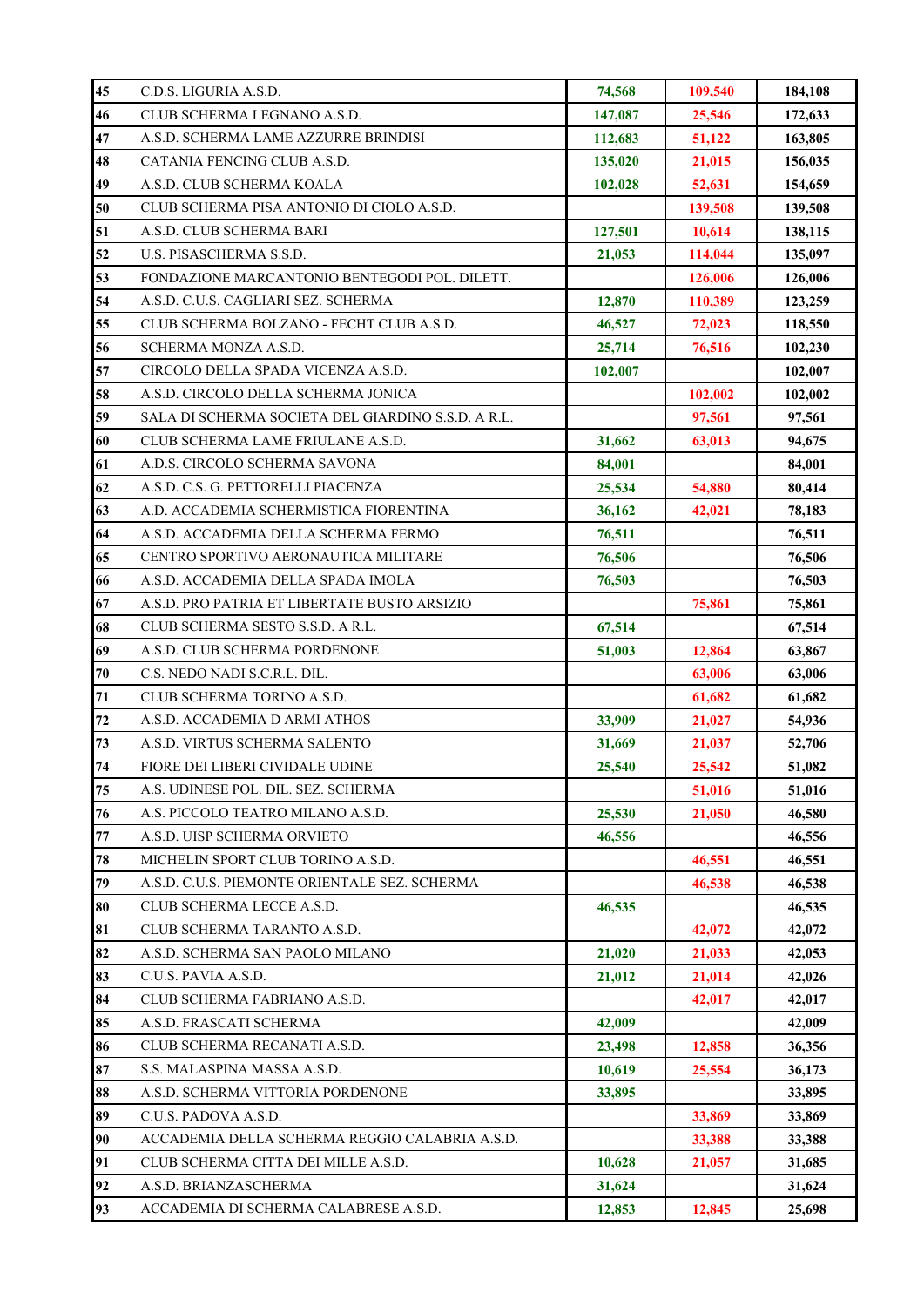| 94  | CLUB SCHERMA NAPOLI A.S.D.                           | 25,544 |        | 25,544 |
|-----|------------------------------------------------------|--------|--------|--------|
| 95  | CLUB SCHERMA CASALE A.S.D.                           |        | 25,537 | 25,537 |
| 96  | C.U.S. CASSINO SCHERMA                               | 25,517 |        | 25,517 |
| 97  | VIRTUS SCHERMA ASTI A.S.D.                           |        | 25,510 | 25,510 |
| 98  | C.S. APUANO A.S.D.                                   | 25,508 |        | 25,508 |
| 99  | CIRCOLO SCHRMA NAVACCHIO POL. DILETT.                | 25,507 |        | 25,507 |
| 100 | C.D.S. MANGIAROTTI A.S.D.                            | 25,504 |        | 25,504 |
| 101 | CIRCOLO TEATE SCHERMA A.S.D.                         | 23,462 |        | 23,462 |
| 102 | C.D.S. M°MARCELLO LODETTI A.S.D.                     | 21,056 |        | 21,056 |
| 103 | CLUB SCHERMA JESI A.S.D.                             |        | 21,046 | 21,046 |
| 104 | CLUB SCHERMA COSENZA S.S.D.                          | 21,045 |        | 21,045 |
| 105 | A.S. COMINI 1885 PADOVA SCHERMA A.S.D.               |        | 21,044 | 21,044 |
| 106 | CHIAVARI SCHERMA A.D.S.                              |        | 21,029 | 21,029 |
| 107 | CIRCOLO SCHERMISTICO SASSARESE A.S.D.                | 21,028 |        | 21,028 |
| 108 | CLUB SCHERMA VALDERA A.S.D.                          | 21,027 |        | 21,027 |
| 109 | C.U.S. SIENA A.S.D.                                  |        | 21,025 | 21,025 |
| 110 | CENTRO SCHERMA LATINA A.D.                           |        | 21,023 | 21,023 |
| 111 | CLUB SCHERMA PESCARA A.S.D.                          |        | 21,020 | 21,020 |
| 112 | SCHERMA DESIO S.S.D. A R.L.                          | 21,013 |        | 21,013 |
| 113 | CIRCOLO DELLA SPADA NARNI A.S.D.                     |        | 21,012 | 21,012 |
| 114 | SOC. SCHERMA CONEGLIANO A.S.D.                       |        | 21,010 | 21,010 |
| 115 | A.S.D. POLISPORTIVA PARTENOPE SCHERMA DIL.           | 12,871 |        | 12,871 |
| 116 | VERONASCHERMA S.S.D. R.L.                            | 12,860 |        | 12,860 |
| 117 | POL. DEL FINALE SCUOLA DI SCHERMA LEON PANCALDO A.D. |        | 12,850 | 12,850 |
| 118 | CENTRO SCHERMA ROVIGO A.S.D.                         |        | 12,849 | 12,849 |
| 119 | TRIESTE PENTASCHERMA A.S.D.                          | 12,848 |        | 12,848 |
| 120 | CIRCOLO SCHERM. ARETINO A.S.D.                       |        | 12,845 | 12,845 |
| 121 | CLUB SCHERMA FIRENZE A.S.D.                          |        | 12,845 | 12,845 |
| 122 | CLUB SCHERMA SALERNO A.S.D.                          | 10,625 |        | 10,625 |
| 123 | CIRCOLO DELLA SCHERMA ANZIO A.S.D.                   | 10,621 |        | 10,621 |
| 124 | CIRCOLO SCHERMA AOSTA A.S.D.                         |        | 10,618 | 10,618 |
| 125 | CLUB SCHERMA SAN DONA S.S.D. A R.L.                  | 10,618 |        | 10,618 |
| 126 | A.S.D. RIVIERA SCHERMA                               |        | 10,615 | 10,615 |
| 127 | CIRCOLO SCHERMA ORISTANO A.S.D.                      |        | 10,610 | 10,610 |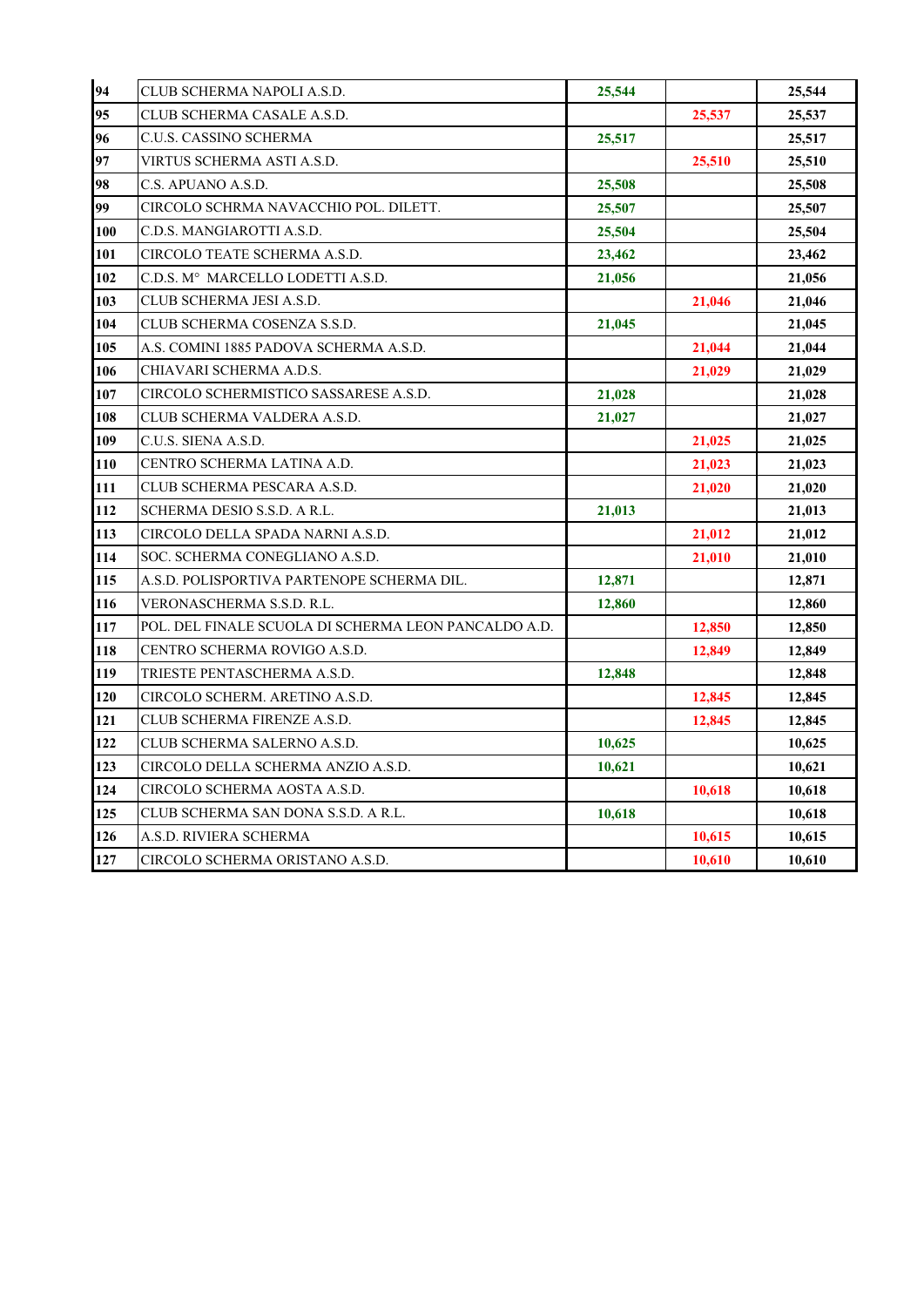#### **GRAN PREMIO GIOVANI PER SOCIETA' - DETTAGLIO PUNTI SPADA**

| Società                                | <b>Atleta</b>                      | Codice | Anno | <b>Punti SPF</b><br>Cadetti | <b>Punti SPF</b><br>Giovani | <b>Punti SPM</b><br>Cadetti | <b>Punti SPM</b><br>Giovani | <b>TOTALE</b><br><b>SPADA</b> |
|----------------------------------------|------------------------------------|--------|------|-----------------------------|-----------------------------|-----------------------------|-----------------------------|-------------------------------|
| A.D. ACCADEMIA SCHERMISTICA FIORENTINA | <b>ROSADI IRENE</b>                | 671179 | 2006 | 42,021                      |                             |                             |                             |                               |
| A.D. ACCADEMIA SCHERMISTICA FIORENTINA | <b>SANTORO GIOELE</b>              | 677372 | 2006 |                             |                             | 10,614                      |                             | 78,183                        |
| A.D. ACCADEMIA SCHERMISTICA FIORENTINA | <b>BUONAMICI LORENZO</b>           | 645703 | 2002 |                             |                             |                             | 25,548                      |                               |
| A.D.S. CLUB SCHERMA ACIREALE           | <b>MATTIA LEONARDO</b>             | 662975 | 2005 |                             |                             | 21,059                      |                             |                               |
| A.D.S. CLUB SCHERMA ACIREALE           | <b>FRESTA MATTIA</b>               | 673733 | 2004 |                             |                             | 63,002                      |                             |                               |
| A.D.S. CLUB SCHERMA ACIREALE           | <b>BONAVENTURA FRANCESCO MARIA</b> | 654704 | 2005 |                             |                             |                             | 25,511                      | 186,117                       |
| A.D.S. CLUB SCHERMA ACIREALE           | <b>MANGIAGLI MIRKO</b>             | 641716 | 2002 |                             |                             |                             | 25,526                      |                               |
| A.D.S. CLUB SCHERMA ACIREALE           | LOMBARDO WALTER                    | 640060 | 2002 |                             |                             |                             | 51,019                      |                               |
| A.D.S. CIRCOLO SCHERMA SAVONA          | PATRONE ALEX                       | 650926 | 2004 |                             |                             | 84,001                      |                             | 84.001                        |
| A.P.D. PIETRO MICCA BIELLA             | SCHWARZENBERG GIULIA               | 696220 | 2006 | 10,621                      |                             |                             |                             |                               |
| A.P.D. PIETRO MICCA BIELLA             | MASSARENTI SILVIA                  | 660359 | 2004 | 42,003                      |                             |                             |                             |                               |
| A.P.D. PIETRO MICCA BIELLA             | <b>SILETTI VITTORIA</b>            | 662853 | 2004 | 210,000                     |                             |                             |                             |                               |
| A.P.D. PIETRO MICCA BIELLA             | <b>GIORDANO ALICE</b>              | 649535 | 2003 |                             | 25,555                      |                             |                             | 375,774                       |
| A.P.D. PIETRO MICCA BIELLA             | <b>FERRAIOLI PIETRO</b>            | 651686 | 2006 |                             |                             | 21,036                      |                             |                               |
| A.P.D. PIETRO MICCA BIELLA             | DEVA DAVIDE                        | 652995 | 2004 |                             |                             | 42,020                      |                             |                               |
| A.P.D. PIETRO MICCA BIELLA             | <b>FERRAIOLI FRANCESCO</b>         | 636420 | 2002 |                             |                             |                             | 25,539                      |                               |
| A.S. COMINI 1885 PADOVA SCHERMA A.S.D. | <b>MASIERO SOFIA</b>               | 669069 | 2004 | 21,044                      |                             |                             |                             | 21,044                        |
| A.S. PICCOLO TEATRO MILANO A.S.D.      | VAI FRANCESCA                      | 665587 | 2006 | 21,050                      |                             |                             |                             |                               |
| A.S. PICCOLO TEATRO MILANO A.S.D.      | <b>DELL'ORO MICHELE</b>            | 639032 | 2002 |                             |                             |                             | 25,530                      | 46,580                        |
| A.S. UDINESE POL. DIL. SEZ. SCHERMA    | PARMESANI FRANCESCA                | 659960 | 2002 |                             | 51,016                      |                             |                             | 51.016                        |
| A.S.D. ACC. SCHERMA G. BERNARDI        | ROSSATTI EMILIA                    | 636481 | 2001 |                             | 178,500                     |                             |                             |                               |
| A.S.D. ACC. SCHERMA G. BERNARDI        | POLI ALESSANDRO                    | 669803 | 2006 |                             |                             | 21,002                      |                             | 212,363                       |
| A.S.D. ACC. SCHERMA G. BERNARDI        | <b>QUARTARONE FABIO</b>            | 691016 | 2003 |                             |                             |                             | 12,861                      |                               |
| A.S.D. ACCADEMIA D ARMI ATHOS          | <b>SAIU ELEONORA</b>               | 685267 | 2006 | 21,027                      |                             |                             |                             |                               |
| A.S.D. ACCADEMIA D ARMI ATHOS          | <b>PALA GIUSEPPE</b>               | 647340 | 2004 |                             |                             | 21,051                      |                             | 54,936                        |
| A.S.D. ACCADEMIA D ARMI ATHOS          | <b>VACCA FILIPPO</b>               | 669680 | 2002 |                             |                             |                             | 12,858                      |                               |
| A.S.D. ACCADEMIA DELLA SCHERMA FERMO   | <b>SCORDI SILVIO</b>               | 635350 | 2001 |                             |                             |                             | 76,511                      | 76,511                        |
| A.S.D. ACCADEMIA DELLA SPADA IMOLA     | DI MARCO FABRIZIO                  | 654892 | 2002 |                             |                             |                             | 76,503                      | 76,503                        |
| A.S.D. BRESSO                          | <b>GUASTELLA NOEMI</b>             | 675491 | 2005 | 42,002                      |                             |                             |                             |                               |
| A.S.D. BRESSO                          | DE GAETANO GIORGIA                 | 673483 | 2004 | 42,017                      |                             |                             |                             |                               |
| A.S.D. BRESSO                          | <b>SCOLLO ARIANNA</b>              | 672663 | 2004 | 84,006                      |                             |                             |                             |                               |
| A.S.D. BRESSO                          | <b>GENNARI ANNA</b>                | 643449 | 2002 |                             | 12,845                      |                             |                             |                               |
| A.S.D. BRESSO                          | <b>CHENDI SVEVA</b>                | 645054 | 2003 |                             | 25,516                      |                             |                             |                               |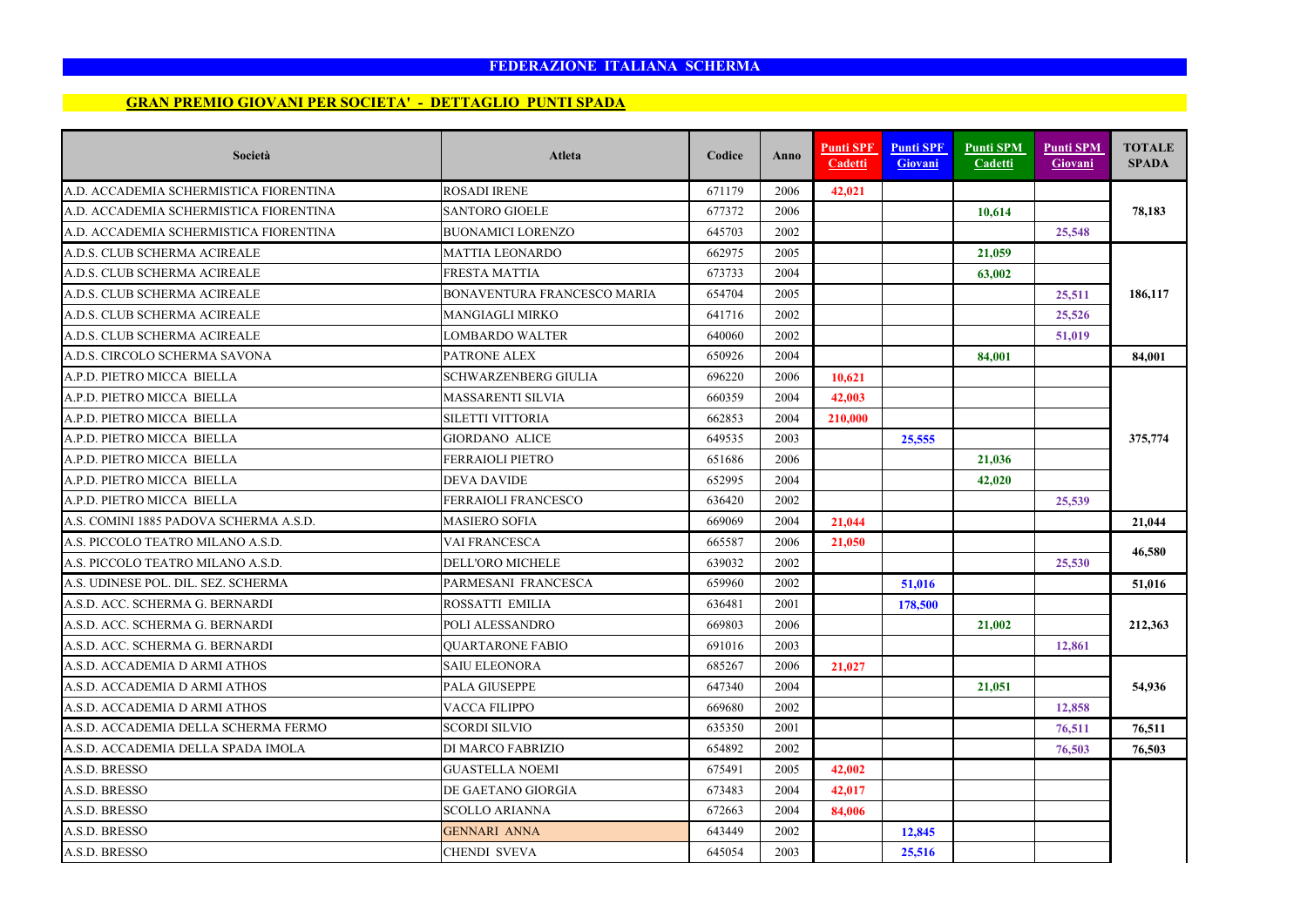| A.S.D. BRESSO                                 | DI BENEDETTO GAIA              | 670600 | 2004 |         | 51,013  |        |        |         |
|-----------------------------------------------|--------------------------------|--------|------|---------|---------|--------|--------|---------|
| A.S.D. BRESSO                                 | <b>SCAVONE EDOARDO</b>         | 683932 | 2006 |         |         | 10,614 |        |         |
| A.S.D. BRESSO                                 | FUMAGALLI LORENZO              | 656410 | 2004 |         |         | 21,007 |        |         |
| A.S.D. BRESSO                                 | <b>BOZZO EDOARDO</b>           | 671835 | 2004 |         |         | 21,029 |        |         |
| A.S.D. BRESSO                                 | VOLPINI GIOVANNI MARIA         | 665365 | 2004 |         |         | 42,029 |        | 694,250 |
| A.S.D. BRESSO                                 | VOLPI LORENZO                  | 661666 | 2004 |         |         | 42,031 |        |         |
| A.S.D. BRESSO                                 | LOMBARDI MATTEO                | 663135 | 2004 |         |         | 63,012 |        |         |
| A.S.D. BRESSO                                 | SALA LUPO INDRO LUCA           | 662393 | 2005 |         |         | 84,005 |        |         |
| A.S.D. BRESSO                                 | CREMONESI MATTIA               | 671846 | 2005 |         |         |        | 25,514 |         |
| A.S.D. BRESSO                                 | VENDRAMINI MARCO FRANCESCO     | 663535 | 2003 |         |         |        | 25,521 |         |
| A.S.D. BRESSO                                 | STRUSANI NICCOLO'              | 647103 | 2002 |         |         |        | 25,531 |         |
| A.S.D. BRESSO                                 | GIANOLI RICCARDO               | 670889 | 2005 |         |         |        | 25,537 |         |
| A.S.D. BRESSO                                 | FORTI GIORGIO                  | 672077 | 2004 |         |         |        | 51,021 |         |
| A.S.D. BRIANZASCHERMA                         | OTTELLI MIRKO                  | 676264 | 2005 |         |         | 10,615 |        |         |
| A.S.D. BRIANZASCHERMA                         | SERIOLI GIACOMO                | 676281 | 2005 |         |         | 21,009 |        | 31,624  |
| A.S.D. C.N. POSILLIPO NAPOLI                  | BERNARDIS MARIA CHIARA         | 670373 | 2006 | 10.628  |         |        |        |         |
| A.S.D. C.N. POSILLIPO NAPOLI                  | <b>TESONE FEDERICA</b>         | 662989 | 2004 | 21,039  |         |        |        |         |
| A.S.D. C.N. POSILLIPO NAPOLI                  | <b>RAGONE ERICA</b>            | 662982 | 2004 | 42,004  |         |        |        |         |
| A.S.D. C.N. POSILLIPO NAPOLI                  | LEONELLI GAIA                  | 660103 | 2003 |         | 51,001  |        |        |         |
| A.S.D. C.N. POSILLIPO NAPOLI                  | ROSIELLO GIULIA                | 685317 | 2006 |         | 51,005  |        |        | 375,209 |
| A.S.D. C.N. POSILLIPO NAPOLI                  | PALOMBA RAFFAELLA              | 652654 | 2004 |         | 51,023  |        |        |         |
| A.S.D. C.N. POSILLIPO NAPOLI                  | SOMMA GIOVANNELLA              | 655240 | 2003 |         | 102,005 |        |        |         |
| A.S.D. C.N. POSILLIPO NAPOLI                  | <b>GAMBARDELLA SIMONE</b>      | 685315 | 2005 |         |         | 21,001 |        |         |
| A.S.D. C.N. POSILLIPO NAPOLI                  | HEIM ANDREAS                   | 660093 | 2003 |         |         |        | 25,503 |         |
| A.S.D. C.S. G. PETTORELLI PIACENZA            | NOCILLI MARTA                  | 655959 | 2005 | 42,007  |         |        |        |         |
| A.S.D. C.S. G. PETTORELLI PIACENZA            | BURGAZZI MATILDE               | 646758 | 2001 |         | 12,873  |        |        | 80,414  |
| A.S.D. C.S. G. PETTORELLI PIACENZA            | BONELLI TOMMASO                | 646756 | 2004 |         |         |        | 25,534 |         |
| A.S.D. C.U.S. CAGLIARI SEZ. SCHERMA           | <b>MELIS ANITA</b>             | 675712 | 2005 | 21,027  |         |        |        |         |
| A.S.D. C.U.S. CAGLIARI SEZ. SCHERMA           | SESLER TANAS REBECCA           | 666523 | 2002 |         | 12,847  |        |        |         |
| A.S.D. C.U.S. CAGLIARI SEZ. SCHERMA           | COSTA FRANCESCA                | 636374 | 2001 |         | 76,515  |        |        | 123,259 |
| A.S.D. C.U.S. CAGLIARI SEZ. SCHERMA           | DIANA LUCA                     | 649937 | 2002 |         |         |        | 12,870 |         |
| A.S.D. C.U.S. PIEMONTE ORIENTALE SEZ. SCHERMA | ARAMINI SARA                   | 666936 | 2005 | 21,003  |         |        |        |         |
| A.S.D. C.U.S. PIEMONTE ORIENTALE SEZ. SCHERMA | GALLO GIORGIA                  | 666935 | 2006 |         | 25,535  |        |        | 46,538  |
| A.S.D. CATANIA SCHERMA                        | ORTOLEVA MATILDE               | 674182 | 2006 | 42,027  |         |        |        |         |
| A.S.D. CATANIA SCHERMA                        | GIUFFRÈ BENEDETTA BARBARA MARI | 680447 | 2005 | 105.001 |         |        |        |         |
| A.S.D. CATANIA SCHERMA                        | CONFETTURA GIUSEPPE            | 677667 | 2006 |         |         | 42,006 |        | 235,602 |
| A.S.D. CATANIA SCHERMA                        | MANCINI GABRIEL PIO            | 662440 | 2006 |         |         | 21,054 |        |         |
| A.S.D. CATANIA SCHERMA                        | PENNISI ELENA MARIA            | 654649 | 2003 |         | 25,514  |        |        |         |
| A.S.D. CIRCOLO DELLA SCHERMA JONICA           | PENNISI ALESSANDRA             | 640191 | 2002 |         | 102,002 |        |        | 102,002 |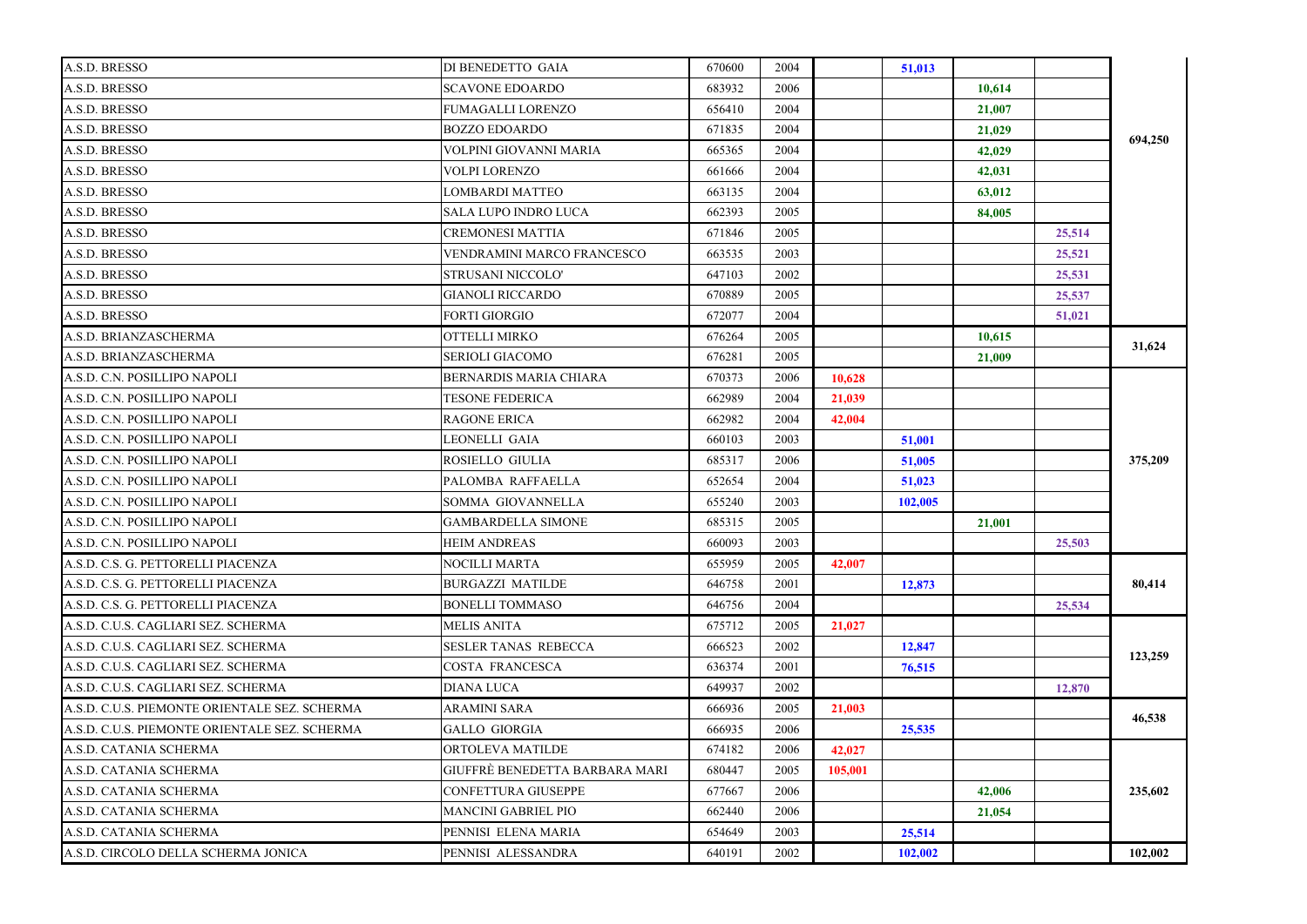| A.S.D. CIRCOLO RAVENNATE DELLA SPADA | <b>STELLA SOPHIA ELOISA</b>    | 635572 | 2003 |        | 51,009  |        |         |         |
|--------------------------------------|--------------------------------|--------|------|--------|---------|--------|---------|---------|
| A.S.D. CIRCOLO RAVENNATE DELLA SPADA | <b>BOMBARDI MARTINA</b>        | 645499 | 2002 |        | 127,503 |        |         | 357,012 |
| A.S.D. CIRCOLO RAVENNATE DELLA SPADA | PIZZINI ALESSIA                | 657129 | 2001 |        | 178,500 |        |         |         |
| A.S.D. CLUB SCHERMA BARI             | LA TORRE MARIA EMANUELA        | 673154 | 2004 | 10.614 |         |        |         |         |
| A.S.D. CLUB SCHERMA BARI             | FERRANDINA LAWRENCE PASCAL PAO | 667980 | 2005 |        |         |        | 127,501 | 138,115 |
| A.S.D. CLUB SCHERMA KOALA            | <b>INZERILLO ALESSIA</b>       | 682436 | 2004 | 10,616 |         |        |         |         |
| A.S.D. CLUB SCHERMA KOALA            | MONTANARI SOFIA                | 675955 | 2005 | 42,015 |         |        |         |         |
| A.S.D. CLUB SCHERMA KOALA            | <b>BARALDI DANIELE</b>         | 669171 | 2003 |        |         |        | 51,002  | 154,659 |
| A.S.D. CLUB SCHERMA KOALA            | PETROCCA ALBERTO               | 669170 | 2003 |        |         |        | 51,026  |         |
| A.S.D. CLUB SCHERMA LUCCA TBB        | <b>REGOLI PIERPAOLO</b>        | 675591 | 2005 |        |         |        | 51,010  | 51,010  |
| A.S.D. CLUB SCHERMA PORDENONE        | <b>ATTRUIA EMMA AMY</b>        | 673494 | 2003 |        | 12,864  |        |         |         |
| A.S.D. CLUB SCHERMA PORDENONE        | PELLIS MARCO                   | 647702 | 2003 |        |         |        | 51,003  | 63,867  |
| A.S.D. CLUB SCHERMA SAN NICOLA       | ZARZACA ANNACHIARA             | 653355 | 2004 | 42,012 |         |        |         |         |
| A.S.D. CLUB SCHERMA SAN NICOLA       | SAVIANI GIUSEPPINA             | 668024 | 2004 | 63,009 |         |        |         |         |
| A.S.D. CLUB SCHERMA SAN NICOLA       | <b>AGATA ARIANNA</b>           | 641008 | 2004 | 84,007 |         |        |         |         |
| A.S.D. CLUB SCHERMA SAN NICOLA       | <b>ESPOSITO MARTINA</b>        | 658625 | 2003 |        | 25,542  |        |         |         |
| A.S.D. CLUB SCHERMA SAN NICOLA       | DI MARTINO LUDOVICA            | 674469 | 2006 |        | 25,560  |        |         |         |
| A.S.D. CLUB SCHERMA SAN NICOLA       | <b>LEONE DESIREE</b>           | 652709 | 2002 |        | 76,509  |        |         | 544,784 |
| A.S.D. CLUB SCHERMA SAN NICOLA       | DI LILLO DANILO                | 665970 | 2005 |        |         | 42,014 |         |         |
| A.S.D. CLUB SCHERMA SAN NICOLA       | <b>NACCA DANIEL</b>            | 673587 | 2004 |        |         | 84,006 |         |         |
| A.S.D. CLUB SCHERMA SAN NICOLA       | <b>SCOPPA BRUNO</b>            | 652000 | 2002 |        |         |        | 25,554  |         |
| A.S.D. CLUB SCHERMA SAN NICOLA       | <b>RECCIA DAVIDE</b>           | 648301 | 2001 |        |         |        | 25,557  |         |
| A.S.D. CLUB SCHERMA SAN NICOLA       | <b>SANTORO DAVIDE</b>          | 654515 | 2003 |        |         |        | 51,014  |         |
| A.S.D. CLUB SCHERMISTICO PARTENOPEO  | <b>AMATO SVEVA</b>             | 653916 | 2004 |        | 12,854  |        |         |         |
| A.S.D. CLUB SCHERMISTICO PARTENOPEO  | <b>LO BASCIO MARTA</b>         | 655238 | 2001 |        | 12,876  |        |         |         |
| A.S.D. CLUB SCHERMISTICO PARTENOPEO  | <b>LANDI BIAGIO</b>            | 656515 | 2004 |        |         | 21,010 |         |         |
| A.S.D. CLUB SCHERMISTICO PARTENOPEO  | PARENTE ADRIANO                | 663176 | 2004 |        |         | 42,019 |         | 304,797 |
| A.S.D. CLUB SCHERMISTICO PARTENOPEO  | <b>TRIUNFO ANDREA</b>          | 663448 | 2004 |        |         | 63,004 |         |         |
| A.S.D. CLUB SCHERMISTICO PARTENOPEO  | <b>CUOMO FABRIZIO</b>          | 647853 | 2003 |        |         |        | 51,032  |         |
| A.S.D. CLUB SCHERMISTICO PARTENOPEO  | <b>DIANA EDOARDO</b>           | 636098 | 2002 |        |         |        | 102,002 |         |
| A.S.D. FRASCATI SCHERMA              | <b>STELLA DAVIDE</b>           | 683082 | 2005 |        |         | 42,009 |         | 42,009  |
| A.S.D. G.S. P GIANNONE CASERTA       | LANGELLOTTI CARLA              | 684784 | 2002 |        | 25,525  |        |         |         |
| A.S.D. G.S. P GIANNONE CASERTA       | KOWALCZYK SARA MARIA           | 631735 | 2001 |        | 255,000 |        |         |         |
| A.S.D. G.S. P GIANNONE CASERTA       | <b>CUCCINIELLO FRANCESCO</b>   | 663696 | 2003 |        |         |        | 12,848  | 318,926 |
| A.S.D. G.S. P GIANNONE CASERTA       | DI SARNO VINCENZO              | 652713 | 2002 |        |         |        | 25,553  |         |
| A.S.D. GIULIO VERNE SCHERMA          | <b>MAZZUCCO SOFIA</b>          | 665482 | 2006 | 21.035 |         |        |         |         |
| A.S.D. GIULIO VERNE SCHERMA          | <b>FEVOLA BENEDETTA</b>        | 658409 | 2004 | 21,060 |         |        |         |         |
| A.S.D. GIULIO VERNE SCHERMA          | CARAFA VITTORIA                | 671760 | 2005 |        | 25,504  |        |         |         |
| A.S.D. GIULIO VERNE SCHERMA          | <b>FAZZINI CAMILLA</b>         | 635532 | 2001 |        | 25,529  |        |         |         |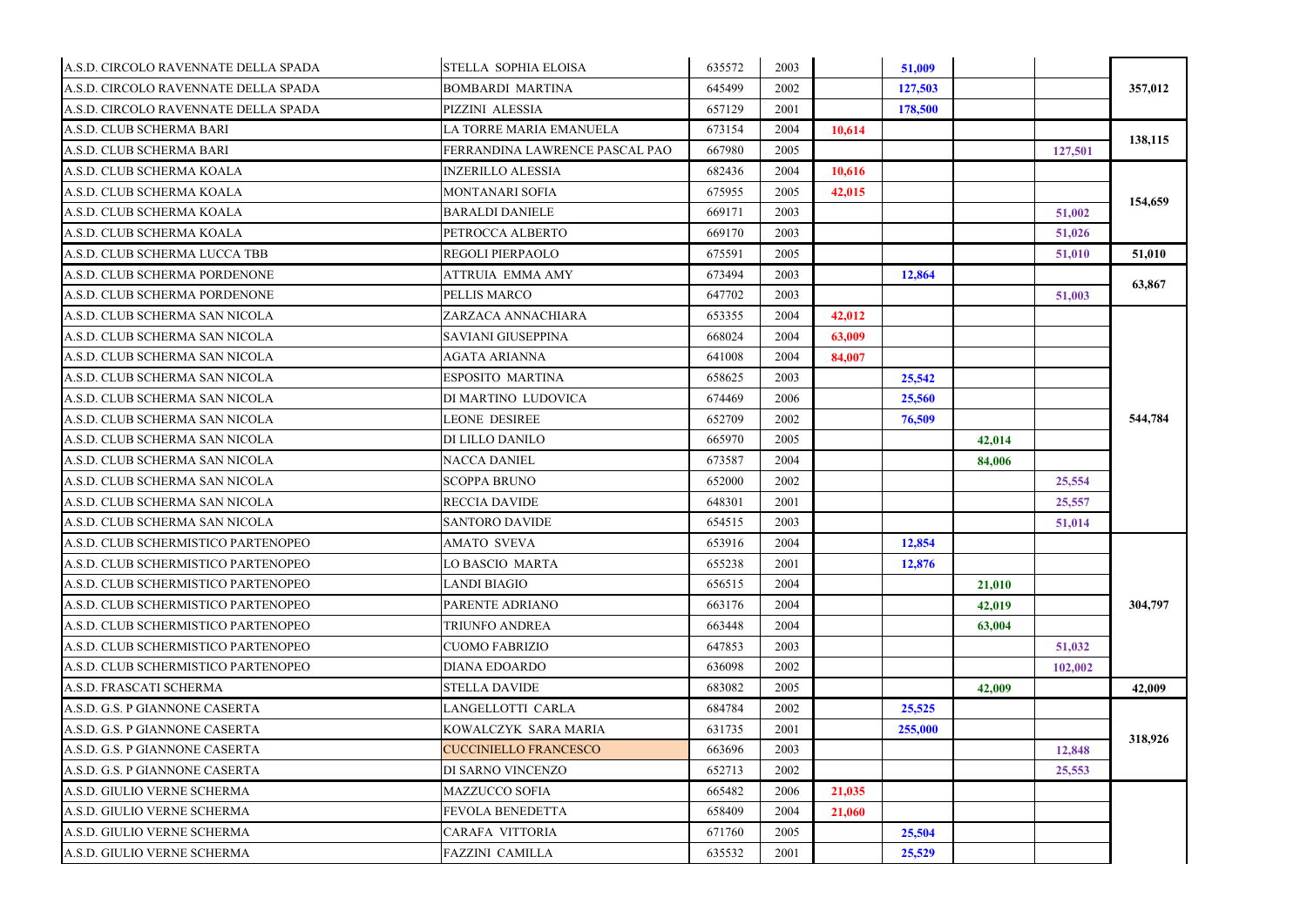| A.S.D. GIULIO VERNE SCHERMA                  | TISO ALICE                    | 637176 | 2001 |         | 51,024 |         |         | 450,200 |
|----------------------------------------------|-------------------------------|--------|------|---------|--------|---------|---------|---------|
| A.S.D. GIULIO VERNE SCHERMA                  | ALNO ANDREA                   | 651114 | 2002 |         |        |         | 25,536  |         |
| A.S.D. GIULIO VERNE SCHERMA                  | VITALE LEONARDO TOBIA         | 654393 | 2005 |         |        |         | 51,001  |         |
| A.S.D. GIULIO VERNE SCHERMA                  | DI VEROLI DAMIANO             | 639196 | 2003 |         |        |         | 127,503 |         |
| A.S.D. GIULIO VERNE SCHERMA                  | DI VEROLI DAVIDE              | 634172 | 2001 |         |        |         | 102,008 |         |
| A.S.D. POLISPORTIVA PARTENOPE SCHERMA DIL.   | <b>FIORE MATTEO</b>           | 647862 | 2003 |         |        |         | 12,871  | 12,871  |
| A.S.D. PRO NOVARA SCHERMA                    | CUCCHIARA AURORA              | 665654 | 2006 | 42,014  |        |         |         |         |
| A.S.D. PRO NOVARA SCHERMA                    | TORRICELLI VITTORIA           | 692029 | 2005 | 63,001  |        |         |         |         |
| A.S.D. PRO NOVARA SCHERMA                    | ZANOTTI MADDALENA             | 696440 | 2006 | 63,011  |        |         |         |         |
| A.S.D. PRO NOVARA SCHERMA                    | ORSO ELEONORA                 | 648740 | 2005 | 84,004  |        |         |         |         |
| A.S.D. PRO NOVARA SCHERMA                    | PIERACCIANI ALICE             | 654311 | 2002 |         | 25,556 |         |         | 392,526 |
| A.S.D. PRO NOVARA SCHERMA                    | BUSCHINI ARIANNA              | 648114 | 2002 |         | 25,557 |         |         |         |
| A.S.D. PRO NOVARA SCHERMA                    | PORTA ANDREA                  | 659123 | 2004 |         |        |         | 12,877  |         |
| A.S.D. PRO NOVARA SCHERMA                    | PIATTI ENRICO                 | 648946 | 2002 |         |        |         | 76,506  |         |
| A.S.D. PRO PATRIA ET LIBERTATE BUSTO ARSIZIO | PENSA FRANCESCA VANNINA CHIAR | 662922 | 2005 | 63,007  |        |         |         |         |
| A.S.D. PRO PATRIA ET LIBERTATE BUSTO ARSIZIO | RIGHETTO LAURA                | 632945 | 2001 |         | 12,854 |         |         | 75,861  |
| A.S.D. RIVIERA SCHERMA                       | DALLA PRIA VANESSA            | 682335 | 2004 | 10,615  |        |         |         | 10,615  |
| A.S.D. SAN GIUSTO SCHERMA                    | <b>MATTELICH GIULIA</b>       | 657634 | 2005 | 21,011  |        |         |         |         |
| A.S.D. SAN GIUSTO SCHERMA                    | CASTELLI AGOSTINO             | 666455 | 2006 |         |        | 21,022  |         | 189.033 |
| A.S.D. SAN GIUSTO SCHERMA                    | <b>ALBONESE DAMIANO</b>       | 670383 | 2004 |         |        | 147,000 |         |         |
| A.S.D. SCHERMA LAME AZZURRE BRINDISI         | PANZERA CHIARA                | 669123 | 2005 |         | 25,559 |         |         |         |
| A.S.D. SCHERMA LAME AZZURRE BRINDISI         | VERDESCA LILIANA              | 656857 | 2003 |         | 25,563 |         |         |         |
| A.S.D. SCHERMA LAME AZZURRE BRINDISI         | MORCIANO NICOLO               | 655429 | 2006 |         |        | 10,624  |         | 163,805 |
| A.S.D. SCHERMA LAME AZZURRE BRINDISI         | RODIA FEDERICO ALFONSO        | 640990 | 2001 |         |        |         | 25,549  |         |
| A.S.D. SCHERMA LAME AZZURRE BRINDISI         | RINALDI PIETRO                | 631115 | 2002 |         |        |         | 76,510  |         |
| A.S.D. SCHERMA PAVIA                         | BIANCHI FRANCESCA             | 650172 | 2004 | 21,054  |        |         |         |         |
| A.S.D. SCHERMA PAVIA                         | BIANCHI ENRICO                | 650171 | 2004 |         |        | 63,013  |         |         |
| A.S.D. SCHERMA PAVIA                         | MARCHETTI LUDOVICO            | 670776 | 2005 |         |        |         | 12,857  | 275,424 |
| A.S.D. SCHERMA PAVIA                         | MALAGUTI MARCO                | 636570 | 2001 |         |        |         | 178,500 |         |
| A.S.D. SCHERMA PISTOIA 1894                  | MAGNI BIANCA                  | 666192 | 2004 | 105,004 |        |         |         |         |
| A.S.D. SCHERMA PISTOIA 1894                  | <b>BONECHI BEATRICE</b>       | 656569 | 2004 |         | 25,509 |         |         |         |
| A.S.D. SCHERMA PISTOIA 1894                  | BOVE GIULIO                   | 655042 | 2004 |         |        | 63,007  |         | 349,531 |
| A.S.D. SCHERMA PISTOIA 1894                  | <b>MASTROMARINO FABIO</b>     | 675671 | 2005 |         |        | 105,003 |         |         |
| A.S.D. SCHERMA PISTOIA 1894                  | <b>BERNINI GIACOMO</b>        | 651824 | 2005 |         |        |         | 51,008  |         |
| A.S.D. SCHERMA SAN PAOLO MILANO              | <b>FORTUNA EMMA</b>           | 669202 | 2004 | 21,033  |        |         |         |         |
| A.S.D. SCHERMA SAN PAOLO MILANO              | PARISI GIOVANNI MARIA         | 685142 | 2005 |         |        | 21,020  |         | 42,053  |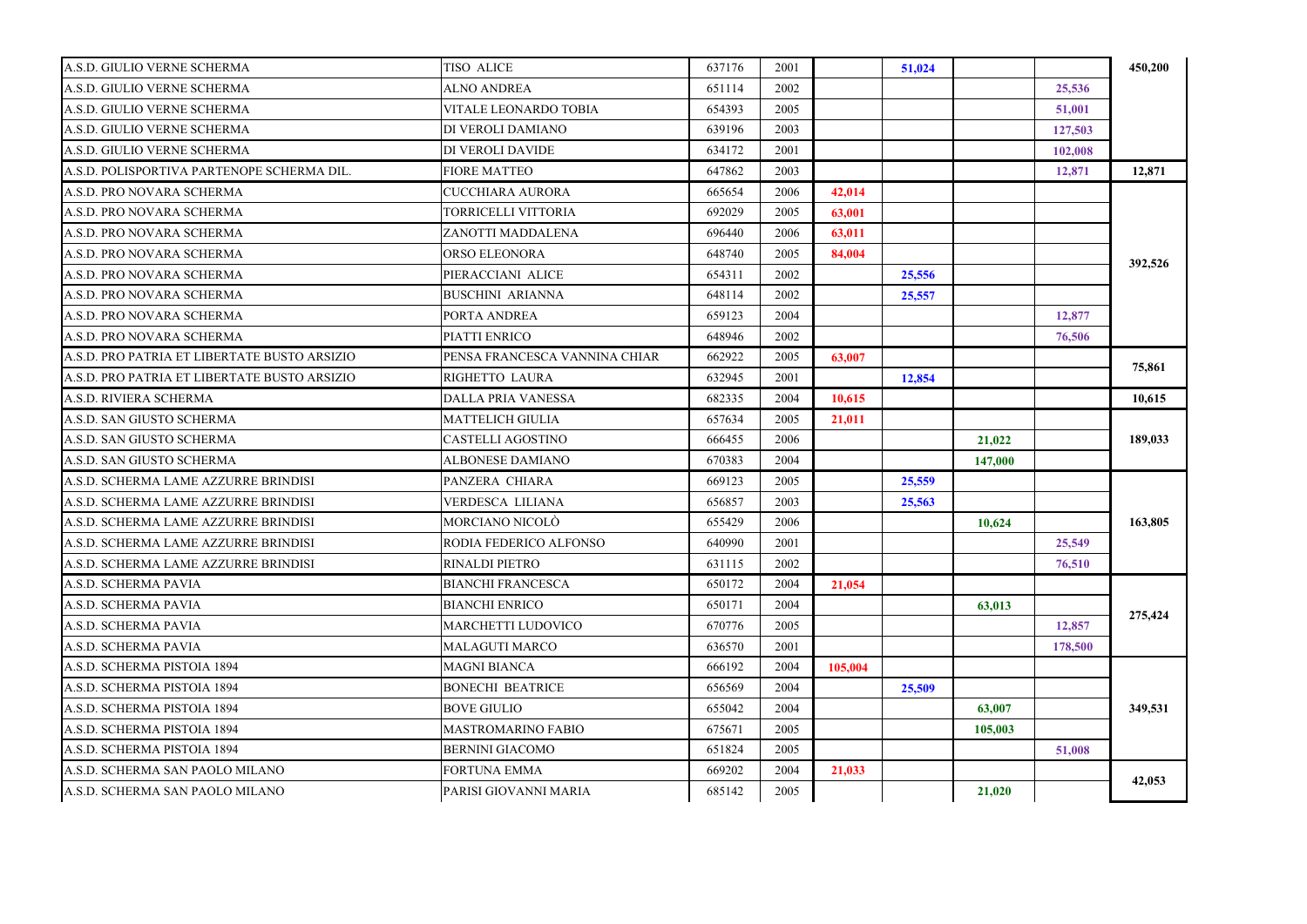| A.S.D. SCHERMA VITTORIA PORDENONE              | PAOLETTI ALBERTO                 | 662733 | 2005 |         |         | 21,047 |         | 33,895  |
|------------------------------------------------|----------------------------------|--------|------|---------|---------|--------|---------|---------|
| A.S.D. SCHERMA VITTORIA PORDENONE              | MAZZONI ALEXANDER                | 665795 | 2001 |         |         |        | 12,848  |         |
| A.S.D. UISP SCHERMA ORVIETO                    | TOGNARINI GIANMARCO              | 649397 | 2004 |         |         | 21,040 |         |         |
| A.S.D. UISP SCHERMA ORVIETO                    | TABARRINI EMANUELE               | 648914 | 2002 |         |         |        | 25,516  | 46,556  |
| A.S.D. VIRTUS SCHERMA SALENTO                  | ORLANDO LUCREZIA                 | 656889 | 2004 | 21,037  |         |        |         |         |
| A.S.D. VIRTUS SCHERMA SALENTO                  | PECORARO SENAPE DE LUIGI ANTONIO | 673451 | 2006 |         |         | 10,627 |         | 52,706  |
| A.S.D. VIRTUS SCHERMA SALENTO                  | <b>AMODIO ANDREA</b>             | 663484 | 2004 |         |         | 21,042 |         |         |
| ACCADEMIA DELLA SCHERMA REGGIO CALABRIA A.S.D. | <b>MARRA GIULIA LAURA</b>        | 664750 | 2005 | 21.028  |         |        |         |         |
| ACCADEMIA DELLA SCHERMA REGGIO CALABRIA A.S.D. | VILLA ALESSANDRA                 | 659423 | 2001 |         | 12.860  |        |         | 33,388  |
| ACCADEMIA DI SCHERMA CALABRESE A.S.D.          | <b>VIGNALE MARCO</b>             | 659672 | 2004 |         |         |        | 12,853  |         |
| ACCADEMIA DI SCHERMA CALABRESE A.S.D.          | <b>FILICE ELIDE</b>              | 662263 | 2003 |         | 12,845  |        |         | 25,698  |
| ACCADEMIA SCHERMA MARCHESA A.S.D.              | <b>DONATO GIADA</b>              | 672092 | 2005 | 10,626  |         |        |         |         |
| ACCADEMIA SCHERMA MARCHESA A.S.D.              | IANNESSI CHIARA                  | 688626 | 2005 | 21,038  |         |        |         |         |
| ACCADEMIA SCHERMA MARCHESA A.S.D.              | BARDASCINO MARIAFERNANDA         | 668648 | 2006 | 42,012  |         |        |         |         |
| ACCADEMIA SCHERMA MARCHESA A.S.D.              | PERINI VERA                      | 660864 | 2004 | 147,000 |         |        |         |         |
| ACCADEMIA SCHERMA MARCHESA A.S.D.              | CARDELLI ELENA                   | 654316 | 2003 |         | 25,501  |        |         |         |
| ACCADEMIA SCHERMA MARCHESA A.S.D.              | AMATEIS ALESSANDRA               | 630430 | 2001 |         | 25,526  |        |         |         |
| ACCADEMIA SCHERMA MARCHESA A.S.D.              | NOTO LUDOVICA                    | 653620 | 2003 |         | 76,506  |        |         |         |
| ACCADEMIA SCHERMA MARCHESA A.S.D.              | CAFORIO GAIA                     | 664876 | 2003 |         | 76,513  |        |         | 700,852 |
| ACCADEMIA SCHERMA MARCHESA A.S.D.              | DE PICCOLI CHIARA                | 645752 | 2003 |         | 102,001 |        |         |         |
| ACCADEMIA SCHERMA MARCHESA A.S.D.              | <b>TAURO DAVIDE</b>              | 668413 | 2006 |         |         | 21,032 |         |         |
| ACCADEMIA SCHERMA MARCHESA A.S.D.              | CANALE ALESSANDRO                | 650201 | 2004 |         |         |        | 25,506  |         |
| ACCADEMIA SCHERMA MARCHESA A.S.D.              | CHIADÒ RICCARDO                  | 639593 | 2003 |         |         |        | 25,541  |         |
| ACCADEMIA SCHERMA MARCHESA A.S.D.              | TASSINARI PIETRO                 | 625747 | 2001 |         |         |        | 25,545  |         |
| ACCADEMIA SCHERMA MARCHESA A.S.D.              | PAGANELLI MARCO                  | 649563 | 2003 |         |         |        | 76,505  |         |
| ACCADEMIA SCHERMA MILANO S.S.D. A R.L.         | <b>SEHIC BORIS</b>               | 703651 | 2002 |         |         |        | 25,543  |         |
| ACCADEMIA SCHERMA MILANO S.S.D. A R.L.         | PANTANO MATTIA                   | 656994 | 2005 |         |         |        | 25,555  |         |
| ACCADEMIA SCHERMA MILANO S.S.D. A R.L.         | PANDIANI ALESSANDRO              | 639036 | 2001 |         |         |        | 25,563  |         |
| ACCADEMIA SCHERMA MILANO S.S.D. A R.L.         | RAFFAELE TOMMASO                 | 678219 | 2004 |         |         |        | 102,001 |         |
| ACCADEMIA SCHERMA MILANO S.S.D. A R.L.         | <b>SCASSIANO VALENTINA</b>       | 672002 | 2004 | 42,019  |         |        |         |         |
| ACCADEMIA SCHERMA MILANO S.S.D. A R.L.         | LOSITO ROSA ALBA                 | 675737 | 2005 |         | 25,515  |        |         |         |
| ACCADEMIA SCHERMA MILANO S.S.D. A R.L.         | PANTANO REBECCA                  | 657001 | 2006 |         | 25,547  |        |         | 546,330 |
| ACCADEMIA SCHERMA MILANO S.S.D. A R.L.         | LIXI CATERINA                    | 670598 | 2003 |         | 25,550  |        |         |         |
| ACCADEMIA SCHERMA MILANO S.S.D. A R.L.         | ROMEO VIRGINIA                   | 684889 | 2002 |         | 102,006 |        |         |         |
| ACCADEMIA SCHERMA MILANO S.S.D. A R.L.         | CASARTELLI FRANCESCO             | 650191 | 2005 |         |         | 21,006 |         |         |
| ACCADEMIA SCHERMA MILANO S.S.D. A R.L.         | <b>MAZZONI FRANCESCO</b>         | 656714 | 2004 |         |         | 63,009 |         |         |
| ACCADEMIA SCHERMA MILANO S.S.D. A R.L.         | DEL CONTRASTO NICOLÒ             | 667379 | 2004 |         |         | 63,016 |         |         |
| ASS. SCHERMA PRO VERCELLI A.S.D.               | <b>SAETTONE FRANCESCA</b>        | 664726 | 2006 | 10,612  |         |        |         |         |
| ASS. SCHERMA PRO VERCELLI A.S.D.               | <b>BERTONE FRANCESCA</b>         | 672293 | 2006 | 21,009  |         |        |         |         |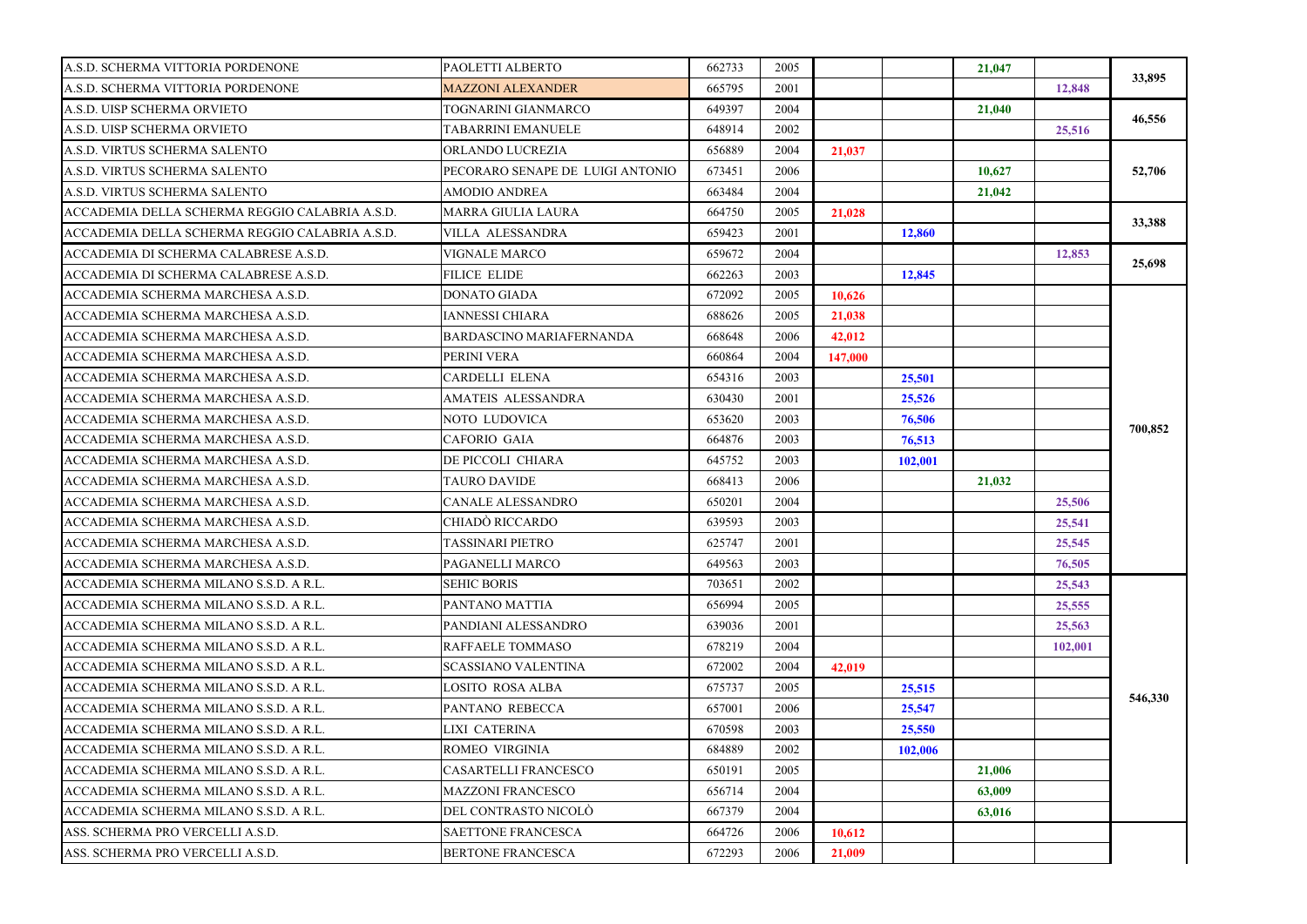| 638211<br>2002<br>ASS. SCHERMA PRO VERCELLI A.S.D.<br><b>CENA MARZIA</b><br>51,026<br>305,582<br>2005<br>ASS. SCHERMA PRO VERCELLI A.S.D.<br><b>CUSSOTTO NICOLO'</b><br>656111<br>21,016<br>664728<br>2004<br>ASS. SCHERMA PRO VERCELLI A.S.D.<br><b>VINCENZI LUCA</b><br>42,030<br>ASS. SCHERMA PRO VERCELLI A.S.D.<br>VERDUCHI GIACOMO<br>666750<br>2005<br>63,007<br>ASS. SCHERMA PRO VERCELLI A.S.D.<br><b>CHECCO FILIPPO</b><br>669953<br>2005<br>84,007<br>MOROTTI LEONARDO<br>646719<br>2004<br>127,502<br><b>ARRIGONI LISA MARIE</b><br>664849<br>2004<br>10,619<br>BERGAMASCA SCHERMA S.S.D. S.R.L.<br><b>BETTINAGLIO MATILDE</b><br>656420<br>2002<br>51,022<br>634385<br>2002<br>76,502<br>BRUNELLI MATILDE ANGELA ERIC<br>517,726<br><b>MARI MASSIMO</b><br>664804<br>2005<br>21,062<br>BERGAMASCA SCHERMA S.S.D. S.R.L.<br><b>BOSSO SEBASTIANO</b><br>657247<br>2005<br>42,011<br><b>RIZZI JACOPO</b><br>661111<br>2005<br>84,004<br>651794<br>2005<br>PIETROBELLI GIACOMO PATRICK<br>105,004<br>FORNARI NICCOLÒ<br>651234<br>2003<br>25,519<br>RIGHETTI PIERFRANCESCO<br>657539<br>2002<br>25,564<br>639049<br><b>COLLI FEDERICO</b><br>2003<br>76,512<br><b>MASARIN RICCARDO</b><br>656013<br>2001<br>360,174<br>127,504<br>691029<br><b>MOSCONI ARIANNA ELISA</b><br>2006<br>21,001<br>PINALI ANITA<br>648534<br>2005<br>21,058<br>BOTTAGISIO SPORT CENTER SEZ. SCHERMA<br>COMPAROTTO GIORGIO<br>667267<br>2005<br>63,016<br>C.D.S. LIGURIA A.S.D.<br><b>PUGLIESE MARGHERITA</b><br>664252<br>2005<br>42,005<br>C.D.S. LIGURIA A.S.D.<br><b>VISCARDI ALICE</b><br>664955<br>2005<br>42,010<br>642361<br>2002<br>C.D.S. LIGURIA A.S.D.<br><b>SALIDU CAMILLA</b><br>25,525<br>657110<br>2006<br>184,108<br>C.D.S. LIGURIA A.S.D.<br>PENNA NICCOLO'<br>10,617<br>669588<br>2006<br>C.D.S. LIGURIA A.S.D.<br><b>LOIUDICE FILIPPO</b><br>12,869<br>650833<br>25,524<br>C.D.S. LIGURIA A.S.D.<br><b>GALLEANI LUDOVICO CURIO</b><br>2003<br>664954<br>2005<br>C.D.S. LIGURIA A.S.D.<br><b>GIBELLI LUIGI</b><br>25,558<br>C.D.S. M° MARCELLO LODETTI A.S.D.<br>POMA ALESSANDRO<br>663527<br>2004<br>21,056<br>21.056<br>634928<br>2002<br>C.D.S. MANGIAROTTI A.S.D.<br><b>FEDELI MATTIA</b><br>25,504<br>25,504<br>C.S. APUANO A.S.D.<br>CONTIPELLI GIACOMO LORENZO<br>660713<br>2003<br>25,508<br>25,508<br>63,006<br>C.S. NEDO NADI S.C.R.L. DIL.<br><b>CALVANESE ALESSANDRA</b><br>666380<br>2005<br>63,006<br>C.U.S. CASSINO SCHERMA<br>PURCARO EMANUELE GIAMPIERO<br>670504<br>2005<br>25,517<br>25,517<br>C.U.S. CATANIA SEZ. SCHERMA A.S.D.<br>CUCÈ SOFIA<br>668341<br>2005<br>42,009<br>C.U.S. CATANIA SEZ. SCHERMA A.S.D.<br>SANTONOCITO ELEONORA CAROLA<br>675707<br>2006<br>42,028<br>C.U.S. CATANIA SEZ. SCHERMA A.S.D.<br>668021<br>2005<br><b>GIULIANO BARBARA</b><br>63,002<br>2004<br>C.U.S. CATANIA SEZ. SCHERMA A.S.D.<br>PENNISI PAOLA<br>644754<br>342,136<br>25,561<br>C.U.S. CATANIA SEZ. SCHERMA A.S.D.<br>CONDORELLI SARA<br>654452<br>2002<br>76,505<br>692348<br>C.U.S. CATANIA SEZ. SCHERMA A.S.D.<br>SANTANGELO STEFANO<br>2006<br>42,003 |                                      |                 |        |      |        |  |  |
|-------------------------------------------------------------------------------------------------------------------------------------------------------------------------------------------------------------------------------------------------------------------------------------------------------------------------------------------------------------------------------------------------------------------------------------------------------------------------------------------------------------------------------------------------------------------------------------------------------------------------------------------------------------------------------------------------------------------------------------------------------------------------------------------------------------------------------------------------------------------------------------------------------------------------------------------------------------------------------------------------------------------------------------------------------------------------------------------------------------------------------------------------------------------------------------------------------------------------------------------------------------------------------------------------------------------------------------------------------------------------------------------------------------------------------------------------------------------------------------------------------------------------------------------------------------------------------------------------------------------------------------------------------------------------------------------------------------------------------------------------------------------------------------------------------------------------------------------------------------------------------------------------------------------------------------------------------------------------------------------------------------------------------------------------------------------------------------------------------------------------------------------------------------------------------------------------------------------------------------------------------------------------------------------------------------------------------------------------------------------------------------------------------------------------------------------------------------------------------------------------------------------------------------------------------------------------------------------------------------------------------------------------------------------------------------------------------------------------------------------------------------------------------------------------------------------------------------------------------------------------------------------------------------------------------------------------------------------------------------------------------------------------------------------------------------------------------|--------------------------------------|-----------------|--------|------|--------|--|--|
|                                                                                                                                                                                                                                                                                                                                                                                                                                                                                                                                                                                                                                                                                                                                                                                                                                                                                                                                                                                                                                                                                                                                                                                                                                                                                                                                                                                                                                                                                                                                                                                                                                                                                                                                                                                                                                                                                                                                                                                                                                                                                                                                                                                                                                                                                                                                                                                                                                                                                                                                                                                                                                                                                                                                                                                                                                                                                                                                                                                                                                                                               | ASS. SCHERMA PRO VERCELLI A.S.D.     | CAMORIANO SOFIA | 662794 | 2005 | 12,875 |  |  |
|                                                                                                                                                                                                                                                                                                                                                                                                                                                                                                                                                                                                                                                                                                                                                                                                                                                                                                                                                                                                                                                                                                                                                                                                                                                                                                                                                                                                                                                                                                                                                                                                                                                                                                                                                                                                                                                                                                                                                                                                                                                                                                                                                                                                                                                                                                                                                                                                                                                                                                                                                                                                                                                                                                                                                                                                                                                                                                                                                                                                                                                                               |                                      |                 |        |      |        |  |  |
|                                                                                                                                                                                                                                                                                                                                                                                                                                                                                                                                                                                                                                                                                                                                                                                                                                                                                                                                                                                                                                                                                                                                                                                                                                                                                                                                                                                                                                                                                                                                                                                                                                                                                                                                                                                                                                                                                                                                                                                                                                                                                                                                                                                                                                                                                                                                                                                                                                                                                                                                                                                                                                                                                                                                                                                                                                                                                                                                                                                                                                                                               |                                      |                 |        |      |        |  |  |
|                                                                                                                                                                                                                                                                                                                                                                                                                                                                                                                                                                                                                                                                                                                                                                                                                                                                                                                                                                                                                                                                                                                                                                                                                                                                                                                                                                                                                                                                                                                                                                                                                                                                                                                                                                                                                                                                                                                                                                                                                                                                                                                                                                                                                                                                                                                                                                                                                                                                                                                                                                                                                                                                                                                                                                                                                                                                                                                                                                                                                                                                               |                                      |                 |        |      |        |  |  |
|                                                                                                                                                                                                                                                                                                                                                                                                                                                                                                                                                                                                                                                                                                                                                                                                                                                                                                                                                                                                                                                                                                                                                                                                                                                                                                                                                                                                                                                                                                                                                                                                                                                                                                                                                                                                                                                                                                                                                                                                                                                                                                                                                                                                                                                                                                                                                                                                                                                                                                                                                                                                                                                                                                                                                                                                                                                                                                                                                                                                                                                                               |                                      |                 |        |      |        |  |  |
|                                                                                                                                                                                                                                                                                                                                                                                                                                                                                                                                                                                                                                                                                                                                                                                                                                                                                                                                                                                                                                                                                                                                                                                                                                                                                                                                                                                                                                                                                                                                                                                                                                                                                                                                                                                                                                                                                                                                                                                                                                                                                                                                                                                                                                                                                                                                                                                                                                                                                                                                                                                                                                                                                                                                                                                                                                                                                                                                                                                                                                                                               |                                      |                 |        |      |        |  |  |
|                                                                                                                                                                                                                                                                                                                                                                                                                                                                                                                                                                                                                                                                                                                                                                                                                                                                                                                                                                                                                                                                                                                                                                                                                                                                                                                                                                                                                                                                                                                                                                                                                                                                                                                                                                                                                                                                                                                                                                                                                                                                                                                                                                                                                                                                                                                                                                                                                                                                                                                                                                                                                                                                                                                                                                                                                                                                                                                                                                                                                                                                               | BERGAMASCA SCHERMA S.S.D. S.R.L.     |                 |        |      |        |  |  |
|                                                                                                                                                                                                                                                                                                                                                                                                                                                                                                                                                                                                                                                                                                                                                                                                                                                                                                                                                                                                                                                                                                                                                                                                                                                                                                                                                                                                                                                                                                                                                                                                                                                                                                                                                                                                                                                                                                                                                                                                                                                                                                                                                                                                                                                                                                                                                                                                                                                                                                                                                                                                                                                                                                                                                                                                                                                                                                                                                                                                                                                                               | BERGAMASCA SCHERMA S.S.D. S.R.L.     |                 |        |      |        |  |  |
|                                                                                                                                                                                                                                                                                                                                                                                                                                                                                                                                                                                                                                                                                                                                                                                                                                                                                                                                                                                                                                                                                                                                                                                                                                                                                                                                                                                                                                                                                                                                                                                                                                                                                                                                                                                                                                                                                                                                                                                                                                                                                                                                                                                                                                                                                                                                                                                                                                                                                                                                                                                                                                                                                                                                                                                                                                                                                                                                                                                                                                                                               |                                      |                 |        |      |        |  |  |
|                                                                                                                                                                                                                                                                                                                                                                                                                                                                                                                                                                                                                                                                                                                                                                                                                                                                                                                                                                                                                                                                                                                                                                                                                                                                                                                                                                                                                                                                                                                                                                                                                                                                                                                                                                                                                                                                                                                                                                                                                                                                                                                                                                                                                                                                                                                                                                                                                                                                                                                                                                                                                                                                                                                                                                                                                                                                                                                                                                                                                                                                               | BERGAMASCA SCHERMA S.S.D. S.R.L.     |                 |        |      |        |  |  |
|                                                                                                                                                                                                                                                                                                                                                                                                                                                                                                                                                                                                                                                                                                                                                                                                                                                                                                                                                                                                                                                                                                                                                                                                                                                                                                                                                                                                                                                                                                                                                                                                                                                                                                                                                                                                                                                                                                                                                                                                                                                                                                                                                                                                                                                                                                                                                                                                                                                                                                                                                                                                                                                                                                                                                                                                                                                                                                                                                                                                                                                                               | BERGAMASCA SCHERMA S.S.D. S.R.L.     |                 |        |      |        |  |  |
|                                                                                                                                                                                                                                                                                                                                                                                                                                                                                                                                                                                                                                                                                                                                                                                                                                                                                                                                                                                                                                                                                                                                                                                                                                                                                                                                                                                                                                                                                                                                                                                                                                                                                                                                                                                                                                                                                                                                                                                                                                                                                                                                                                                                                                                                                                                                                                                                                                                                                                                                                                                                                                                                                                                                                                                                                                                                                                                                                                                                                                                                               |                                      |                 |        |      |        |  |  |
|                                                                                                                                                                                                                                                                                                                                                                                                                                                                                                                                                                                                                                                                                                                                                                                                                                                                                                                                                                                                                                                                                                                                                                                                                                                                                                                                                                                                                                                                                                                                                                                                                                                                                                                                                                                                                                                                                                                                                                                                                                                                                                                                                                                                                                                                                                                                                                                                                                                                                                                                                                                                                                                                                                                                                                                                                                                                                                                                                                                                                                                                               | BERGAMASCA SCHERMA S.S.D. S.R.L.     |                 |        |      |        |  |  |
|                                                                                                                                                                                                                                                                                                                                                                                                                                                                                                                                                                                                                                                                                                                                                                                                                                                                                                                                                                                                                                                                                                                                                                                                                                                                                                                                                                                                                                                                                                                                                                                                                                                                                                                                                                                                                                                                                                                                                                                                                                                                                                                                                                                                                                                                                                                                                                                                                                                                                                                                                                                                                                                                                                                                                                                                                                                                                                                                                                                                                                                                               | BERGAMASCA SCHERMA S.S.D. S.R.L.     |                 |        |      |        |  |  |
|                                                                                                                                                                                                                                                                                                                                                                                                                                                                                                                                                                                                                                                                                                                                                                                                                                                                                                                                                                                                                                                                                                                                                                                                                                                                                                                                                                                                                                                                                                                                                                                                                                                                                                                                                                                                                                                                                                                                                                                                                                                                                                                                                                                                                                                                                                                                                                                                                                                                                                                                                                                                                                                                                                                                                                                                                                                                                                                                                                                                                                                                               | BOTTAGISIO SPORT CENTER SEZ. SCHERMA |                 |        |      |        |  |  |
|                                                                                                                                                                                                                                                                                                                                                                                                                                                                                                                                                                                                                                                                                                                                                                                                                                                                                                                                                                                                                                                                                                                                                                                                                                                                                                                                                                                                                                                                                                                                                                                                                                                                                                                                                                                                                                                                                                                                                                                                                                                                                                                                                                                                                                                                                                                                                                                                                                                                                                                                                                                                                                                                                                                                                                                                                                                                                                                                                                                                                                                                               | BOTTAGISIO SPORT CENTER SEZ. SCHERMA |                 |        |      |        |  |  |
|                                                                                                                                                                                                                                                                                                                                                                                                                                                                                                                                                                                                                                                                                                                                                                                                                                                                                                                                                                                                                                                                                                                                                                                                                                                                                                                                                                                                                                                                                                                                                                                                                                                                                                                                                                                                                                                                                                                                                                                                                                                                                                                                                                                                                                                                                                                                                                                                                                                                                                                                                                                                                                                                                                                                                                                                                                                                                                                                                                                                                                                                               | BOTTAGISIO SPORT CENTER SEZ. SCHERMA |                 |        |      |        |  |  |
|                                                                                                                                                                                                                                                                                                                                                                                                                                                                                                                                                                                                                                                                                                                                                                                                                                                                                                                                                                                                                                                                                                                                                                                                                                                                                                                                                                                                                                                                                                                                                                                                                                                                                                                                                                                                                                                                                                                                                                                                                                                                                                                                                                                                                                                                                                                                                                                                                                                                                                                                                                                                                                                                                                                                                                                                                                                                                                                                                                                                                                                                               | BOTTAGISIO SPORT CENTER SEZ. SCHERMA |                 |        |      |        |  |  |
|                                                                                                                                                                                                                                                                                                                                                                                                                                                                                                                                                                                                                                                                                                                                                                                                                                                                                                                                                                                                                                                                                                                                                                                                                                                                                                                                                                                                                                                                                                                                                                                                                                                                                                                                                                                                                                                                                                                                                                                                                                                                                                                                                                                                                                                                                                                                                                                                                                                                                                                                                                                                                                                                                                                                                                                                                                                                                                                                                                                                                                                                               | BOTTAGISIO SPORT CENTER SEZ. SCHERMA |                 |        |      |        |  |  |
|                                                                                                                                                                                                                                                                                                                                                                                                                                                                                                                                                                                                                                                                                                                                                                                                                                                                                                                                                                                                                                                                                                                                                                                                                                                                                                                                                                                                                                                                                                                                                                                                                                                                                                                                                                                                                                                                                                                                                                                                                                                                                                                                                                                                                                                                                                                                                                                                                                                                                                                                                                                                                                                                                                                                                                                                                                                                                                                                                                                                                                                                               | BOTTAGISIO SPORT CENTER SEZ. SCHERMA |                 |        |      |        |  |  |
|                                                                                                                                                                                                                                                                                                                                                                                                                                                                                                                                                                                                                                                                                                                                                                                                                                                                                                                                                                                                                                                                                                                                                                                                                                                                                                                                                                                                                                                                                                                                                                                                                                                                                                                                                                                                                                                                                                                                                                                                                                                                                                                                                                                                                                                                                                                                                                                                                                                                                                                                                                                                                                                                                                                                                                                                                                                                                                                                                                                                                                                                               |                                      |                 |        |      |        |  |  |
|                                                                                                                                                                                                                                                                                                                                                                                                                                                                                                                                                                                                                                                                                                                                                                                                                                                                                                                                                                                                                                                                                                                                                                                                                                                                                                                                                                                                                                                                                                                                                                                                                                                                                                                                                                                                                                                                                                                                                                                                                                                                                                                                                                                                                                                                                                                                                                                                                                                                                                                                                                                                                                                                                                                                                                                                                                                                                                                                                                                                                                                                               |                                      |                 |        |      |        |  |  |
|                                                                                                                                                                                                                                                                                                                                                                                                                                                                                                                                                                                                                                                                                                                                                                                                                                                                                                                                                                                                                                                                                                                                                                                                                                                                                                                                                                                                                                                                                                                                                                                                                                                                                                                                                                                                                                                                                                                                                                                                                                                                                                                                                                                                                                                                                                                                                                                                                                                                                                                                                                                                                                                                                                                                                                                                                                                                                                                                                                                                                                                                               |                                      |                 |        |      |        |  |  |
|                                                                                                                                                                                                                                                                                                                                                                                                                                                                                                                                                                                                                                                                                                                                                                                                                                                                                                                                                                                                                                                                                                                                                                                                                                                                                                                                                                                                                                                                                                                                                                                                                                                                                                                                                                                                                                                                                                                                                                                                                                                                                                                                                                                                                                                                                                                                                                                                                                                                                                                                                                                                                                                                                                                                                                                                                                                                                                                                                                                                                                                                               |                                      |                 |        |      |        |  |  |
|                                                                                                                                                                                                                                                                                                                                                                                                                                                                                                                                                                                                                                                                                                                                                                                                                                                                                                                                                                                                                                                                                                                                                                                                                                                                                                                                                                                                                                                                                                                                                                                                                                                                                                                                                                                                                                                                                                                                                                                                                                                                                                                                                                                                                                                                                                                                                                                                                                                                                                                                                                                                                                                                                                                                                                                                                                                                                                                                                                                                                                                                               |                                      |                 |        |      |        |  |  |
|                                                                                                                                                                                                                                                                                                                                                                                                                                                                                                                                                                                                                                                                                                                                                                                                                                                                                                                                                                                                                                                                                                                                                                                                                                                                                                                                                                                                                                                                                                                                                                                                                                                                                                                                                                                                                                                                                                                                                                                                                                                                                                                                                                                                                                                                                                                                                                                                                                                                                                                                                                                                                                                                                                                                                                                                                                                                                                                                                                                                                                                                               |                                      |                 |        |      |        |  |  |
|                                                                                                                                                                                                                                                                                                                                                                                                                                                                                                                                                                                                                                                                                                                                                                                                                                                                                                                                                                                                                                                                                                                                                                                                                                                                                                                                                                                                                                                                                                                                                                                                                                                                                                                                                                                                                                                                                                                                                                                                                                                                                                                                                                                                                                                                                                                                                                                                                                                                                                                                                                                                                                                                                                                                                                                                                                                                                                                                                                                                                                                                               |                                      |                 |        |      |        |  |  |
|                                                                                                                                                                                                                                                                                                                                                                                                                                                                                                                                                                                                                                                                                                                                                                                                                                                                                                                                                                                                                                                                                                                                                                                                                                                                                                                                                                                                                                                                                                                                                                                                                                                                                                                                                                                                                                                                                                                                                                                                                                                                                                                                                                                                                                                                                                                                                                                                                                                                                                                                                                                                                                                                                                                                                                                                                                                                                                                                                                                                                                                                               |                                      |                 |        |      |        |  |  |
|                                                                                                                                                                                                                                                                                                                                                                                                                                                                                                                                                                                                                                                                                                                                                                                                                                                                                                                                                                                                                                                                                                                                                                                                                                                                                                                                                                                                                                                                                                                                                                                                                                                                                                                                                                                                                                                                                                                                                                                                                                                                                                                                                                                                                                                                                                                                                                                                                                                                                                                                                                                                                                                                                                                                                                                                                                                                                                                                                                                                                                                                               |                                      |                 |        |      |        |  |  |
|                                                                                                                                                                                                                                                                                                                                                                                                                                                                                                                                                                                                                                                                                                                                                                                                                                                                                                                                                                                                                                                                                                                                                                                                                                                                                                                                                                                                                                                                                                                                                                                                                                                                                                                                                                                                                                                                                                                                                                                                                                                                                                                                                                                                                                                                                                                                                                                                                                                                                                                                                                                                                                                                                                                                                                                                                                                                                                                                                                                                                                                                               |                                      |                 |        |      |        |  |  |
|                                                                                                                                                                                                                                                                                                                                                                                                                                                                                                                                                                                                                                                                                                                                                                                                                                                                                                                                                                                                                                                                                                                                                                                                                                                                                                                                                                                                                                                                                                                                                                                                                                                                                                                                                                                                                                                                                                                                                                                                                                                                                                                                                                                                                                                                                                                                                                                                                                                                                                                                                                                                                                                                                                                                                                                                                                                                                                                                                                                                                                                                               |                                      |                 |        |      |        |  |  |
|                                                                                                                                                                                                                                                                                                                                                                                                                                                                                                                                                                                                                                                                                                                                                                                                                                                                                                                                                                                                                                                                                                                                                                                                                                                                                                                                                                                                                                                                                                                                                                                                                                                                                                                                                                                                                                                                                                                                                                                                                                                                                                                                                                                                                                                                                                                                                                                                                                                                                                                                                                                                                                                                                                                                                                                                                                                                                                                                                                                                                                                                               |                                      |                 |        |      |        |  |  |
|                                                                                                                                                                                                                                                                                                                                                                                                                                                                                                                                                                                                                                                                                                                                                                                                                                                                                                                                                                                                                                                                                                                                                                                                                                                                                                                                                                                                                                                                                                                                                                                                                                                                                                                                                                                                                                                                                                                                                                                                                                                                                                                                                                                                                                                                                                                                                                                                                                                                                                                                                                                                                                                                                                                                                                                                                                                                                                                                                                                                                                                                               |                                      |                 |        |      |        |  |  |
|                                                                                                                                                                                                                                                                                                                                                                                                                                                                                                                                                                                                                                                                                                                                                                                                                                                                                                                                                                                                                                                                                                                                                                                                                                                                                                                                                                                                                                                                                                                                                                                                                                                                                                                                                                                                                                                                                                                                                                                                                                                                                                                                                                                                                                                                                                                                                                                                                                                                                                                                                                                                                                                                                                                                                                                                                                                                                                                                                                                                                                                                               |                                      |                 |        |      |        |  |  |
|                                                                                                                                                                                                                                                                                                                                                                                                                                                                                                                                                                                                                                                                                                                                                                                                                                                                                                                                                                                                                                                                                                                                                                                                                                                                                                                                                                                                                                                                                                                                                                                                                                                                                                                                                                                                                                                                                                                                                                                                                                                                                                                                                                                                                                                                                                                                                                                                                                                                                                                                                                                                                                                                                                                                                                                                                                                                                                                                                                                                                                                                               |                                      |                 |        |      |        |  |  |
|                                                                                                                                                                                                                                                                                                                                                                                                                                                                                                                                                                                                                                                                                                                                                                                                                                                                                                                                                                                                                                                                                                                                                                                                                                                                                                                                                                                                                                                                                                                                                                                                                                                                                                                                                                                                                                                                                                                                                                                                                                                                                                                                                                                                                                                                                                                                                                                                                                                                                                                                                                                                                                                                                                                                                                                                                                                                                                                                                                                                                                                                               |                                      |                 |        |      |        |  |  |
|                                                                                                                                                                                                                                                                                                                                                                                                                                                                                                                                                                                                                                                                                                                                                                                                                                                                                                                                                                                                                                                                                                                                                                                                                                                                                                                                                                                                                                                                                                                                                                                                                                                                                                                                                                                                                                                                                                                                                                                                                                                                                                                                                                                                                                                                                                                                                                                                                                                                                                                                                                                                                                                                                                                                                                                                                                                                                                                                                                                                                                                                               |                                      |                 |        |      |        |  |  |
|                                                                                                                                                                                                                                                                                                                                                                                                                                                                                                                                                                                                                                                                                                                                                                                                                                                                                                                                                                                                                                                                                                                                                                                                                                                                                                                                                                                                                                                                                                                                                                                                                                                                                                                                                                                                                                                                                                                                                                                                                                                                                                                                                                                                                                                                                                                                                                                                                                                                                                                                                                                                                                                                                                                                                                                                                                                                                                                                                                                                                                                                               |                                      |                 |        |      |        |  |  |
|                                                                                                                                                                                                                                                                                                                                                                                                                                                                                                                                                                                                                                                                                                                                                                                                                                                                                                                                                                                                                                                                                                                                                                                                                                                                                                                                                                                                                                                                                                                                                                                                                                                                                                                                                                                                                                                                                                                                                                                                                                                                                                                                                                                                                                                                                                                                                                                                                                                                                                                                                                                                                                                                                                                                                                                                                                                                                                                                                                                                                                                                               |                                      |                 |        |      |        |  |  |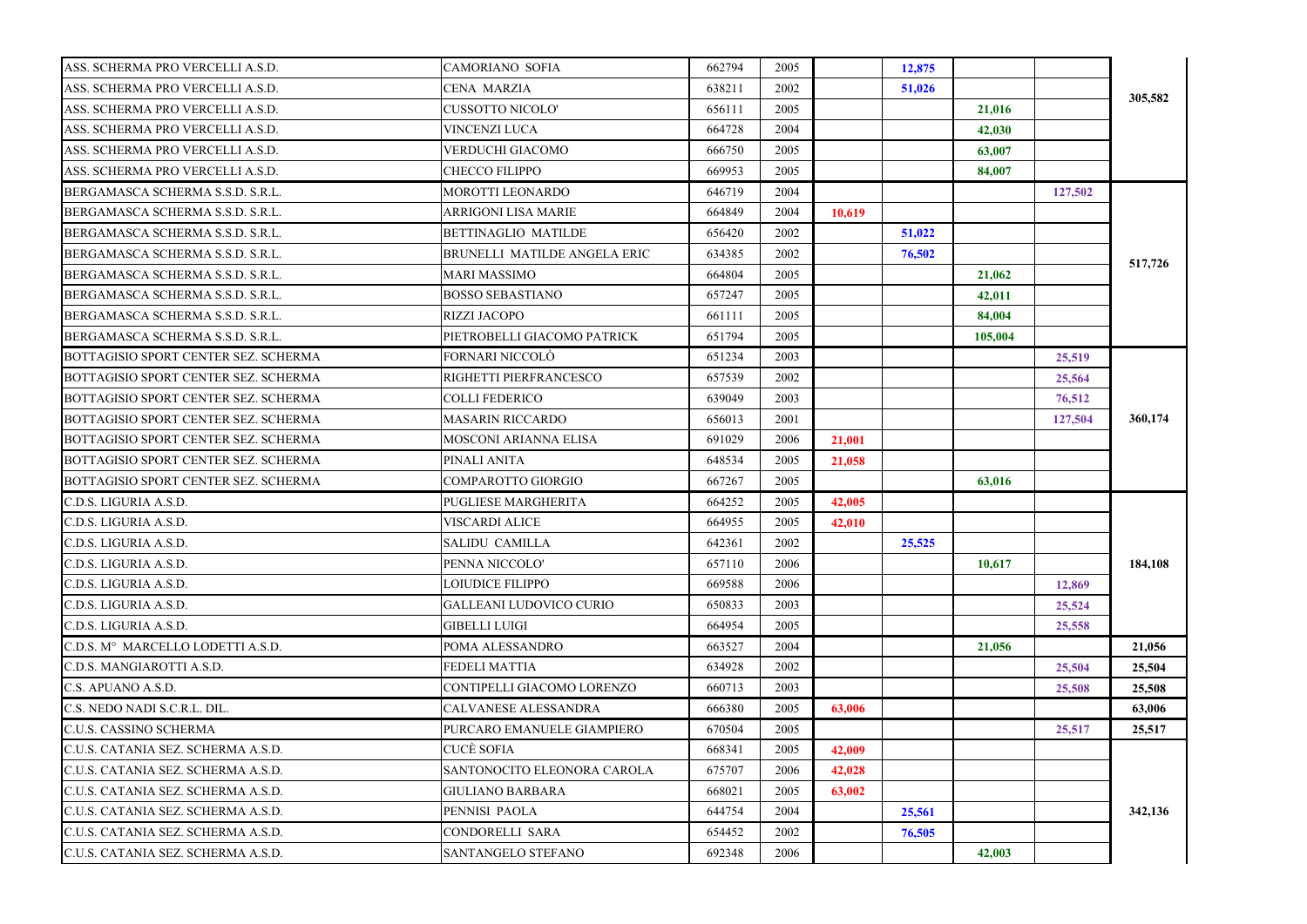| C.U.S. CATANIA SEZ. SCHERMA A.S.D.             | GARRO SEBASTIANO FRANCES   | 648898 | 2001 |        |         |        | 51,028 |         |
|------------------------------------------------|----------------------------|--------|------|--------|---------|--------|--------|---------|
| C.U.S. PADOVA A.S.D.                           | ZAMPARO ANNALENA           | 685683 | 2004 | 21,024 |         |        |        |         |
| C.U.S. PADOVA A.S.D.                           | <b>AMENDUNI VALENTINA</b>  | 661214 | 2003 |        | 12,845  |        |        | 33,869  |
| C.U.S. PAVIA A.S.D.                            | <b>LA PILLO FRANCESCO</b>  | 694786 | 2004 |        |         | 21,012 |        |         |
| C.U.S. PAVIA A.S.D.                            | <b>MAGGI MATILDE</b>       | 676628 | 2004 | 21.014 |         |        |        | 42,026  |
| C.U.S. SIENA A.S.D.                            | <b>BICHI VALENTINA</b>     | 665817 | 2005 | 21,025 |         |        |        | 21.025  |
| CATANIA FENCING CLUB A.S.D.                    | <b>DI FATO STEFANO</b>     | 649754 | 2002 |        |         |        | 51,018 |         |
| CATANIA FENCING CLUB A.S.D.                    | <b>SIDOTI VITTORIA</b>     | 694697 | 2005 | 21,015 |         |        |        | 156,035 |
| CATANIA FENCING CLUB A.S.D.                    | PERCOLLA JACOPO            | 673874 | 2005 |        |         | 84,002 |        |         |
| CENTRO SCHERMA LATINA A.D.                     | DI MARIO ANGELICA          | 677634 | 2006 | 21,023 |         |        |        | 21,023  |
| CENTRO SCHERMA ROVIGO A.S.D.                   | PIVARI IRENE               | 629904 | 2001 |        | 12,849  |        |        | 12,849  |
| CENTRO SPORTIVO AERONAUTICA MILITARE           | PIATTI ENRICO              | 648946 | 2002 |        |         |        | 76,506 | 76.506  |
| CENTRO SPORTIVO ESERCITO SEZ. SCHERMA          | KOWALCZYK SARA MARIA       | 631735 | 2001 |        | 255,000 |        |        | 255,000 |
| CENTRO SPORTIVO GENOVASCHERMA A.S.D.           | VIGO CHRISTIAN             | 684636 | 2001 |        |         |        | 12,859 |         |
| CENTRO SPORTIVO GENOVASCHERMA A.S.D.           | <b>AMODIO ANDREA</b>       | 658967 | 2002 |        |         |        | 12,874 |         |
| CENTRO SPORTIVO GENOVASCHERMA A.S.D.           | <b>CIRILLO GREGORIO</b>    | 644870 | 2001 |        |         |        | 25,533 |         |
| CENTRO SPORTIVO GENOVASCHERMA A.S.D.           | MARZULLO EDOARDO           | 641687 | 2002 |        |         |        | 25,551 |         |
| CENTRO SPORTIVO GENOVASCHERMA A.S.D.           | <b>DENICOLAI SAMUELE</b>   | 655474 | 2004 |        |         |        | 25,562 |         |
| CENTRO SPORTIVO GENOVASCHERMA A.S.D.           | <b>BERDIANU IONELA</b>     | 670241 | 2004 | 42,024 |         |        |        | 516,473 |
| CENTRO SPORTIVO GENOVASCHERMA A.S.D.           | AMBROSETTI LETIZIA         | 632725 | 2002 |        | 25,520  |        |        |         |
| CENTRO SPORTIVO GENOVASCHERMA A.S.D.           | BARATTA MARGHERITA         | 649050 | 2003 |        | 51,020  |        |        |         |
| CENTRO SPORTIVO GENOVASCHERMA A.S.D.           | <b>LANTERMO MATILDE</b>    | 634336 | 2002 |        | 127,501 |        |        |         |
| CENTRO SPORTIVO GENOVASCHERMA A.S.D.           | PISTACCHI VALERIO          | 663276 | 2005 |        |         | 42,002 |        |         |
| CENTRO SPORTIVO GENOVASCHERMA A.S.D.           | <b>GELSOMINO FRANCESCO</b> | 657715 | 2004 |        |         | 42,026 |        |         |
| CHIAVARI SCHERMA A.D.S.                        | <b>CONTE CARLOTTA</b>      | 674563 | 2005 | 21,029 |         |        |        | 21,029  |
| CIRCOLO DELLA SCHERMA ANZIO A.S.D.             | <b>BEZZINI ROBERTO</b>     | 650692 | 2005 |        |         | 10,621 |        | 10,621  |
| CIRCOLO DELLA SCHERMA TERNI A.S.D.             | <b>SUGONI GIULIA</b>       | 684017 | 2005 | 21,042 |         |        |        |         |
| CIRCOLO DELLA SCHERMA TERNI A.S.D.             | <b>SERANTONI PENELOPE</b>  | 660647 | 2004 | 21.052 |         |        |        |         |
| CIRCOLO DELLA SCHERMA TERNI A.S.D.             | PERNINI GIORGIA            | 652275 | 2004 |        | 25,522  |        |        |         |
| CIRCOLO DELLA SCHERMA TERNI A.S.D.             | <b>FABRIZI GIULIA</b>      | 658375 | 2002 |        | 51,006  |        |        | 237,156 |
| CIRCOLO DELLA SCHERMA TERNI A.S.D.             | <b>SBARZELLA ELEONORA</b>  | 660507 | 2005 |        | 76,511  |        |        |         |
| CIRCOLO DELLA SCHERMA TERNI A.S.D.             | <b>BUSSETTI EDOARDO</b>    | 664578 | 2005 |        |         | 42,023 |        |         |
| CIRCOLO DELLA SPADA CERVIA M. MARITTIMA A.S.D. | <b>ASCENZI MARTINA</b>     | 651405 | 2005 | 21,018 |         |        |        |         |
| CIRCOLO DELLA SPADA CERVIA M. MARITTIMA A.S.D. | <b>BARUZZI RACHELE</b>     | 665273 | 2006 | 21,040 |         |        |        |         |
| CIRCOLO DELLA SPADA CERVIA M. MARITTIMA A.S.D. | <b>MALAVOLTI VALERIA</b>   | 665411 | 2005 | 21,061 |         |        |        |         |
| CIRCOLO DELLA SPADA CERVIA M. MARITTIMA A.S.D. | <b>RUSSO GIADA</b>         | 659145 | 2005 | 42,021 |         |        |        |         |
| CIRCOLO DELLA SPADA CERVIA M. MARITTIMA A.S.D. | <b>AMICI GIULIA</b>        | 653632 | 2005 | 84,001 |         |        |        |         |
| CIRCOLO DELLA SPADA CERVIA M. MARITTIMA A.S.D. | <b>FAVA BEATRICE</b>       | 639028 | 2003 |        | 25,528  |        |        | 550,714 |
| CIRCOLO DELLA SPADA CERVIA M. MARITTIMA A.S.D. | DELL'ACCIO EDOARDO         | 646231 | 2004 |        |         | 21,031 |        |         |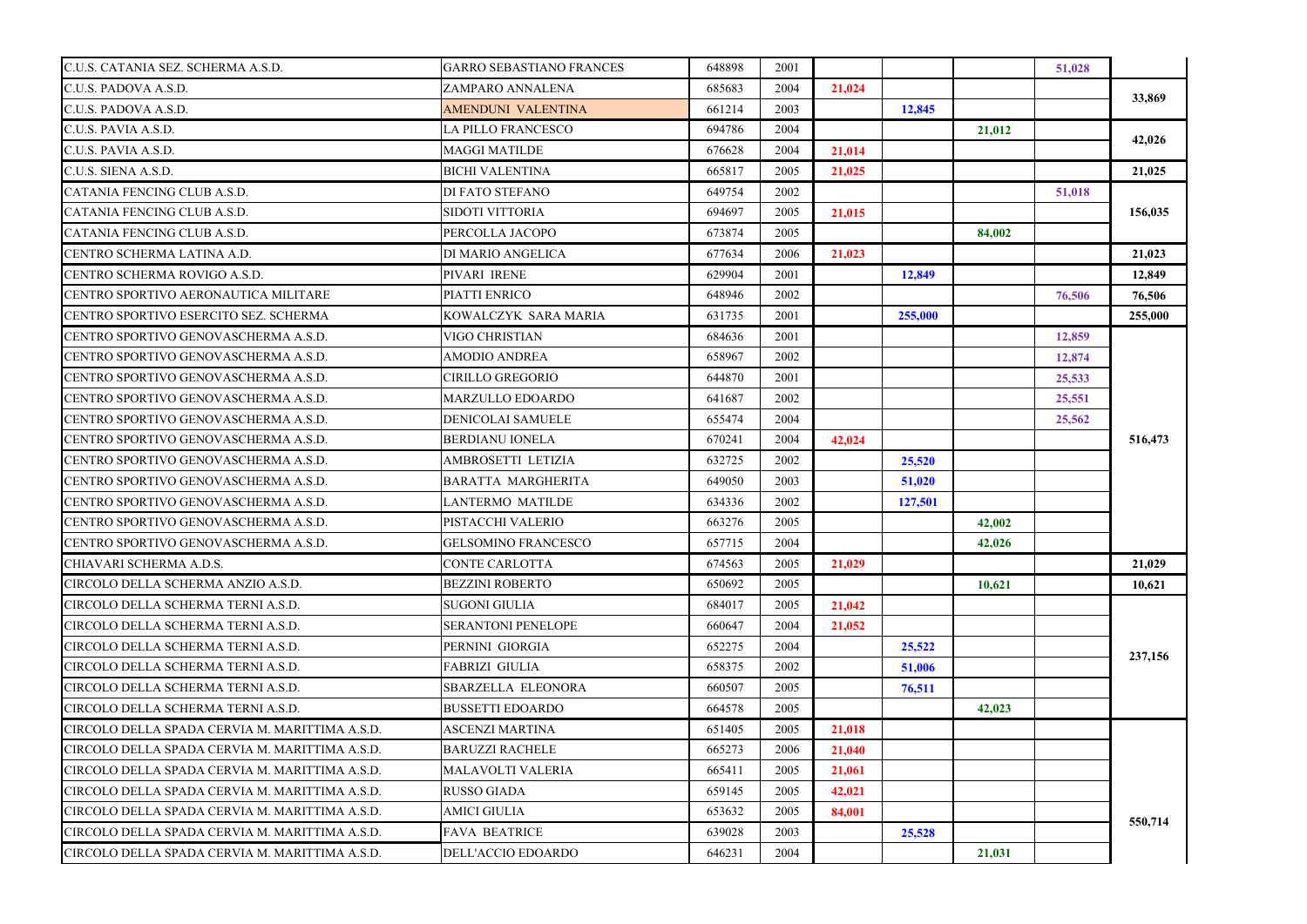| CIRCOLO DELLA SPADA CERVIA M. MARITTIMA A.S.D. | DE POL ENRICO                 | 657130 | 2005 |         |        | 63,010  |         |         |
|------------------------------------------------|-------------------------------|--------|------|---------|--------|---------|---------|---------|
| CIRCOLO DELLA SPADA CERVIA M. MARITTIMA A.S.D. | <b>ROSSI MATTEO</b>           | 652238 | 2005 |         |        | 84,004  |         |         |
| CIRCOLO DELLA SPADA CERVIA M. MARITTIMA A.S.D. | <b>GALASSI MATTEO</b>         | 658744 | 2005 |         |        | 168,000 |         |         |
| CIRCOLO DELLA SPADA NARNI A.S.D.               | DI DIODATO SARA               | 676480 | 2006 | 21,012  |        |         |         | 21,012  |
| CIRCOLO DELLA SPADA VICENZA A.S.D.             | AMBROSINI EMILIANO            | 655175 | 2001 |         |        |         | 102,007 | 102,007 |
| CIRCOLO SCHERM. ARETINO A.S.D.                 | <b>LORITO LUCIA VIRGINIA</b>  | 629658 | 2001 |         | 12,845 |         |         | 12,845  |
| CIRCOLO SCHERMA AOSTA A.S.D.                   | PRADELLI ALICE                | 670070 | 2005 | 10.618  |        |         |         | 10.618  |
| CIRCOLO SCHERMA CASTELFRANCO VENETO A.S.D.     | <b>MARCON ANDREA</b>          | 649904 | 2003 |         |        |         | 12,867  |         |
| CIRCOLO SCHERMA CASTELFRANCO VENETO A.S.D.     | <b>ZANCHIN FRANCESCO</b>      | 656486 | 2003 |         |        |         | 51,007  |         |
| CIRCOLO SCHERMA CASTELFRANCO VENETO A.S.D.     | NICOLI PIETRO                 | 654381 | 2003 |         |        |         | 51,027  |         |
| CIRCOLO SCHERMA CASTELFRANCO VENETO A.S.D.     | <b>BONIN CHIARA</b>           | 653251 | 2004 | 21,049  |        |         |         |         |
| CIRCOLO SCHERMA CASTELFRANCO VENETO A.S.D.     | NICOLI ANNA                   | 685965 | 2006 | 63,011  |        |         |         | 304.004 |
| CIRCOLO SCHERMA CASTELFRANCO VENETO A.S.D.     | ANDRETTA ALESSANDRO           | 670941 | 2006 |         |        | 21,003  |         |         |
| CIRCOLO SCHERMA CASTELFRANCO VENETO A.S.D.     | ANTONELLO JACOPO              | 679254 | 2005 |         |        | 42,012  |         |         |
| CIRCOLO SCHERMA CASTELFRANCO VENETO A.S.D.     | REVOLFATO FILIPPO             | 684904 | 2006 |         |        | 42,028  |         |         |
| CIRCOLO SCHERMA GIUSEPPE DELFINO IVREA A.S.D.  | <b>VITALE TOMMASO</b>         | 649204 | 2002 |         |        |         | 25,525  |         |
| CIRCOLO SCHERMA GIUSEPPE DELFINO IVREA A.S.D.  | <b>GUERRIERO GIORGIO</b>      | 645104 | 2001 |         |        |         | 102,005 |         |
| CIRCOLO SCHERMA GIUSEPPE DELFINO IVREA A.S.D.  | <b>SCALAMBRIN STELLA MAHE</b> | 679597 | 2005 | 42,001  |        |         |         |         |
| CIRCOLO SCHERMA GIUSEPPE DELFINO IVREA A.S.D.  | LAVEZZO GIORGIA               | 658118 | 2006 |         | 12,865 |         |         |         |
| CIRCOLO SCHERMA GIUSEPPE DELFINO IVREA A.S.D.  | GAUDINA GIORGIA               | 650662 | 2003 |         | 25,551 |         |         | 321,986 |
| CIRCOLO SCHERMA GIUSEPPE DELFINO IVREA A.S.D.  | CRAVERO LUCIA                 | 649728 | 2003 |         | 51,004 |         |         |         |
| CIRCOLO SCHERMA GIUSEPPE DELFINO IVREA A.S.D.  | <b>CASALEGNO FILIPPO</b>      | 658868 | 2004 |         |        | 21,018  |         |         |
| CIRCOLO SCHERMA GIUSEPPE DELFINO IVREA A.S.D.  | <b>BONINO MARCO</b>           | 647400 | 2004 |         |        | 42,017  |         |         |
| CIRCOLO SCHERMA LA SPEZIA A.S.D.               | <b>MALUCCHI MARCO</b>         | 656223 | 2003 |         |        |         | 76,502  |         |
| CIRCOLO SCHERMA LA SPEZIA A.S.D.               | FAGGIONI ADRIANA              | 671059 | 2004 | 10.610  |        |         |         |         |
| CIRCOLO SCHERMA LA SPEZIA A.S.D.               | MADRIGNANI BENEDETTA          | 658661 | 2005 | 147,000 |        |         |         | 255,135 |
| CIRCOLO SCHERMA LA SPEZIA A.S.D.               | DE GIOIA DANIELE              | 659985 | 2004 |         |        | 21,023  |         |         |
| CIRCOLO SCHERMA ORISTANO A.S.D.                | <b>ZEDDA SIMONA</b>           | 695951 | 2004 | 10.610  |        |         |         | 10.610  |
| CIRCOLO SCHERMISTICO FORLIVESE A.S.D.          | LIUZZI MASSIMO                | 675427 | 2005 |         |        |         | 12,848  |         |
| CIRCOLO SCHERMISTICO FORLIVESE A.S.D.          | D'ACQUISTO NICOLO             | 666174 | 2001 |         |        |         | 25,528  |         |
| CIRCOLO SCHERMISTICO FORLIVESE A.S.D.          | <b>GEMELLI ANDREA</b>         | 646428 | 2002 |         |        |         | 51,012  |         |
| CIRCOLO SCHERMISTICO FORLIVESE A.S.D.          | REMONDINI DARIO               | 638538 | 2002 |         |        |         | 102,004 |         |
| CIRCOLO SCHERMISTICO FORLIVESE A.S.D.          | TORELLI FRANCESCA             | 672304 | 2006 | 10,623  |        |         |         |         |
| CIRCOLO SCHERMISTICO FORLIVESE A.S.D.          | VERSARI GRETA                 | 681046 | 2006 | 42,009  |        |         |         |         |
| CIRCOLO SCHERMISTICO FORLIVESE A.S.D.          | SGUBBI ANITA                  | 654085 | 2006 | 63,011  |        |         |         |         |
| CIRCOLO SCHERMISTICO FORLIVESE A.S.D.          | VITALI ASIA                   | 661318 | 2006 | 63,016  |        |         |         | 929,591 |
| CIRCOLO SCHERMISTICO FORLIVESE A.S.D.          | FRANCHINI ALICE               | 643263 | 2002 |         | 76.501 |         |         |         |
| CIRCOLO SCHERMISTICO FORLIVESE A.S.D.          | BULGARELLI MARCO              | 650727 | 2004 |         |        | 42,008  |         |         |
| CIRCOLO SCHERMISTICO FORLIVESE A.S.D.          | CAPPELLETTI RICCARDO          | 663057 | 2006 |         |        | 42,010  |         |         |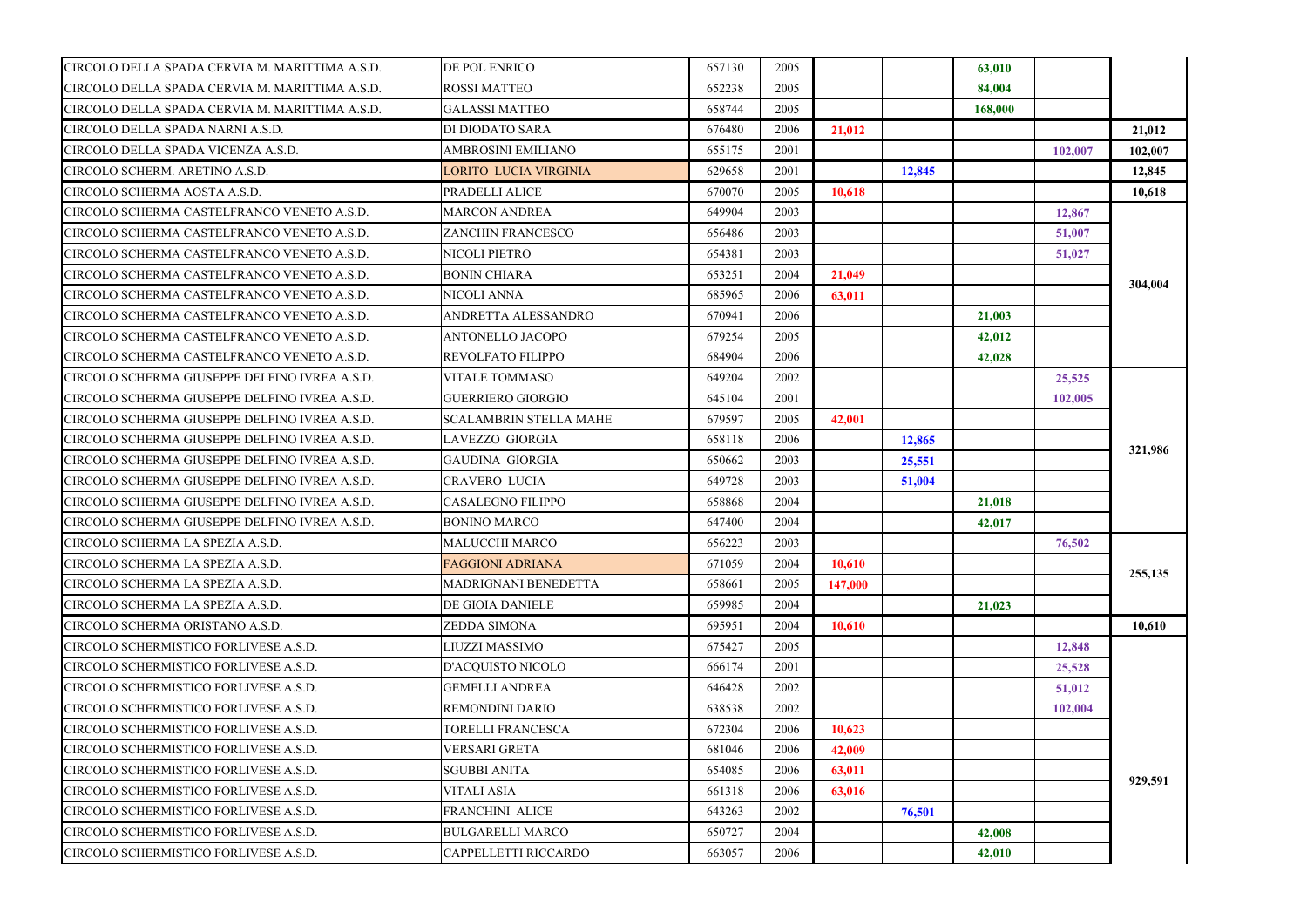| CIRCOLO SCHERMISTICO FORLIVESE A.S.D.    | VASUMI TOMMASO              | 659054 | 2005 |         |         | 42,021  |         |         |
|------------------------------------------|-----------------------------|--------|------|---------|---------|---------|---------|---------|
| CIRCOLO SCHERMISTICO FORLIVESE A.S.D.    | PALAZZI ALESSANDRO          | 658077 | 2004 |         |         | 147,000 |         |         |
| CIRCOLO SCHERMISTICO FORLIVESE A.S.D.    | CORTINI LEONARDO            | 663055 | 2006 |         |         | 210,000 |         |         |
| CIRCOLO SCHERMISTICO SASSARESE A.S.D.    | <b>SORIGA GIUSEPPE</b>      | 683150 | 2005 |         |         | 21,028  |         | 21,028  |
| CIRCOLO SCHRMA NAVACCHIO POL. DILETT.    | <b>GULINO MATTIA</b>        | 669720 | 2004 |         |         |         | 25,507  | 25,507  |
| CIRCOLO TEATE SCHERMA A.S.D.             | <b>MARASCA GIORGIO</b>      | 678199 | 2004 |         |         | 10,614  |         |         |
| CIRCOLO TEATE SCHERMA A.S.D.             | PONENTE ALESSIO             | 678990 | 2003 |         |         |         | 12,848  | 23,462  |
| CLUB SCHERMA BOLZANO - FECHT CLUB A.S.D. | CORDIOLI ANNA               | 677092 | 2006 | 21,020  |         |         |         |         |
| CLUB SCHERMA BOLZANO - FECHT CLUB A.S.D. | <b>BIASI ELENA</b>          | 643473 | 2002 |         | 51,003  |         |         |         |
| CLUB SCHERMA BOLZANO - FECHT CLUB A.S.D. | PICHLER MARCO               | 684450 | 2006 |         |         | 21,017  |         | 118,550 |
| CLUB SCHERMA BOLZANO - FECHT CLUB A.S.D. | GAMPER LUCA                 | 653844 | 2003 |         |         |         | 25,510  |         |
| CLUB SCHERMA CASALE A.S.D.               | SCARAMUZZA LETIZIA          | 673170 | 2003 |         | 25,537  |         |         | 25,537  |
| CLUB SCHERMA CITTA DEI MILLE A.S.D.      | DALDOSSI CAMILLA            | 676493 | 2005 | 21,057  |         |         |         |         |
| CLUB SCHERMA CITTA DEI MILLE A.S.D.      | D'ANGELO RICCARDO           | 673924 | 2006 |         |         | 10,628  |         | 31.685  |
| CLUB SCHERMA COSENZA S.S.D.              | <b>DODARO FRANCESCO</b>     | 673540 | 2006 |         |         | 21,045  |         | 21,045  |
| CLUB SCHERMA FABRIANO A.S.D.             | <b>ARMEZZANI ALICE</b>      | 681910 | 2006 | 42,017  |         |         |         | 42,017  |
| CLUB SCHERMA FIRENZE A.S.D.              | <b>BALDRATI MARTA</b>       | 640702 | 2001 |         | 12,845  |         |         | 12,845  |
| CLUB SCHERMA FOLIGNO A.S.D.              | DEMOFONTI FABRIZIO          | 665349 | 2004 |         |         |         | 51,004  |         |
| CLUB SCHERMA FOLIGNO A.S.D.              | <b>COSTANTINI MATTEO</b>    | 655864 | 2003 |         |         |         | 102,003 |         |
| CLUB SCHERMA FOLIGNO A.S.D.              | <b>SCARPONI CLOTILDE</b>    | 670234 | 2005 |         | 12,869  |         |         |         |
| CLUB SCHERMA FOLIGNO A.S.D.              | <b>GIANNICO ELENA</b>       | 634797 | 2001 |         | 102,003 |         |         |         |
| CLUB SCHERMA FOLIGNO A.S.D.              | MICHELI ALESSANDRO          | 663836 | 2006 |         |         | 21,052  |         | 435,978 |
| CLUB SCHERMA FOLIGNO A.S.D.              | BERNARDINI GIACOMO          | 660276 | 2004 |         |         | 42,016  |         |         |
| CLUB SCHERMA FOLIGNO A.S.D.              | LOCCI FILIPPO               | 650598 | 2005 |         |         | 42,022  |         |         |
| CLUB SCHERMA FOLIGNO A.S.D.              | <b>GIANNANGELI GABRIELE</b> | 657494 | 2004 |         |         | 63,009  |         |         |
| CLUB SCHERMA FORMIA A.S.D.               | SERPE LUCA EDOARDO          | 656564 | 2003 |         |         |         | 12,868  |         |
| CLUB SCHERMA FORMIA A.S.D.               | VALENTE PIERFRANCESCO       | 669211 | 2003 |         |         |         | 51,015  |         |
| CLUB SCHERMA FORMIA A.S.D.               | RETILLO CARLOTTA MARIA      | 660817 | 2004 | 21,063  |         |         |         | 273,965 |
| CLUB SCHERMA FORMIA A.S.D.               | <b>TREGLIA ELISA</b>        | 656559 | 2005 | 168,000 |         |         |         |         |
| CLUB SCHERMA FORMIA A.S.D.               | DI COLA GINO                | 672135 | 2006 |         |         | 21,019  |         |         |
| CLUB SCHERMA JESI A.S.D.                 | <b>DELNEVO ARIANNA</b>      | 670186 | 2005 | 21,046  |         |         |         | 21,046  |
| CLUB SCHERMA LAME FRIULANE A.S.D.        | MARCUZZI IOGNA MARTINA      | 652835 | 2005 | 63,013  |         |         |         |         |
| CLUB SCHERMA LAME FRIULANE A.S.D.        | <b>SBAIZ EROS</b>           | 688070 | 2005 |         |         | 10,623  |         | 94,675  |
| CLUB SCHERMA LAME FRIULANE A.S.D.        | <b>SERPI LORENZO</b>        | 664569 | 2004 |         |         | 21.039  |         |         |
| CLUB SCHERMA LECCE A.S.D.                | PIZZOLANTE GIACOMO MARIA    | 682360 | 2004 |         |         |         | 25,502  |         |
| CLUB SCHERMA LECCE A.S.D.                | DEMMA ALESSANDRO            | 674571 | 2005 |         |         | 21,033  |         | 46,535  |
| CLUB SCHERMA LEGNANO A.S.D.              | <b>MORDINI MARCO</b>        | 681035 | 2006 |         |         | 21,012  |         |         |
| CLUB SCHERMA LEGNANO A.S.D.              | <b>WALLISER EDOARDO</b>     | 671917 | 2005 |         |         | 21,049  |         |         |
| CLUB SCHERMA LEGNANO A.S.D.              | ZALUM GIULIA                | 656452 | 2002 |         | 25,546  |         |         | 172,633 |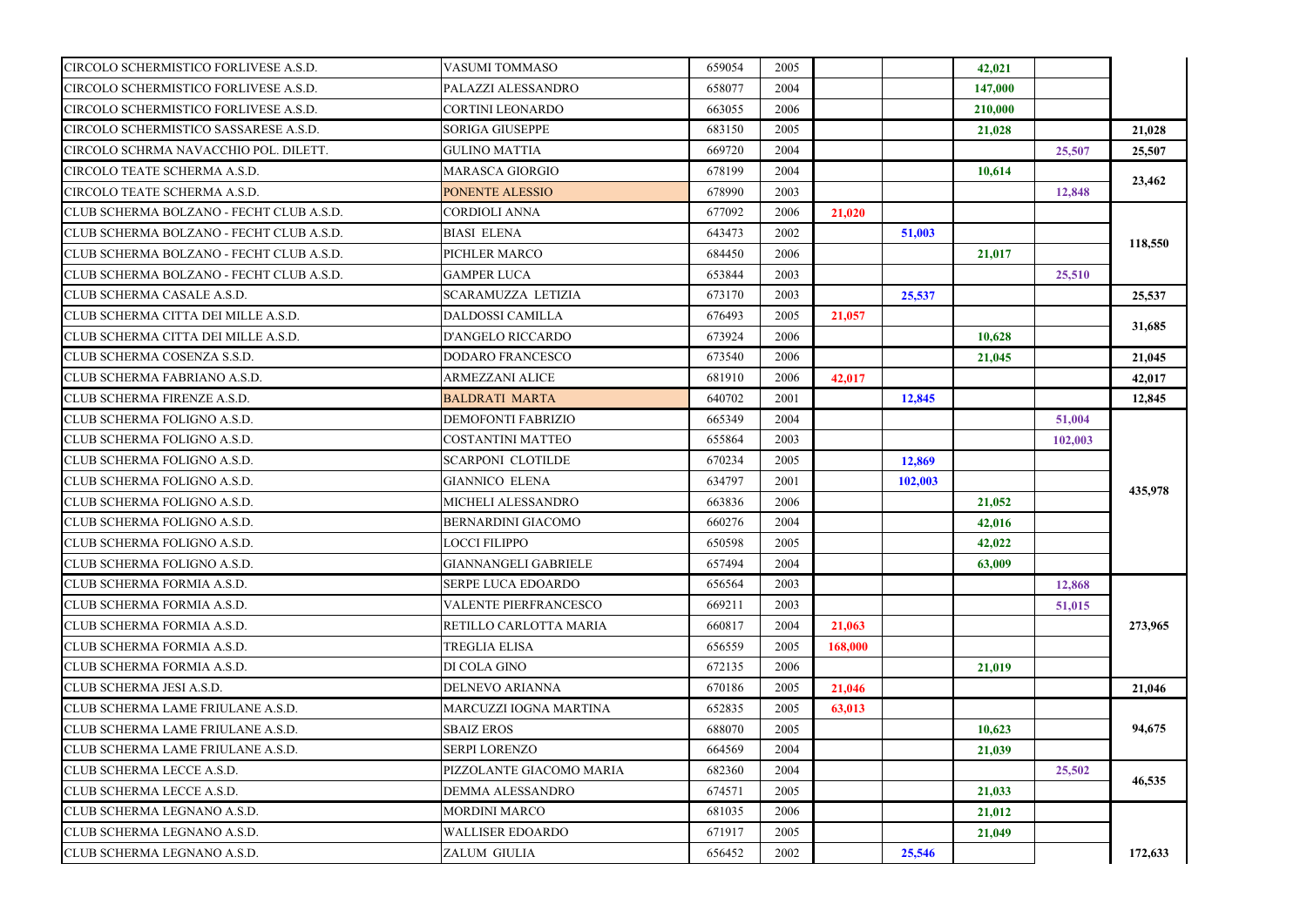| CLUB SCHERMA LEGNANO A.S.D.               | CANETTOLI PIERLUIGI         | 670023 | 2004 |         |         | 42,015  |        |          |
|-------------------------------------------|-----------------------------|--------|------|---------|---------|---------|--------|----------|
| CLUB SCHERMA LEGNANO A.S.D.               | <b>GODI STEFANO</b>         | 672444 | 2004 |         |         | 63,011  |        |          |
| CLUB SCHERMA NAPOLI A.S.D.                | CARIGNANI GIOVANBATTISTA    | 647856 | 2003 |         |         |         | 25,544 | 25,544   |
| CLUB SCHERMA PESCARA A.S.D.               | ZITTI ANASTASIA             | 664047 | 2006 | 21.020  |         |         |        | 21,020   |
| CLUB SCHERMA PISA ANTONIO DI CIOLO A.S.D. | PINNA VITTORIA              | 657275 | 2006 | 63,004  |         |         |        | 139,508  |
| CLUB SCHERMA PISA ANTONIO DI CIOLO A.S.D. | TRIGLIA IOLE                | 664755 | 2003 |         | 76,504  |         |        |          |
| CLUB SCHERMA RECANATI A.S.D.              | PENNACCHIONI ALEKSEJ        | 684510 | 2003 |         |         |         | 12,876 |          |
| CLUB SCHERMA RECANATI A.S.D.              | PINTUCCI SARA               | 630967 | 2002 |         | 12,858  |         |        | 36,356   |
| CLUB SCHERMA RECANATI A.S.D.              | PENSATO TOMMASO             | 655249 | 2006 |         |         | 10.622  |        |          |
| CLUB SCHERMA ROMA A.S.D.                  | TIBERTI TOMMASO             | 663347 | 2004 |         |         |         | 51,009 |          |
| CLUB SCHERMA ROMA A.S.D.                  | CARRIERE EDOARDO            | 634055 | 2003 |         |         |         | 51,017 |          |
| CLUB SCHERMA ROMA A.S.D.                  | NAPOLETANO RICCARDO         | 669727 | 2004 |         |         |         | 51,029 |          |
| CLUB SCHERMA ROMA A.S.D.                  | URSINI ANDREA               | 638585 | 2003 |         |         |         | 51,030 |          |
| CLUB SCHERMA ROMA A.S.D.                  | FERRAUTI FRANCESCO          | 665790 | 2003 |         |         |         | 76,515 |          |
| CLUB SCHERMA ROMA A.S.D.                  | CECCARELLI CATERINA         | 674693 | 2005 | 10.617  |         |         |        |          |
| CLUB SCHERMA ROMA A.S.D.                  | MARSELLA NICOLETTA          | 654428 | 2006 | 10.620  |         |         |        |          |
| CLUB SCHERMA ROMA A.S.D.                  | ZARDO MARGHERITA            | 649205 | 2004 | 21,032  |         |         |        |          |
| CLUB SCHERMA ROMA A.S.D.                  | <b>GREGGI COSTANZA</b>      | 658051 | 2005 | 105,002 |         |         |        |          |
| CLUB SCHERMA ROMA A.S.D.                  | CELLETTI FLAVIA             | 675478 | 2004 |         | 25,549  |         |        | 1055,180 |
| CLUB SCHERMA ROMA A.S.D.                  | PULCINI RACHELE             | 674359 | 2004 |         | 51,029  |         |        |          |
| CLUB SCHERMA ROMA A.S.D.                  | <b>BRINI DOMITILLA</b>      | 636962 | 2002 |         | 102,004 |         |        |          |
| CLUB SCHERMA ROMA A.S.D.                  | CALDERARO MARGHERITA        | 650849 | 2001 |         | 127,504 |         |        |          |
| CLUB SCHERMA ROMA A.S.D.                  | CRESTA ALESSANDRA           | 651268 | 2002 |         | 25,514  |         |        |          |
| CLUB SCHERMA ROMA A.S.D.                  | CRESTA LAURA                | 651267 | 2002 |         | 51,032  |         |        |          |
| CLUB SCHERMA ROMA A.S.D.                  | MARTINI MARGHERITA          | 643638 | 2001 |         | 76.507  |         |        |          |
| CLUB SCHERMA ROMA A.S.D.                  | PALLESI FEDERICO            | 645344 | 2004 |         |         | 21,047  |        |          |
| CLUB SCHERMA ROMA A.S.D.                  | PECH GIULIO                 | 687041 | 2006 |         |         | 21,058  |        |          |
| CLUB SCHERMA ROMA A.S.D.                  | RUFINI LORENZO              | 645345 | 2004 |         |         | 21,064  |        |          |
| CLUB SCHERMA ROMA A.S.D.                  | PULITI LUCIO                | 656427 | 2005 |         |         | 105,001 |        |          |
| CLUB SCHERMA SALERNO A.S.D.               | <b>VINCIGUERRA VINCENZO</b> | 670937 | 2004 |         |         | 10,625  |        | 10.625   |
| CLUB SCHERMA SAN DONA S.S.D. A R.L.       | DEI ROSSI ANDREA            | 672476 | 2004 |         |         | 10.618  |        | 10.618   |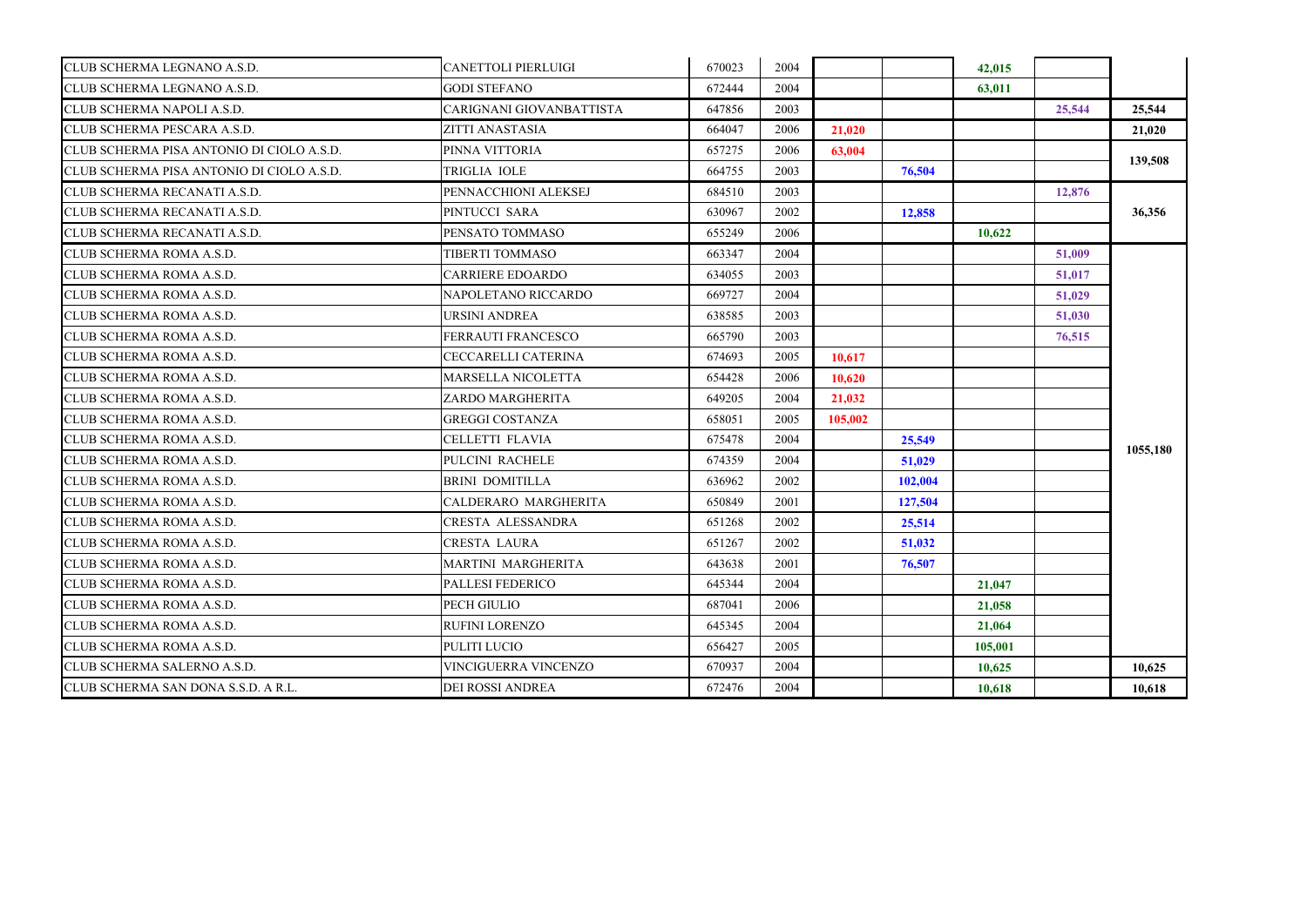| CLUB SCHERMA SESTO S.S.D. A R.L.              | <b>ANCONA DAVIDE</b>               | 670501 | 2006 |         |         |        | 25,509  |          |
|-----------------------------------------------|------------------------------------|--------|------|---------|---------|--------|---------|----------|
| CLUB SCHERMA SESTO S.S.D. A R.L.              | <b>CINTI EDOARDO</b>               | 673754 | 2006 |         |         | 42,005 |         | 67,514   |
| CLUB SCHERMA TARANTO A.S.D.                   | <b>AMIDEI SOFIA</b>                | 687073 | 2006 | 21,008  |         |        |         |          |
| CLUB SCHERMA TARANTO A.S.D.                   | <b>AMIDEI JASMINE</b>              | 684518 | 2004 | 21,064  |         |        |         | 42,072   |
| CLUB SCHERMA TORINO A.S.D.                    | <b>GABOLA LETIZIA</b>              | 671421 | 2006 | 10,610  |         |        |         |          |
| CLUB SCHERMA TORINO A.S.D.                    | <b>GABOLA GIULIA IRMA ADELAIDE</b> | 658640 | 2003 |         | 25,527  |        |         | 61,682   |
| CLUB SCHERMA TORINO A.S.D.                    | FERRERO MATILDA ARIEL              | 670566 | 2006 |         | 25,545  |        |         |          |
| CLUB SCHERMA VALDERA A.S.D.                   | VERDIANI GIANMARCO                 | 664490 | 2004 |         |         | 21,027 |         | 21,027   |
| FIAMME ORO ROMA                               | <b>FUSACCHIA EMANUELA</b>          | 689008 | 2006 | 10.625  |         |        |         |          |
| FIAMME ORO ROMA                               | DI BARTOLOMEO ILARIA               | 674172 | 2004 | 21,032  |         |        |         |          |
| <b>FIAMME ORO ROMA</b>                        | JONYNAITE KAMILA                   | 704857 | 2006 |         | 12,872  |        |         |          |
| <b>FIAMME ORO ROMA</b>                        | BENEDETTI VERONICA                 | 666396 | 2002 |         | 51,018  |        |         |          |
| <b>FIAMME ORO ROMA</b>                        | PIZZINI ALESSIA                    | 657129 | 2001 |         | 178,500 |        |         |          |
| <b>FIAMME ORO ROMA</b>                        | PAULIS LUCREZIA                    | 646025 | 2003 |         | 204,000 |        |         |          |
| FIAMME ORO ROMA                               | <b>FOTI ERRICO</b>                 | 661944 | 2005 |         |         | 10,616 |         |          |
| <b>FIAMME ORO ROMA</b>                        | <b>LORENZI GABRIELE</b>            | 656733 | 2004 |         |         | 21,048 |         |          |
| <b>FIAMME ORO ROMA</b>                        | <b>SENA CRISTIANO</b>              | 658322 | 2006 |         |         | 63,003 |         | 1108,518 |
| <b>FIAMME ORO ROMA</b>                        | <b>GALENTINO MATTIA</b>            | 674358 | 2005 |         |         |        | 12,855  |          |
| <b>FIAMME ORO ROMA</b>                        | CONGESTRÌ SALVATORE                | 653221 | 2005 |         |         |        | 12,872  |          |
| FIAMME ORO ROMA                               | LONGO LUCA TOMMASO                 | 654786 | 2001 |         |         |        | 25,560  |          |
| FIAMME ORO ROMA                               | NOVOSEL LUCA                       | 649232 | 2002 |         |         |        | 51,005  |          |
| <b>FIAMME ORO ROMA</b>                        | CAUDO FRANCESCO                    | 649654 | 2002 |         |         |        | 76,504  |          |
| <b>FIAMME ORO ROMA</b>                        | DI VEROLI DAVIDE                   | 634172 | 2001 |         |         |        | 102,008 |          |
| <b>FIAMME ORO ROMA</b>                        | MENCARELLI SIMONE                  | 633003 | 2003 |         |         |        | 255,000 |          |
| FIORE DEI LIBERI CIVIDALE UDINE               | <b>AGATH THORDIS</b>               | 652583 | 2001 |         | 25,542  |        |         |          |
| FIORE DEI LIBERI CIVIDALE UDINE               | <b>PASQUON DAVIDE</b>              | 646455 | 2003 |         |         |        | 25,540  | 51,082   |
| FONDAZIONE MARCANTONIO BENTEGODI POL. DILETT. | <b>MALAMUT REBECCA</b>             | 672438 | 2005 | 21,003  |         |        |         |          |
| FONDAZIONE MARCANTONIO BENTEGODI POL. DILETT. | <b>BARONETTO REBECCA</b>           | 657764 | 2004 | 105,003 |         |        |         | 126,006  |
| <b>G.S. FIAMME AZZURRE</b>                    | <b>REMONDINI DARIO</b>             | 638538 | 2002 |         |         |        | 102,004 |          |
| <b>G.S. FIAMME AZZURRE</b>                    | <b>ARMALEO FILIPPO</b>             | 636063 | 2002 |         |         |        | 178,500 | 280,504  |
| GINNASTICA VICTORIA TORINO S.S.D. R.L.        | PEZZOLI FEDERICO                   | 641840 | 2003 |         |         |        | 76,516  |          |
| GINNASTICA VICTORIA TORINO S.S.D. R.L.        | MENCARELLI SIMONE                  | 633003 | 2003 |         |         |        | 255,000 |          |
| GINNASTICA VICTORIA TORINO S.S.D. R.L.        | <b>COMIN VIOLA</b>                 | 693050 | 2006 | 10,624  |         |        |         |          |
| GINNASTICA VICTORIA TORINO S.S.D. R.L.        | CORNEGLIO GIULIA                   | 655301 | 2004 | 21,004  |         |        |         |          |
| GINNASTICA VICTORIA TORINO S.S.D. R.L.        | LAMONACA KAJA                      | 664889 | 2005 | 42,029  |         |        |         |          |
| GINNASTICA VICTORIA TORINO S.S.D. R.L.        | PIATTI KATERINA                    | 664759 | 2006 | 63,003  |         |        |         |          |
| GINNASTICA VICTORIA TORINO S.S.D. R.L.        | ZOGNO FEDERICA                     | 674288 | 2006 | 84,008  |         |        |         |          |
| GINNASTICA VICTORIA TORINO S.S.D. R.L.        | COMIN GAIA GINEVRA                 | 649832 | 2003 |         | 25,503  |        |         |          |
| GINNASTICA VICTORIA TORINO S.S.D. R.L.        | MONTABONE AMANDA MARINA            | 655300 | 2004 |         | 25,521  |        |         | 997,832  |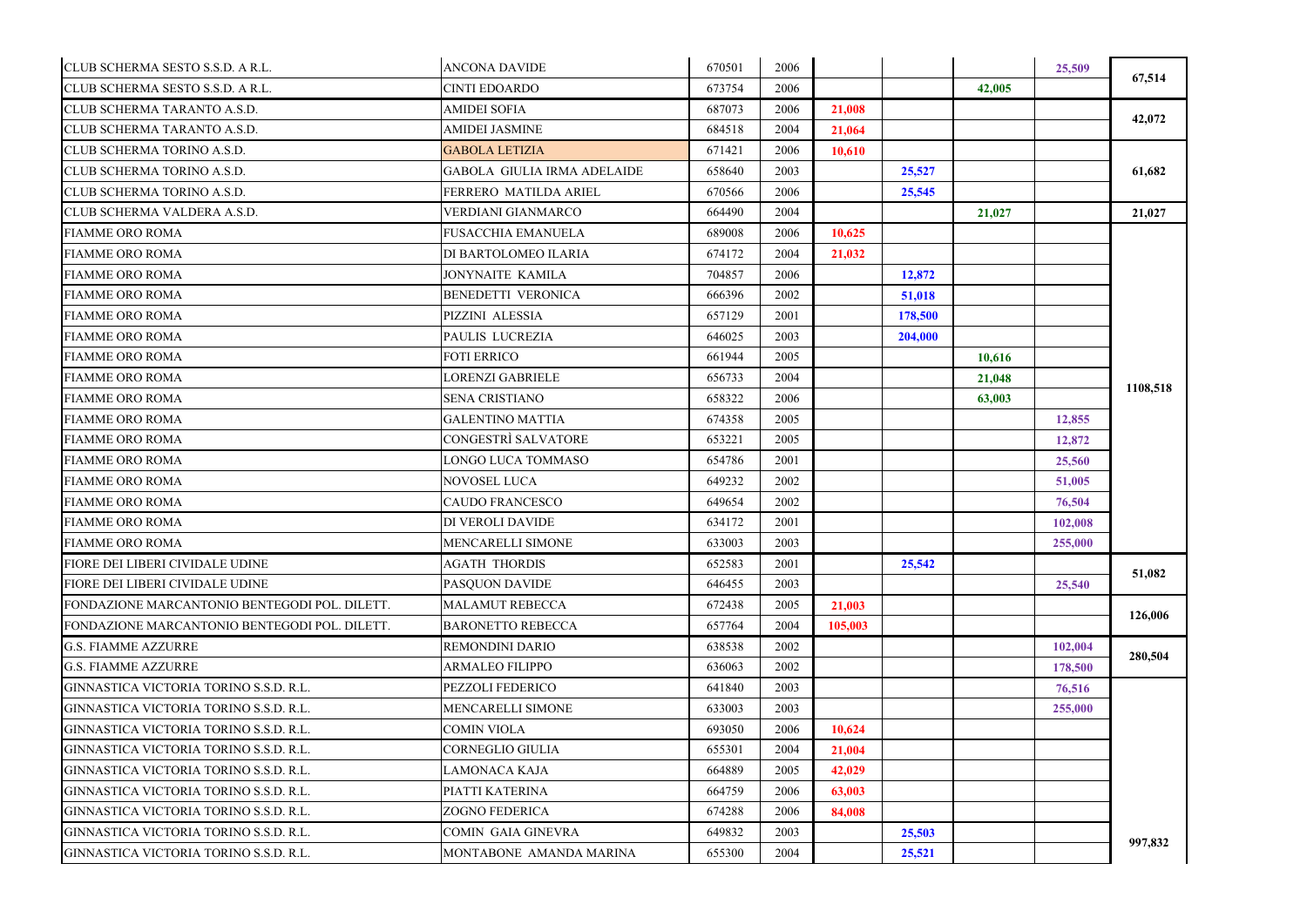| GINNASTICA VICTORIA TORINO S.S.D. R.L.               | GENTILI CRISTIANA ROMANA        | 651656 | 2003 |        | 25,533  |         |        |         |
|------------------------------------------------------|---------------------------------|--------|------|--------|---------|---------|--------|---------|
| GINNASTICA VICTORIA TORINO S.S.D. R.L.               | BERARDELLI LAVINIA              | 646445 | 2003 |        | 25,545  |         |        |         |
| GINNASTICA VICTORIA TORINO S.S.D. R.L.               | CORNALBA CARLOTTA               | 677718 | 2003 |        | 76,503  |         |        |         |
| GINNASTICA VICTORIA TORINO S.S.D. R.L.               | CONSONNI GINEVRA                | 642906 | 2001 |        | 76,514  |         |        |         |
| GINNASTICA VICTORIA TORINO S.S.D. R.L.               | MACCAGNO CAROLA                 | 650832 | 2003 |        | 127,502 |         |        |         |
| GINNASTICA VICTORIA TORINO S.S.D. R.L.               | D'IPPOLITO ANDREA               | 687693 | 2006 |        |         | 21,026  |        |         |
| GINNASTICA VICTORIA TORINO S.S.D. R.L.               | PERELLO ALBERTO                 | 641837 | 2004 |        |         | 42,001  |        |         |
| METHODOS S.S.D. A R.L.                               | ZUCCARELLO CHIARA FLORIANA      | 650050 | 2004 | 10,611 |         |         |        |         |
| METHODOS S.S.D. A R.L.                               | MAZZEO RINALDI BIANCA           | 668342 | 2005 | 42,023 |         |         |        |         |
| METHODOS S.S.D. A R.L.                               | <b>SALADDINO SARA</b>           | 662478 | 2004 | 42,032 |         |         |        |         |
| METHODOS S.S.D. A R.L.                               | <b>AUTERI CATERINA</b>          | 669166 | 2005 | 63,015 |         |         |        | 191,537 |
| METHODOS S.S.D. A R.L.                               | COPPOLA FEDERICA MARTINA        | 649502 | 2002 |        | 12,852  |         |        |         |
| METHODOS S.S.D. A R.L.                               | RANDAZZO ANDREA                 | 668632 | 2005 |        |         | 21,004  |        |         |
| MICHELIN SPORT CLUB TORINO A.S.D.                    | ANTOGNOLI ALESSANDRA            | 676171 | 2006 | 21,046 |         |         |        |         |
| MICHELIN SPORT CLUB TORINO A.S.D.                    | MECOZZI MARGOT                  | 645555 | 2002 |        | 25,505  |         |        | 46,551  |
| PENTAMODENA A.S.D.                                   | CREMASCHI DAVIDE                | 670954 | 2003 |        |         |         | 25,559 |         |
| PENTAMODENA A.S.D.                                   | ZAGNONI CHIARA                  | 670950 | 2004 | 21,034 |         |         |        |         |
| PENTAMODENA A.S.D.                                   | MORSIANI BIANCA                 | 670953 | 2004 | 42,006 |         |         |        |         |
| PENTAMODENA A.S.D.                                   | MORSIANI EMMA                   | 674656 | 2006 | 42,013 |         |         |        |         |
| PENTAMODENA A.S.D.                                   | COLOMBINI CECILIA               | 665454 | 2004 | 63,007 |         |         |        | 426,178 |
| PENTAMODENA A.S.D.                                   | CAVANI VITTORIA                 | 684294 | 2006 | 84,004 |         |         |        |         |
| PENTAMODENA A.S.D.                                   | WIRTZ MARTA                     | 651368 | 2001 |        | 25,507  |         |        |         |
| PENTAMODENA A.S.D.                                   | BEDINI GIULIA                   | 656637 | 2002 |        | 102,007 |         |        |         |
| PENTAMODENA A.S.D.                                   | <b>RAIMONDI SAMUELE</b>         | 678677 | 2004 |        |         | 21,041  |        |         |
| POL. DEL FINALE SCUOLA DI SCHERMA LEON PANCALDO A.D. | <b>CAVALERI MARSON BEATRICE</b> | 656141 | 2005 |        | 12,850  |         |        | 12,850  |
| POLISPORTIVA DILETT. SCHERMA BERGAMO                 | ACCARDI CLAUDIA                 | 650353 | 2005 | 42,019 |         |         |        |         |
| POLISPORTIVA DILETT. SCHERMA BERGAMO                 | LA BARBERA ANNA                 | 639319 | 2004 | 42,026 |         |         |        |         |
| POLISPORTIVA DILETT. SCHERMA BERGAMO                 | ADOSINI MARIACLOTILDE           | 669918 | 2004 | 84,002 |         |         |        |         |
| POLISPORTIVA DILETT. SCHERMA BERGAMO                 | TORELLI SIMONE EMANUELE         | 669939 | 2005 |        |         | 21,024  |        |         |
| POLISPORTIVA DILETT. SCHERMA BERGAMO                 | LATTARULO MARCO                 | 685151 | 2004 |        |         | 21,030  |        | 395,545 |
| POLISPORTIVA DILETT. SCHERMA BERGAMO                 | LOCATELLI MARCO FRANCESCO       | 650279 | 2005 |        |         | 63,006  |        |         |
| POLISPORTIVA DILETT. SCHERMA BERGAMO                 | GIONFRIDDO NICCOLO'             | 671881 | 2005 |        |         | 84,008  |        |         |
| POLISPORTIVA DILETT. SCHERMA BERGAMO                 | LODETTI ALESSANDRO              | 656619 | 2002 |        |         |         | 12,878 |         |
| POLISPORTIVA DILETT. SCHERMA BERGAMO                 | DI BERNARDO RICCARDO            | 646713 | 2001 |        |         |         | 25,552 |         |
| ROMA FENCING A.S.D.                                  | PETRACCI GABRIELE               | 652452 | 2002 |        |         |         | 12,875 |         |
| ROMA FENCING A.S.D.                                  | <b>DEGUCHI NICOLAS</b>          | 703578 | 2003 |        |         |         | 76,514 |         |
| ROMA FENCING A.S.D.                                  | ROSSI ELEONORA                  | 654771 | 2003 |        | 76,508  |         |        | 347,409 |
| ROMA FENCING A.S.D.                                  | <b>DYNER KARINA</b>             | 698741 | 2002 |        | 76,510  |         |        |         |
| ROMA FENCING A.S.D.                                  | PELLITTERI MARCO                | 669076 | 2004 |        |         | 105,002 |        |         |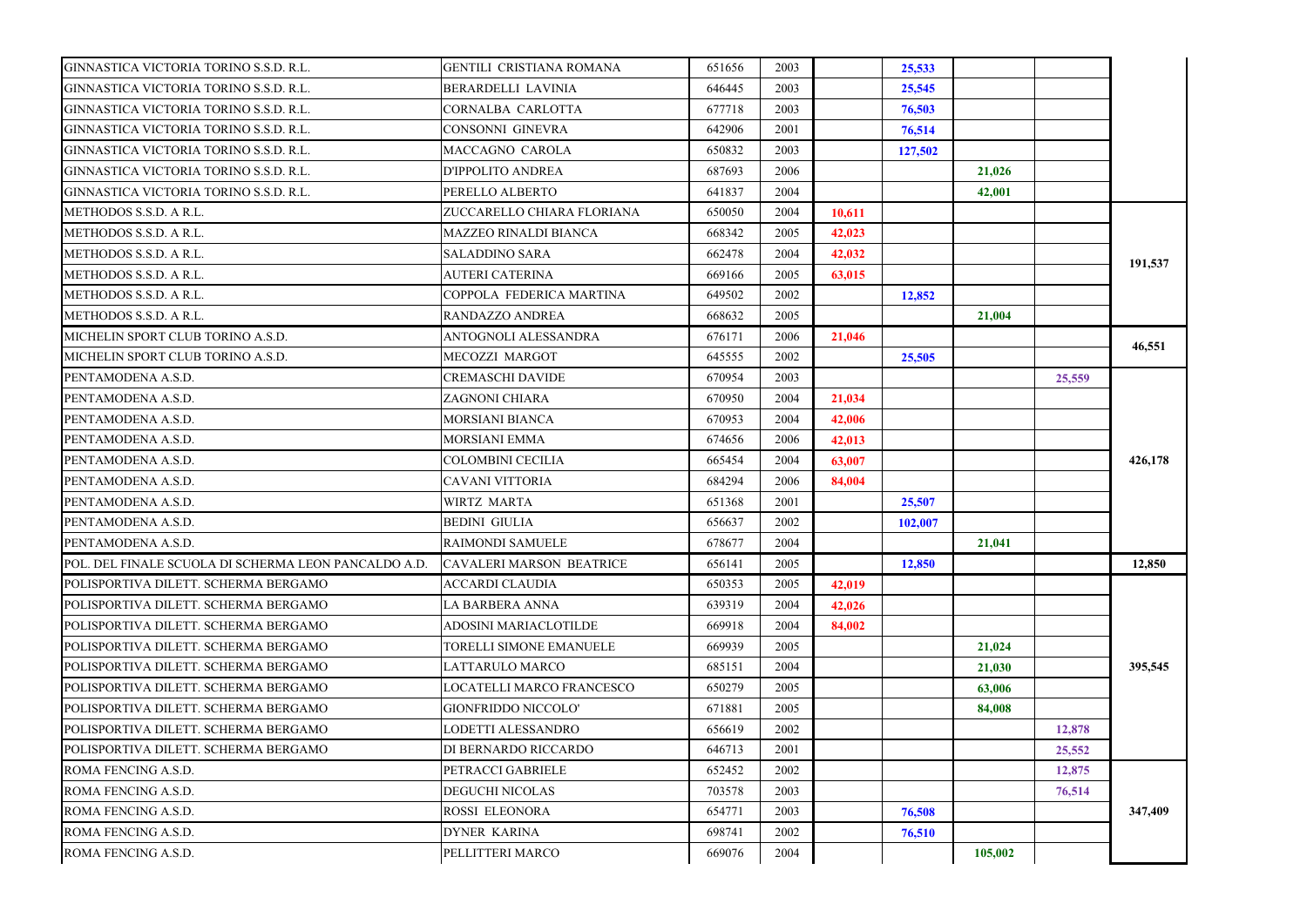| SANGUINETI SEBASTIAN      | 654514 | 2002 |        |         |        | 25,561  |         |
|---------------------------|--------|------|--------|---------|--------|---------|---------|
| SEVERINI FILIPPO          | 647544 | 2002 |        |         |        | 204,000 |         |
| ARMALEO FILIPPO           | 636063 | 2002 |        |         |        | 178,500 |         |
| MORETTI GAIA              | 679138 | 2006 | 21,055 |         |        |         |         |
| <b>FERRI ALICE</b>        | 673593 | 2004 | 63,014 |         |        |         | 617,663 |
| DEL REGNO CLAUDIA         | 679133 | 2006 |        | 12,856  |        |         |         |
| ARMALEO GIORGIA           | 667285 | 2006 |        | 25,539  |        |         |         |
| CORRADINO ANITA           | 661290 | 2004 |        | 76,512  |        |         |         |
| <b>MORANO TOMMASO</b>     | 667289 | 2006 |        |         | 10,626 |         |         |
| CASILLO FILIPPO           | 646651 | 2002 |        |         |        | 12,854  |         |
| TARQUINI LORENZO          | 661147 | 2003 |        |         |        | 25,515  |         |
| LUPANO SAMUELE            | 687997 | 2002 |        |         |        | 51,016  |         |
| BIFFI VALENTINA           | 671695 | 2006 | 10.613 |         |        |         |         |
| GATTI LISA                | 661148 | 2004 | 10.622 |         |        |         |         |
| <b>CALAMITA TERESA</b>    | 671711 | 2006 | 21,014 |         |        |         | 233,089 |
| MOTTA VITTORIA            | 672032 | 2005 | 21,018 |         |        |         |         |
| CARRA SOFIA               | 646650 | 2001 |        | 12,872  |        |         |         |
| ROMANO ALESSANDRA         | 646656 | 2002 |        | 25,552  |        |         |         |
| MARZOLA MICHELE           | 671697 | 2005 |        |         | 42,013 |         |         |
| CASSINA MATILDE           | 647369 | 2003 |        | 25,554  |        |         |         |
| <b>MENSI MATTEO</b>       | 652224 | 2006 |        |         | 10.619 |         | 36,173  |
| PAULIS GIULIA             | 662535 | 2006 | 84,005 |         |        |         |         |
| SETTIMELLI CLELIA         | 670636 | 2006 |        | 25,508  |        |         |         |
| <b>GUERRIERI MARTINA</b>  | 668664 | 2006 |        | 25,562  |        |         |         |
| PAULIS LUCREZIA           | 646025 | 2003 |        | 204,000 |        |         |         |
| FRATTONI TOMMASO          | 684160 | 2004 |        |         | 10,620 |         | 544,750 |
| CAPITANI ANDREA           | 669377 | 2004 |        |         | 21,005 |         |         |
| DI LAZZARO ALESSANDRO     | 669382 | 2005 |        |         | 21,038 |         |         |
| <b>BIRRI MATTIA</b>       | 675784 | 2004 |        |         |        | 51,006  |         |
| <b>SICA WILLIAM DAVID</b> | 632733 | 2003 |        |         |        | 102,006 |         |
| <b>SCAJOLA EMMA</b>       | 683300 | 2006 | 21.021 |         |        |         |         |
| CATALFAMO CECILIA AUGUSTA | 655148 | 2002 |        | 25,519  |        |         | 97,561  |
| RIGAZZI OTTAVIA           | 637285 | 2001 |        | 51,021  |        |         |         |
| LEVORIN LEANDRO           | 657134 | 2005 |        |         | 21,013 |         | 21,013  |
| CORNO TOMMASO             | 640850 | 2001 |        |         |        | 12,866  |         |
| INCORVAIA GIADA           | 642300 | 2003 |        | 76,516  |        |         | 102,230 |
| MANGIAROTTI GABRIELE      | 658728 | 2004 |        |         |        | 12,848  |         |
| <b>SANTORO PAOLO</b>      | 654018 | 2004 |        |         |        | 51,025  |         |
| SIMEONE ALESSANDRO        | 670150 | 2006 |        |         |        | 76,501  |         |
|                           |        |      |        |         |        |         |         |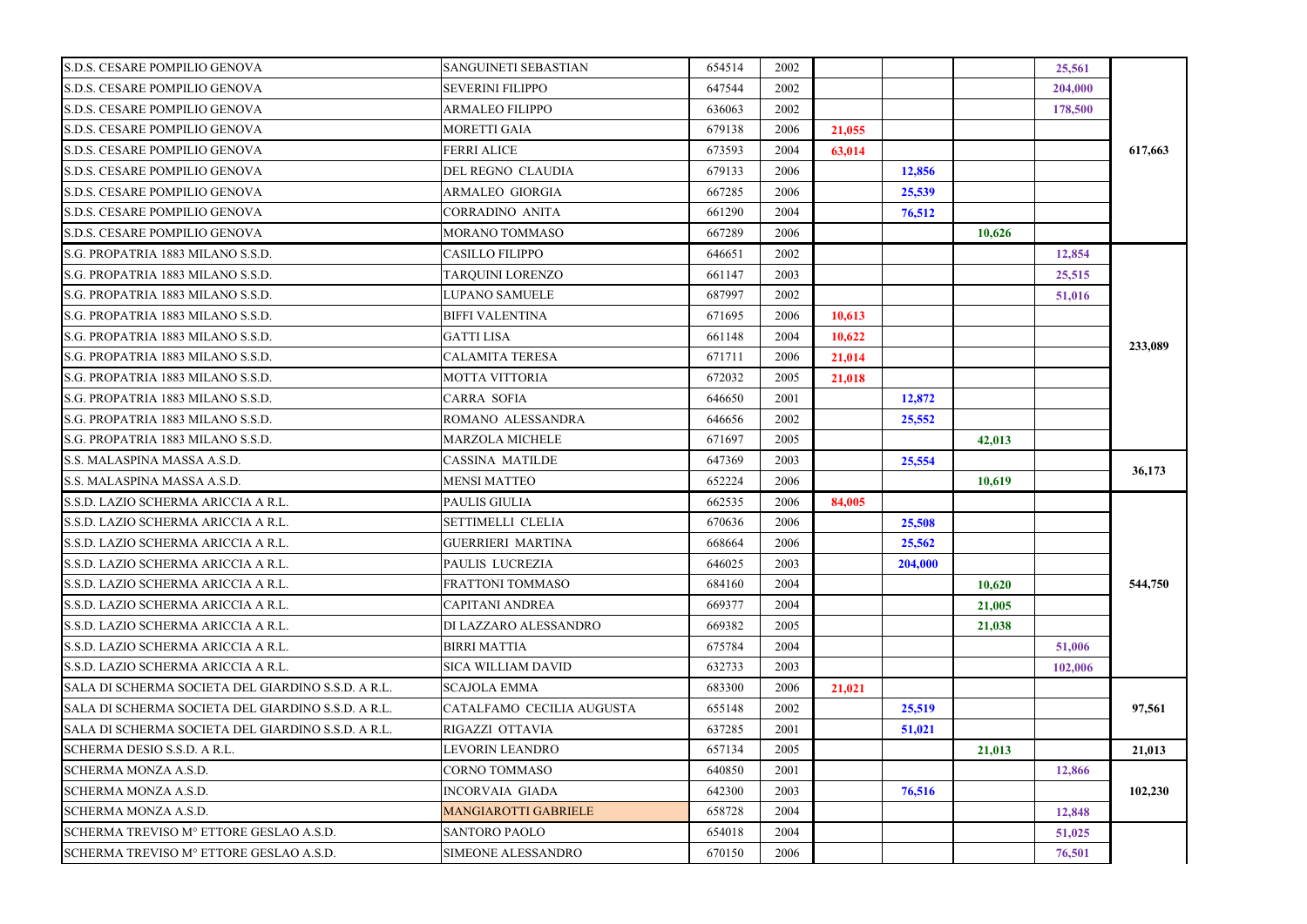| SCHERMA TREVISO M° ETTORE GESLAO A.S.D. | <b>BONAGA NICOLO'</b>      | 643097 | 2002 |        |        |        | 76,509 |         |
|-----------------------------------------|----------------------------|--------|------|--------|--------|--------|--------|---------|
| SCHERMA TREVISO M° ETTORE GESLAO A.S.D. | <b>MANZO EDOARDO</b>       | 667001 | 2004 |        |        |        | 76,513 |         |
| SCHERMA TREVISO Mº ETTORE GESLAO A.S.D. | FERRARI GIULIA             | 668652 | 2004 | 21.030 |        |        |        | 441,136 |
| SCHERMA TREVISO M° ETTORE GESLAO A.S.D. | CRISTOFOLETTO ALLEGRA      | 676524 | 2005 | 63,012 |        |        |        |         |
| SCHERMA TREVISO M° ETTORE GESLAO A.S.D. | <b>SPINELLI ALICE ILDE</b> | 635365 | 2001 |        | 25,530 |        |        |         |
| SCHERMA TREVISO M° ETTORE GESLAO A.S.D. | MICHAUD OTTAVIA            | 645636 | 2003 |        | 51,016 |        |        |         |
| SOC. SCHERMA CONEGLIANO A.S.D.          | <b>CASAGRANDE ANNA</b>     | 670721 | 2006 | 21.010 |        |        |        | 21.010  |
| SOC. SCHERMISTICA LUGHESE A.S.D.        | <b>BILLI SOFIA</b>         | 637034 | 2002 |        | 25,543 |        |        |         |
| SOC. SCHERMISTICA LUGHESE A.S.D.        | <b>GENNARO RICCARDO</b>    | 664580 | 2006 |        |        | 21,016 |        |         |
| SOC. SCHERMISTICA LUGHESE A.S.D.        | <b>VERONESE FEDERICO</b>   | 675411 | 2006 |        |        | 21,026 |        |         |
| SOC. SCHERMISTICA LUGHESE A.S.D.        | <b>SEGURINI FRANCESCO</b>  | 666033 | 2005 |        |        | 21,055 |        |         |
| SOC. SCHERMISTICA LUGHESE A.S.D.        | <b>BRAVI FEDERICO</b>      | 656461 | 2005 |        |        | 63,001 |        | 228,378 |
| SOC. SCHERMISTICA LUGHESE A.S.D.        | PIRAZZINI GUIDO            | 649587 | 2003 |        |        |        | 12,852 |         |
| SOC. SCHERMISTICA LUGHESE A.S.D.        | <b>BOSI GUIDO</b>          | 666032 | 2005 |        |        |        | 12,863 |         |
| SOC. SCHERMISTICA LUGHESE A.S.D.        | <b>GRECO SIMONE</b>        | 630037 | 2001 |        |        |        | 51,022 |         |
| TRIESTE PENTASCHERMA A.S.D.             | <b>DUIZ LUCA</b>           | 659545 | 2001 |        |        |        | 12,848 | 12,848  |
| <b>U.S. PISASCHERMA S.S.D.</b>          | DI MASO ILARIA             | 663501 | 2004 | 21,008 |        |        |        |         |
| <b>U.S. PISASCHERMA S.S.D.</b>          | <b>DALIA SVEVA</b>         | 660127 | 2005 | 42,025 |        |        |        | 135,097 |
| <b>U.S. PISASCHERMA S.S.D.</b>          | <b>GUERRAZZI LUCREZIA</b>  | 655293 | 2003 |        | 51.011 |        |        |         |
| <b>U.S. PISASCHERMA S.S.D.</b>          | <b>ROSSI MARCO</b>         | 677932 | 2004 |        |        | 21,053 |        |         |
| VERONASCHERMA S.S.D. R.L.               | <b>D'ESTE ANDREA</b>       | 646850 | 2005 |        |        |        | 12,860 | 12.860  |
| VIRTUS SCHERMA ASTI A.S.D.              | <b>GENTILE FRANCESCA</b>   | 643394 | 2001 |        | 25,510 |        |        | 25,510  |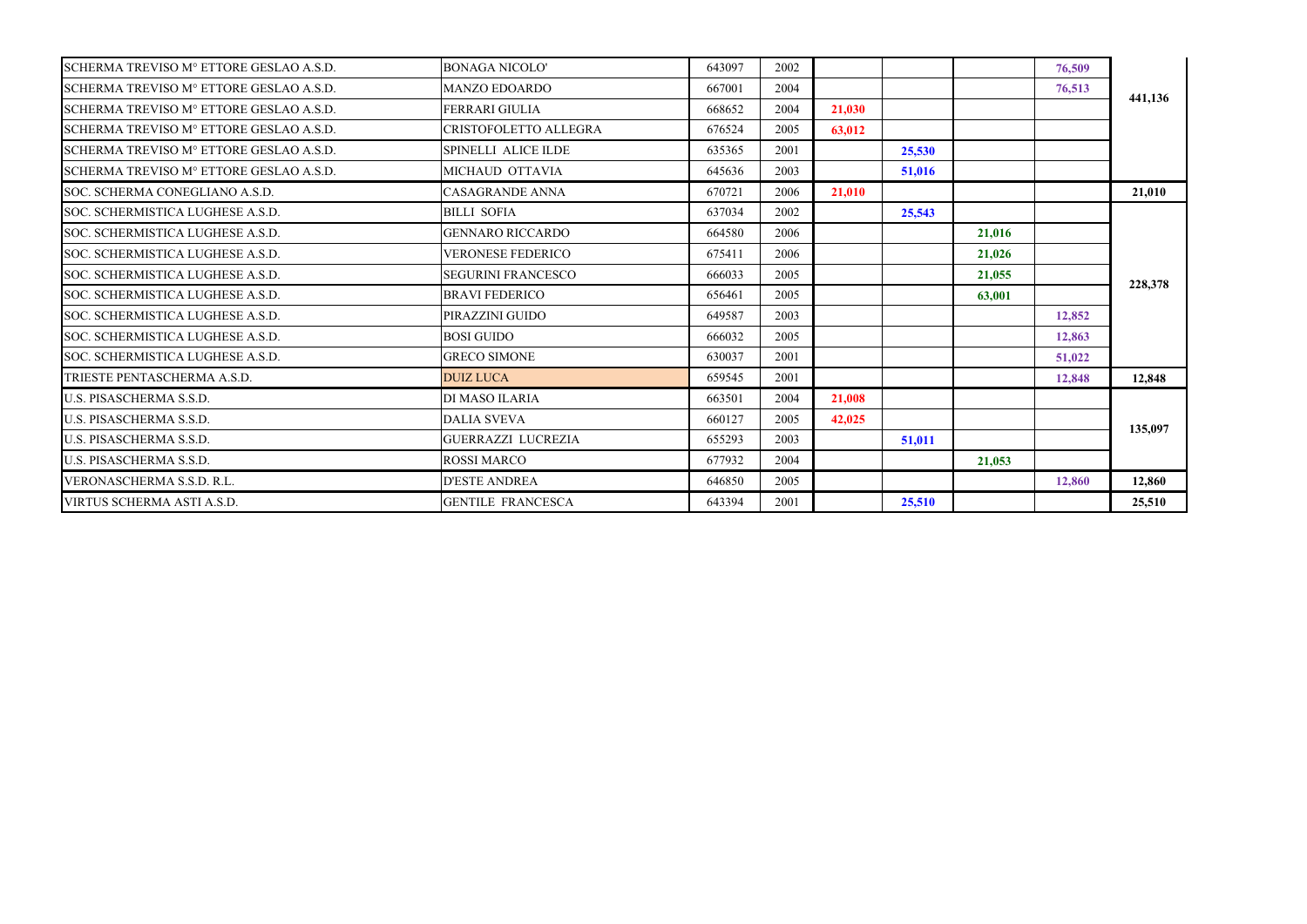## **GRAN PREMIO GIOVANI - TOTALE PUNTI SCIABOLA**

| Pos.                    | Società                                            | <b>PUNTI SC.M.</b><br><b>INDIV.</b> | <b>PUNTI SC.F.</b><br><b>INDIV.</b> | <b>TOTALE</b><br><b>PUNTI</b><br><b>SCIABOLA</b> |
|-------------------------|----------------------------------------------------|-------------------------------------|-------------------------------------|--------------------------------------------------|
| 1                       | A.S.D. FRASCATI SCHERMA                            | 854,488                             | 535,235                             | 1389,723                                         |
| $\overline{2}$          | A.S. CHAMP NA                                      | 849,699                             | 380,418                             | 1230,117                                         |
| $\mathbf{3}$            | PETRARCA SCHERMA M RYSZARD ZUB A.S.D.              | 230,560                             | 891,780                             | 1122,340                                         |
| $\overline{\mathbf{4}}$ | CLUB SCHERMA ROMA A.S.D.                           | 321,617                             | 422,472                             | 744,089                                          |
| 5                       | S.S.D. LAZIO SCHERMA ARICCIA A R.L.                | 439,361                             | 290,452                             | 729,813                                          |
| 6                       | C.S. FIDES LIVORNO A.S.D.                          | 622,836                             | 33,605                              | 656,441                                          |
| $\overline{7}$          | A.S.D. CIRCOLO SCHERMISTICO MAZARESE               | 280,861                             | 223,314                             | 504,175                                          |
| 8                       | C.S. DAUNO FOGGIA A.S.D.                           | 273,705                             | 196,861                             | 470,566                                          |
| $\overline{9}$          | A.S.D. SCHERM. LUCCHESE O. PULITI LUCCA            | 193,223                             | 132,043                             | 325,266                                          |
| 10                      | MILLECULURE A.S.D.                                 | 84,036                              | 240,124                             | 324,160                                          |
| 11                      | A.S.D. CLUB SCHERMA SAN SEVERO                     | 224,414                             | 81,604                              | 306,018                                          |
| 12                      | CLUB SCHERMA NAPOLI A.S.D.                         | 94,906                              | 183,623                             | 278,529                                          |
| 13                      | A.D.S. S.E.F. VIRTUS SCHERMA BO                    | 115,264                             | 162,008                             | 277,272                                          |
| 14                      | A.D. SCHERMA TRANI                                 | 242,509                             | 33,631                              | 276,140                                          |
| 15                      | LAME TRICOLORI A.S.D.                              | 145,204                             | 128,471                             | 273,675                                          |
| 16                      | CLUB SCHERMA VARESE A.S.D.                         | 182,523                             | 74,430                              | 256,953                                          |
| 17                      | SALA DI SCHERMA SOCIETA DEL GIARDINO S.S.D. A RL   | 141,691                             | 115,231                             | 256,922                                          |
| 18                      | CIRCOLO DELLA SCHERMA TERNI A.S.D.                 | 33,632                              | 219,620                             | 253,252                                          |
| 19                      | ACCADEMIA D ARMI MUSUMECI GRECO 1878 S.S.D. A R.L. | 102,047                             | 148,821                             | 250,868                                          |
| 20                      | COMANDO AERONAUTICA MILITARE ROMA                  | 81,639                              | 122,462                             | 204,101                                          |
| 21                      | <b>FIAMME ORO ROMA</b>                             | 204,000                             |                                     | 204,000                                          |
| 22                      | A.S.D. GYMNASIUM SCHERMA CLUB - AQ                 | 67,222                              | 117,600                             | 184,822                                          |
| 23                      | ACCADEMIA SCHERMA AUGUSTA TAURINORUM SSD           | 81,621                              | 102,029                             | 183,650                                          |
| 24                      | <b>GRUPPO SCHERMA FIAMME GIALLE</b>                | 81,617                              | 102,004                             | 183,621                                          |
| 25                      | CENTRO SPORTIVO ESERCITO SEZ. SCHERMA              | 163,200                             |                                     | 163,200                                          |
| 26                      | CLUB SCHERMA TORINO A.S.D.                         | 20,451                              | 122,416                             | 142,867                                          |
| 27                      | CIRCOLO SCHERMA I MARSI A.S.D.                     |                                     | 141,629                             | 141,629                                          |
| 28                      | CENTRO SPORTIVO CARABINIERI SEZ. SCHERMA           | 122,429                             |                                     | 122,429                                          |
| 29                      | CLUB SCHERMA VOLTRI A.S.D.                         | 67,204                              | 50,407                              | 117,611                                          |
| 30                      | A.S.D. CIRCOLO SCHERMA LAMETINO CZ                 | 54,066                              | 57,685                              | 111,751                                          |
| 31                      | CIRCOLO DELLA SCHERMA LECCO A.S.D.                 |                                     | 104,483                             | 104,483                                          |
| 32                      | IL DISCOBOLO A.S.D. SCIACCA                        | 50,402                              | 54,065                              | 104,467                                          |
| 33                      | CENTRO SPORTIVO AERONAUTICA MILITARE               |                                     | 102,003                             | 102,003                                          |
| 34                      | <b>G.S. FIAMME AZZURRE</b>                         | 102,002                             |                                     | 102,002                                          |
| 35                      | C.U.S. PADOVA A.S.D.                               | 81,668                              |                                     | 81,668                                           |
| 36                      | GEMINA SCHERMA A.S.D.                              |                                     | 81,620                              | 81,620                                           |
| 37                      | A.S.D. BRIANZASCHERMA                              |                                     | 74,443                              | 74,443                                           |
| 38                      | A.S.D. C.N. POSILLIPO NA                           | 50,466                              | 16,963                              | 67,429                                           |
| 39                      | CLUB SCHERMA SALERNO A.S.D.                        |                                     | 67,243                              | 67,243                                           |
| 40                      | ACCADEMIA SCHERMA MILANO S.S.D. A R.L.             | 67,221                              |                                     | 67,221                                           |
| 41                      | ACCADEMIA SCHERMA PINEROLO A.S.D.                  | 33,611                              | 33,608                              | 67,219                                           |
| 42                      | A.S.D. FANUM FORTUNAE SCHERMA                      | 16,858                              | 33,607                              | 50,465                                           |
| 43                      | A.S.D. SALA D ARMI TRINACRIA PALERMO               | 50,406                              |                                     | 50,406                                           |
| 44                      | ETRURIA SCHERMA A.S.D.                             | 50,403                              |                                     | 50,403                                           |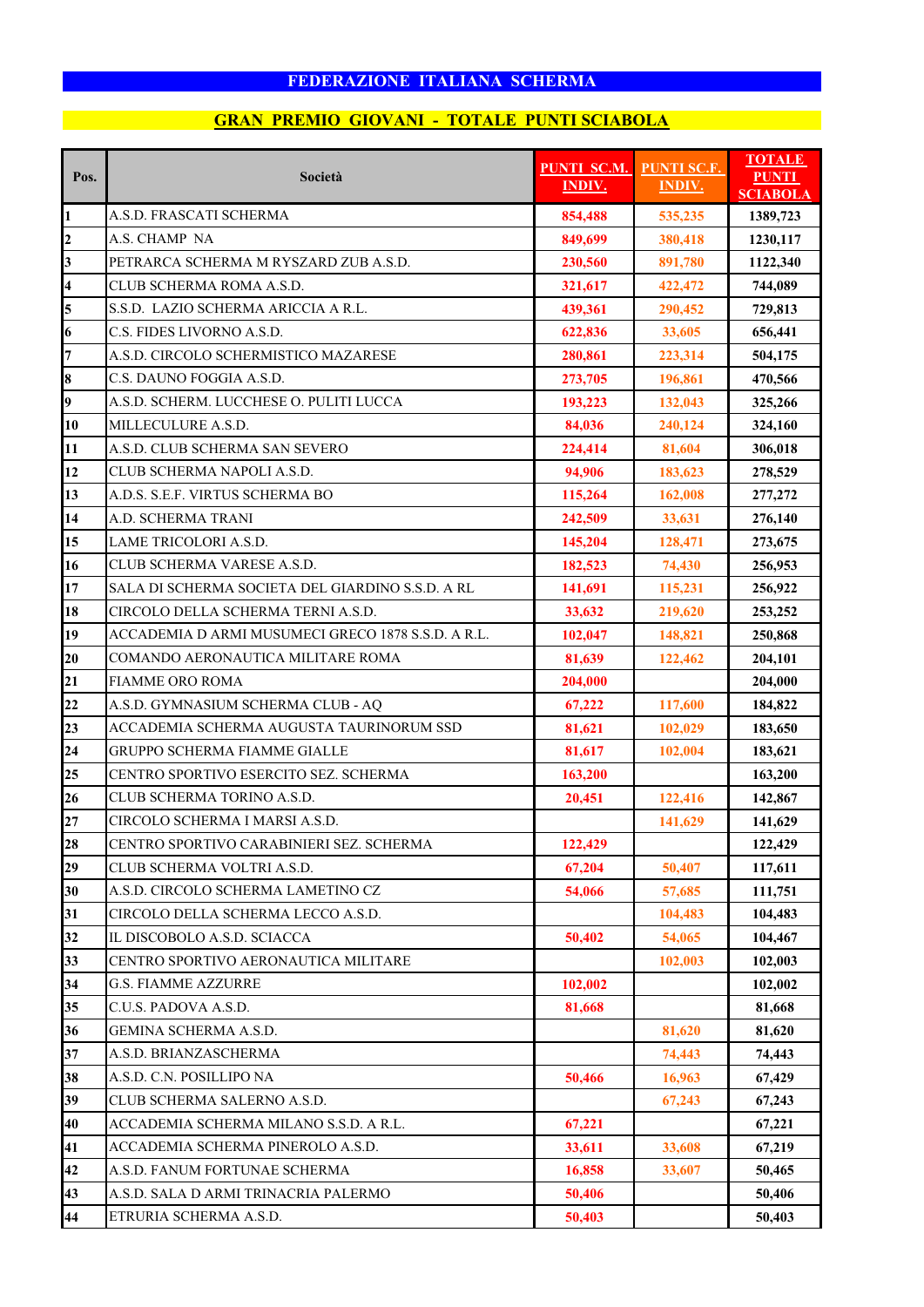| 45 | A.S.D. CAMPOBELLO SCHERMA TP          | 40,806 |        | 40,806 |
|----|---------------------------------------|--------|--------|--------|
| 46 | A.S.D. CLUB SCHERMA PALERMO           | 33,625 |        | 33,625 |
| 47 | OFFICINA DELLA SCHERMA A.S.D.         | 33,619 |        | 33,619 |
| 48 | CLUB SCHERMA LA FARNESIANA A.S.D.     | 33,610 |        | 33.610 |
| 49 | A.S.D. SCHERMA VITTORIO VENETO        |        | 20,454 | 20.454 |
| 50 | CIRCOLO SCHERMISTICO SASSARESE A.S.D. |        | 20,454 | 20.454 |
| 51 | A.S.D. ACCADEMIA D'ARMI ATHOS         | 20,451 |        | 20,451 |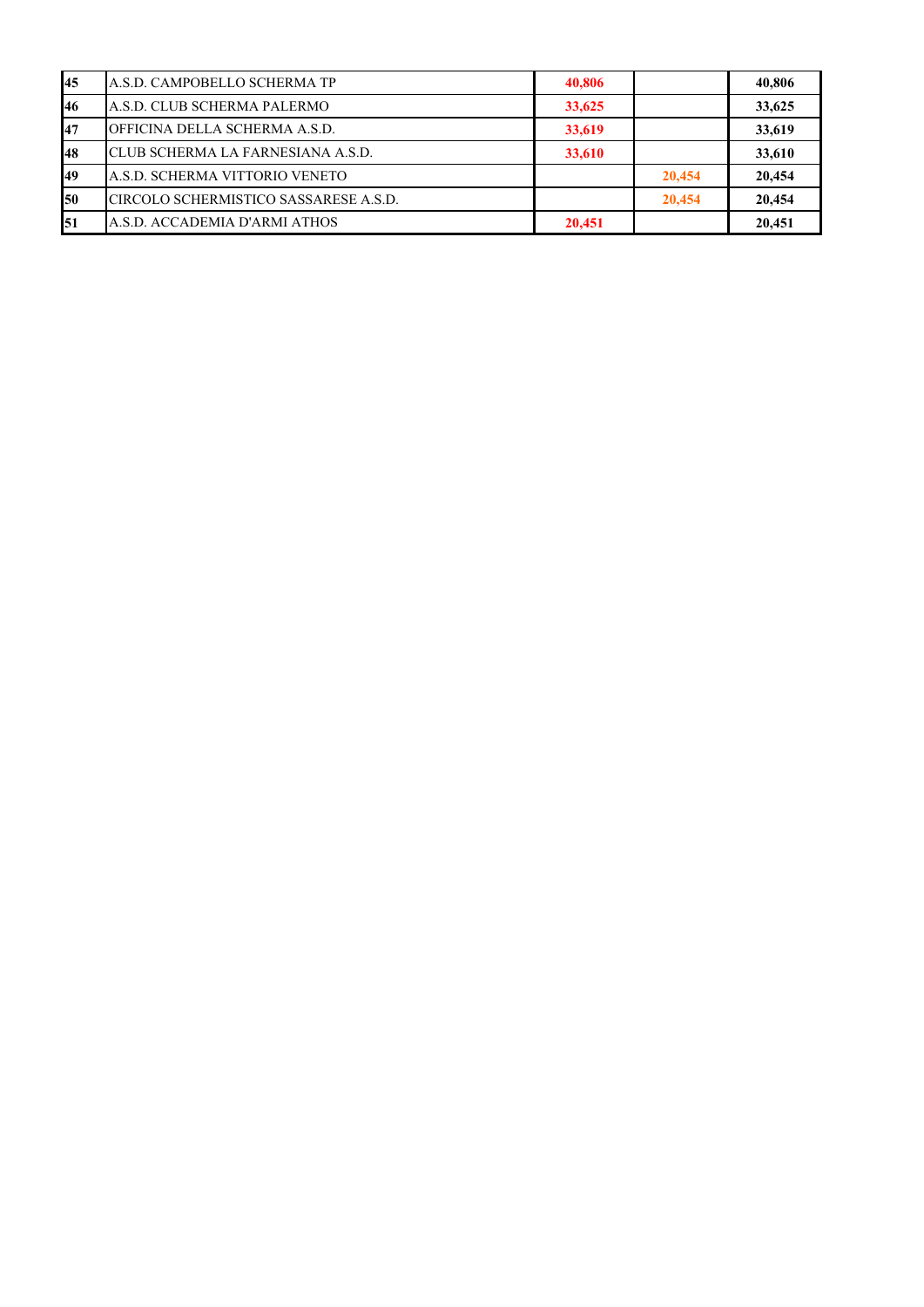#### **GRAN PREMIO GIOVANI PER SOCIETA' - DETTAGLIO PUNTI SCIABOLA**

| Società                         | Atleta                       | Codice | <b>Anno</b> | <b>Punti SCF</b><br><b>Cadetti</b> | <b>Punti SCF</b><br><b>Giovani</b> | Punti SCM<br>Cadetti | <b>Punti SCM</b><br>Giovani | <b>TOTALE</b><br><b>SCIABOLA</b> |
|---------------------------------|------------------------------|--------|-------------|------------------------------------|------------------------------------|----------------------|-----------------------------|----------------------------------|
| A.D. SCHERMA TRANI              | <b>TURSI ROSSELLA AURORA</b> | 680246 | 2005        | 33.631                             |                                    |                      |                             |                                  |
| A.D. SCHERMA TRANI              | <b>FABIANO PIETRO</b>        | 688274 | 2005        |                                    |                                    | 16,864               |                             |                                  |
| A.D. SCHERMA TRANI              | <b>DRAGONETTI GIUSEPPE</b>   | 680235 | 2006        |                                    |                                    | 33,603               |                             |                                  |
| A.D. SCHERMA TRANI              | PALUMBO GIORGIO MICHELE      | 668561 | 2006        |                                    |                                    | 33,624               |                             | 276,140                          |
| A.D. SCHERMA TRANI              | VETTURI GABRIELE             | 664305 | 2005        |                                    |                                    | 117,600              |                             |                                  |
| A.D. SCHERMA TRANI              | RUTIGLIANO MARCO             | 669447 | 2005        |                                    |                                    |                      | 40,818                      |                                  |
| A.D.S. S.E.F. VIRTUS SCHERMA BO | <b>NERI MARGHERITA</b>       | 681024 | 2006        | 33,601                             |                                    |                      |                             |                                  |
| A.D.S. S.E.F. VIRTUS SCHERMA BO | LIKAJ GIADA                  | 683141 | 2006        | 67,202                             |                                    |                      |                             |                                  |
| A.D.S. S.E.F. VIRTUS SCHERMA BO | ISANI MARIA LUDOVICA         | 652215 | 2001        |                                    | 61,205                             |                      |                             | 277,272                          |
| A.D.S. S.E.F. VIRTUS SCHERMA BO | CANÈ PIETRO                  | 673087 | 2005        |                                    |                                    | 33,622               |                             |                                  |
| A.D.S. S.E.F. VIRTUS SCHERMA BO | SPADARI STEFANO              | 653929 | 2002        |                                    |                                    |                      | 40,817                      |                                  |
| A.D.S. S.E.F. VIRTUS SCHERMA BO | COLAUTTI CHRISTIAN           | 641150 | 2002        |                                    |                                    |                      | 40,825                      |                                  |
| A.S. CHAMP NA                   | RESCINITI CHIARA             | 672245 | 2005        | 67,206                             |                                    |                      |                             |                                  |
| A.S. CHAMP NA                   | <b>MANZO MORENA</b>          | 683310 | 2006        | 84,001                             |                                    |                      |                             |                                  |
| A.S. CHAMP NA                   | VIALE MARIELLA               | 666691 | 2005        | 168,000                            |                                    |                      |                             |                                  |
| A.S. CHAMP NA                   | PETRONE ELISA                | 659803 | 2003        |                                    | 61,211                             |                      |                             |                                  |
| A.S. CHAMP NA                   | <b>REA MATTIA</b>            | 648259 | 2001        |                                    |                                    |                      | 40,823                      |                                  |
| A.S. CHAMP NA                   | <b>MARCIANO GIORGIO</b>      | 646118 | 2002        |                                    |                                    |                      | 102,002                     |                                  |
| A.S. CHAMP NA                   | <b>CHIARENZA DIEGO</b>       | 669099 | 2006        |                                    |                                    | 33,604               |                             |                                  |
| A.S. CHAMP NA                   | NICOLETTI ROBERTO            | 688565 | 2006        |                                    |                                    | 33,605               |                             |                                  |
| A.S. CHAMP NA                   | PETRUZZIELLO MICHELE         | 666696 | 2005        |                                    |                                    | 33,618               |                             | 1230,117                         |
| A.S. CHAMP NA                   | <b>MAIONE FRANCESCO</b>      | 666680 | 2004        |                                    |                                    | 50,413               |                             |                                  |
| A.S. CHAMP NA                   | <b>SALZANO ANTONIO</b>       | 683413 | 2004        |                                    |                                    | 67,202               |                             |                                  |
| A.S. CHAMP NA                   | STIGLIANO MARCO              | 666690 | 2005        |                                    |                                    | 84,001               |                             |                                  |
| A.S. CHAMP NA                   | <b>GALETTI MARCO</b>         | 644308 | 2004        |                                    |                                    | 84,003               |                             |                                  |
| A.S. CHAMP NA                   | ARUTA ANTONIO                | 673294 | 2006        |                                    |                                    | 84,004               |                             |                                  |
| A.S. CHAMP NA                   | SIBILLO ALFREDO              | 666697 | 2004        |                                    |                                    | 134,400              |                             |                                  |
| A.S. CHAMP NA                   | <b>ABATE MARCO</b>           | 650188 | 2002        |                                    |                                    |                      | 40,811                      |                                  |
| A.S. CHAMP NA                   | PELLEGRINO MICHELE           | 648256 | 2001        |                                    |                                    |                      | 61,213                      |                                  |
| A.S.D. ACCADEMIA D'ARMI ATHOS   | TAVOLACCI ALBERTO            | 639148 | 2003        |                                    |                                    |                      | 20,451                      | 20.451                           |
| A.S.D. BRIANZASCHERMA           | CISCATO ELISA                | 674799 | 2005        | 33,613                             |                                    |                      |                             | 74,443                           |
| A.S.D. BRIANZASCHERMA           | <b>ILARI ARIANNA</b>         | 668247 | 2001        |                                    | 40,830                             |                      |                             |                                  |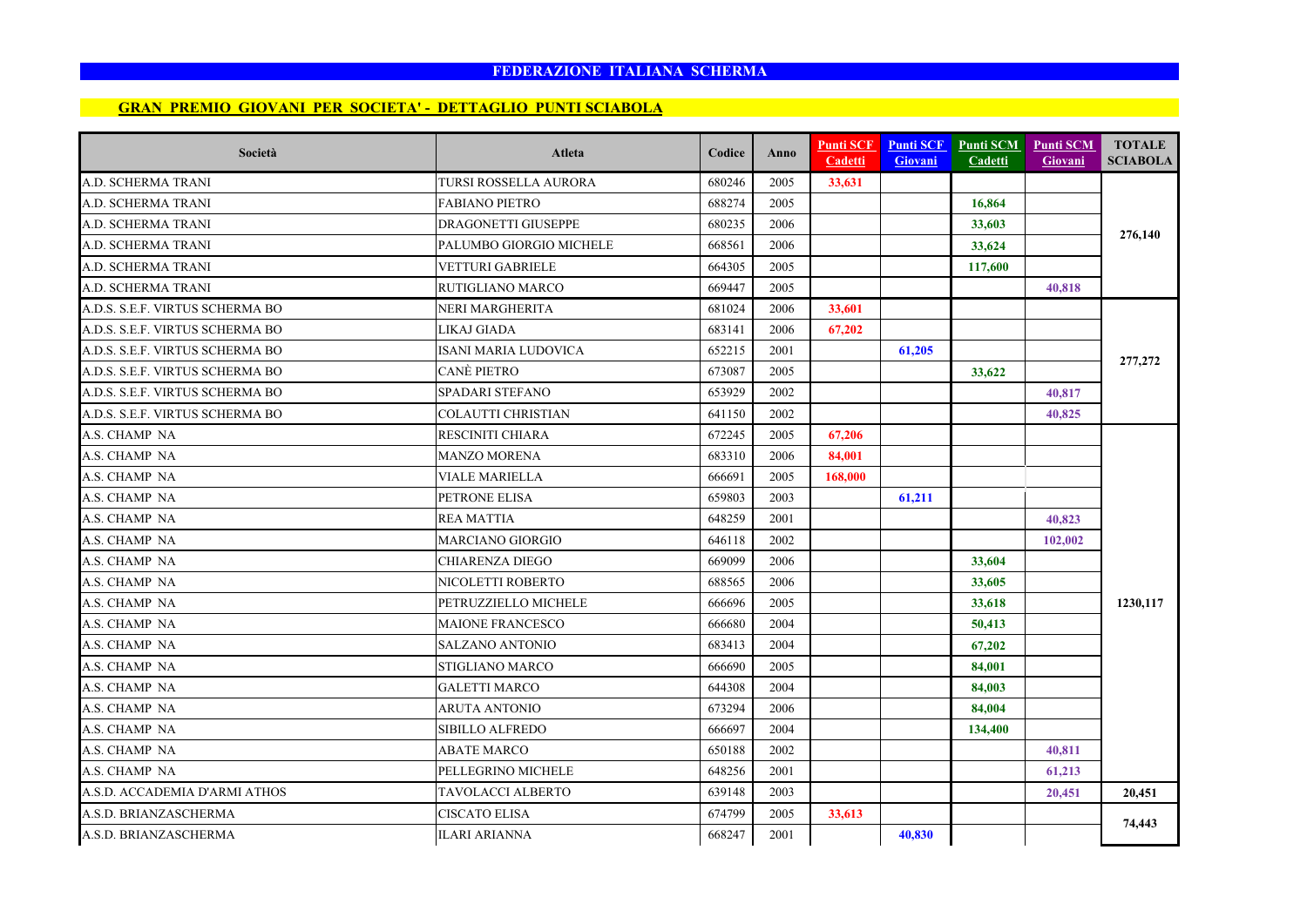| A.S.D. C.N. POSILLIPO NA             | PULELLA IRENE              | 683415 | 2004 | 16,863 |         |         |         |          |
|--------------------------------------|----------------------------|--------|------|--------|---------|---------|---------|----------|
| A.S.D. C.N. POSILLIPO NA             | CATALANO FABRIZIO          | 691803 | 2006 |        |         | 16,859  |         | 67,429   |
| A.S.D. C.N. POSILLIPO NA             | CASTIGLIONE FRANCESCO      | 688447 | 2006 |        |         | 33,607  |         |          |
| A.S.D. CAMPOBELLO SCHERMA TP         | <b>BRANCATO FLAVIO</b>     | 678152 | 2004 |        |         |         | 40,806  | 40,806   |
| A.S.D. CIRCOLO SCHERMA LAMETINO CZ   | <b>GRECO SARA</b>          | 670893 | 2006 | 16,864 |         |         |         |          |
| A.S.D. CIRCOLO SCHERMA LAMETINO CZ   | TARSITANO LORENZA          | 648225 | 2003 |        | 40.821  |         |         | 111,751  |
| A.S.D. CIRCOLO SCHERMA LAMETINO CZ   | <b>PUJIA ANGELO</b>        | 660056 | 2006 |        |         | 33,615  |         |          |
| A.S.D. CIRCOLO SCHERMA LAMETINO CZ   | <b>PALMIERI EZIO</b>       | 652906 | 2002 |        |         |         | 20,451  |          |
| A.S.D. CIRCOLO SCHERMISTICO MAZARESE | ARENA SARA                 | 667520 | 2006 | 16,862 |         |         |         |          |
| A.S.D. CIRCOLO SCHERMISTICO MAZARESE | <b>SCALETTA MARTINA</b>    | 646597 | 2006 | 33,618 |         |         |         |          |
| A.S.D. CIRCOLO SCHERMISTICO MAZARESE | PIGNOLI CLARA MARIA        | 648542 | 2004 | 50,413 |         |         |         |          |
| A.S.D. CIRCOLO SCHERMISTICO MAZARESE | NICASTRO SIMONA            | 652446 | 2005 |        | 40,813  |         |         |          |
| A.S.D. CIRCOLO SCHERMISTICO MAZARESE | ANDALORO DILETTA           | 656231 | 2001 |        | 81,608  |         |         | 504,175  |
| A.S.D. CIRCOLO SCHERMISTICO MAZARESE | LEONE DIEGO GIUSEPPE       | 664442 | 2006 |        |         | 50,401  |         |          |
| A.S.D. CIRCOLO SCHERMISTICO MAZARESE | <b>GUARDALA ANDREA</b>     | 668055 | 2005 |        |         | 67,205  |         |          |
| A.S.D. CIRCOLO SCHERMISTICO MAZARESE | <b>GUARDALA CLAUDIO</b>    | 655191 | 2003 |        |         |         | 20,455  |          |
| A.S.D. CIRCOLO SCHERMISTICO MAZARESE | <b>PUGLIESE SALVATORE</b>  | 664621 | 2004 |        |         |         | 142,800 |          |
| A.S.D. CLUB SCHERMA PALERMO          | <b>INGARGIOLA RICCARDO</b> | 660689 | 2005 |        |         | 33,625  |         | 33,625   |
| A.S.D. CLUB SCHERMA SAN SEVERO       | <b>GIANCOLA MARTINA</b>    | 677960 | 2005 |        | 81,604  |         |         |          |
| A.S.D. CLUB SCHERMA SAN SEVERO       | <b>BUENZA CIRO</b>         | 653775 | 2002 |        |         |         | 61,214  | 306,018  |
| A.S.D. CLUB SCHERMA SAN SEVERO       | NARDELLA EMANUELE          | 626287 | 2003 |        |         |         | 163,200 |          |
| A.S.D. FANUM FORTUNAE SCHERMA        | VOLPI ASIA                 | 675813 | 2006 | 33,607 |         |         |         | 50,465   |
| A.S.D. FANUM FORTUNAE SCHERMA        | <b>SCARPETTI MATTIA</b>    | 675807 | 2005 |        |         | 16,858  |         |          |
| A.S.D. FRASCATI SCHERMA              | OGGIANO SOFIA              | 668363 | 2005 | 33,602 |         |         |         |          |
| A.S.D. FRASCATI SCHERMA              | CHIGNOLI GIULIA            | 664102 | 2005 | 33,619 |         |         |         |          |
| A.S.D. FRASCATI SCHERMA              | NOBILONI GIULIA            | 661413 | 2004 | 50,402 |         |         |         |          |
| A.S.D. FRASCATI SCHERMA              | GIAMMARIOLI SOFIA          | 663310 | 2005 | 50,403 |         |         |         |          |
| A.S.D. FRASCATI SCHERMA              | FONDI VALERIA              | 683070 | 2005 |        | 61,208  |         |         |          |
| A.S.D. FRASCATI SCHERMA              | GIOVANNELLI AMELIA         | 653925 | 2004 |        | 102,001 |         |         |          |
| A.S.D. FRASCATI SCHERMA              | GIOVANNELLI VALLY          | 638981 | 2001 |        | 204,000 |         |         |          |
| A.S.D. FRASCATI SCHERMA              | TOMASSETTI TIZIANO         | 662956 | 2006 |        |         | 33,630  |         |          |
| A.S.D. FRASCATI SCHERMA              | <b>REALE EDOARDO</b>       | 676771 | 2006 |        |         | 168,000 |         | 1389,723 |
| A.S.D. FRASCATI SCHERMA              | OTTAVIANI LORENZO          | 641334 | 2002 |        |         |         | 81,607  |          |
| A.S.D. FRASCATI SCHERMA              | <b>GALLO MICHELE</b>       | 631740 | 2001 |        |         |         | 81,606  |          |
| A.S.D. FRASCATI SCHERMA              | ROUSSIER FUSCO ANDREA      | 670325 | 2006 |        |         |         | 40,829  |          |
| A.S.D. FRASCATI SCHERMA              | VINCI FLAVIO               | 661608 | 2004 |        |         |         | 61,208  |          |
| A.S.D. FRASCATI SCHERMA              | ROUSSIER FUSCO GIOVANNI    | 658678 | 2003 |        |         |         | 81,601  |          |
| A.S.D. FRASCATI SCHERMA              | PUCCI RICCARDO             | 641335 | 2002 |        |         |         | 81,602  |          |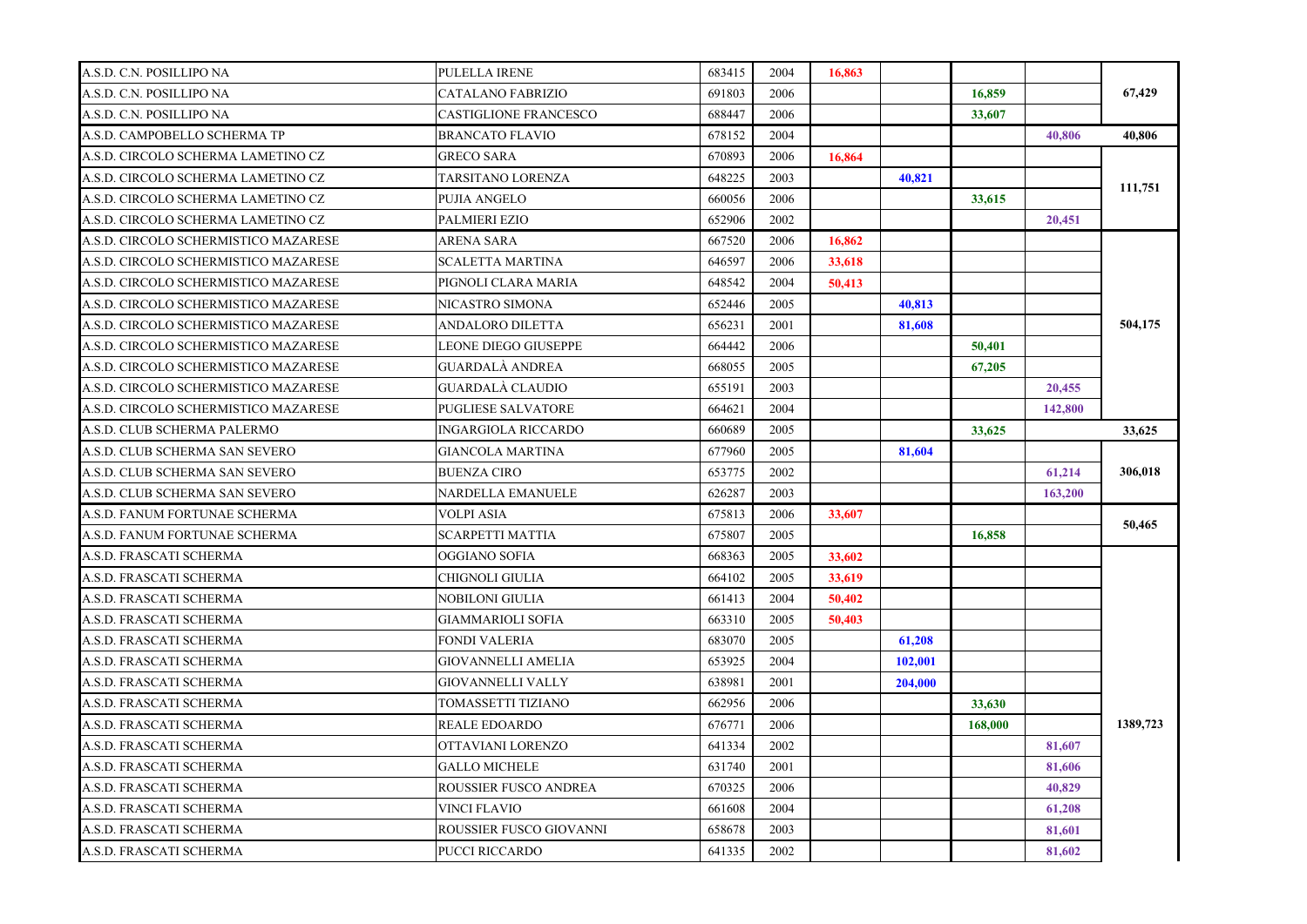| A.S.D. FRASCATI SCHERMA                            | VECCIA SCAVALLI LUPO GIORGIO GIOVAN | 658671 | 2003 |         |        |        | 81,605  |         |
|----------------------------------------------------|-------------------------------------|--------|------|---------|--------|--------|---------|---------|
| A.S.D. FRASCATI SCHERMA                            | TOCCI LEONARDO                      | 659720 | 2003 |         |        |        | 142,800 |         |
| A.S.D. GYMNASIUM SCHERMA CLUB - AQ                 | SPICA MANUELA                       | 657094 | 2004 | 117,600 |        |        |         |         |
| A.S.D. GYMNASIUM SCHERMA CLUB - AQ                 | GIARDINI NICHOLAS                   | 679659 | 2006 |         |        | 33,601 |         | 184,822 |
| A.S.D. GYMNASIUM SCHERMA CLUB - AQ                 | CALÒ FILIPPO                        | 667152 | 2006 |         |        | 33,621 |         |         |
| A.S.D. SALA D ARMI TRINACRIA PALERMO               | FILECCIA DUILIO MARIA               | 650738 | 2004 |         |        | 50,406 |         | 50,406  |
| A.S.D. SCHERM. LUCCHESE O. PULITI LUCCA            | RADOI LIDIA                         | 650955 | 2005 | 50,414  |        |        |         |         |
| A.S.D. SCHERM. LUCCHESE O. PULITI LUCCA            | RODILOSSO LOREDANA                  | 689923 | 2006 |         | 40,802 |        |         |         |
| A.S.D. SCHERM. LUCCHESE O. PULITI LUCCA            | CANDIDA DE MATTEO SARA              | 624803 | 2001 |         | 40,827 |        |         |         |
| A.S.D. SCHERM. LUCCHESE O. PULITI LUCCA            | VINCENZI ZACCARIA                   | 663563 | 2005 |         |        | 50,408 |         | 325,266 |
| A.S.D. SCHERM. LUCCHESE O. PULITI LUCCA            | PANCONI NICCOLO'                    | 650651 | 2003 |         |        |        | 40,801  |         |
| A.S.D. SCHERM. LUCCHESE O. PULITI LUCCA            | GNECH GIACOMO                       | 661220 | 2006 |         |        |        | 40,805  |         |
| A.S.D. SCHERM. LUCCHESE O. PULITI LUCCA            | GAROFALO ANDREA                     | 641703 | 2002 |         |        |        | 61,209  |         |
| A.S.D. SCHERMA VITTORIO VENETO                     | MILANESE MICHELLE                   | 681882 | 2004 |         | 20,454 |        |         | 20.454  |
| ACCADEMIA D ARMI MUSUMECI GRECO 1878 S.S.D. A R.L. | REM PICCI LUCREZIA                  | 650555 | 2005 | 33,606  |        |        |         | 250,868 |
| ACCADEMIA D ARMI MUSUMECI GRECO 1878 S.S.D. A R.L. | MORETTI BARBARA                     | 677968 | 2005 | 33,609  |        |        |         |         |
| ACCADEMIA D ARMI MUSUMECI GRECO 1878 S.S.D. A R.L. | ARRU ISABELLA                       | 649711 | 2001 |         | 81,606 |        |         |         |
| ACCADEMIA D ARMI MUSUMECI GRECO 1878 S.S.D. A R.L. | GAGLIARDI RICCARDO                  | 650437 | 2003 |         |        |        | 40,832  |         |
| ACCADEMIA D ARMI MUSUMECI GRECO 1878 S.S.D. A R.L. | FRANCIOSA DANIELE                   | 626476 | 2001 |         |        |        | 61,215  |         |
| ACCADEMIA SCHERMA AUGUSTA TAURINORUM SSD           | VIGLINO AMALIA                      | 652353 | 2003 |         | 40,826 |        |         | 183,650 |
| ACCADEMIA SCHERMA AUGUSTA TAURINORUM SSD           | COLONNA MARGHERITA                  | 651682 | 2002 |         | 61,203 |        |         |         |
| ACCADEMIA SCHERMA AUGUSTA TAURINORUM SSD           | ROMANI PAOLO                        | 638339 | 2001 |         |        |        | 40,802  |         |
| ACCADEMIA SCHERMA AUGUSTA TAURINORUM SSD           | SCARPATO EZEQUIEL                   | 696922 | 2003 |         |        |        | 40,819  |         |
| ACCADEMIA SCHERMA MILANO S.S.D. A R.L.             | VALSECCHI LORENZO GIACOMO           | 680613 | 2006 |         |        | 33,609 |         | 67,221  |
| ACCADEMIA SCHERMA MILANO S.S.D. A R.L.             | KITTE AYAOKI ALFONSO                | 683119 | 2006 |         |        | 33,612 |         |         |
| ACCADEMIA SCHERMA PINEROLO A.S.D.                  | AVARO ELISA                         | 670995 | 2005 | 33,608  |        |        |         | 67,219  |
| ACCADEMIA SCHERMA PINEROLO A.S.D.                  | MERLO TOMMASO                       | 656821 | 2004 |         |        | 33,611 |         |         |
| C.S. DAUNO FOGGIA A.S.D.                           | DIDONATO ALEIDA                     | 664534 | 2005 | 33,610  |        |        |         |         |
| C.S. DAUNO FOGGIA A.S.D.                           | NAPPI ELIANA                        | 653533 | 2003 |         | 40,831 |        |         |         |
| C.S. DAUNO FOGGIA A.S.D.                           | CARELLA GAIA PIA                    | 649435 | 2002 |         | 61,207 |        |         |         |
| C.S. DAUNO FOGGIA A.S.D.                           | CARAFA GAIA KAROLA                  | 673443 | 2006 |         | 61,213 |        |         |         |
| C.S. DAUNO FOGGIA A.S.D.                           | RICCIARDI DAVIDE                    | 664518 | 2005 |         |        | 33,602 |         | 470,566 |
| C.S. DAUNO FOGGIA A.S.D.                           | GUASCITO NICOLA PIO                 | 661087 | 2004 |         |        | 50,404 |         |         |
| C.S. DAUNO FOGGIA A.S.D.                           | CICCHETTI DAVIDE                    | 663121 | 2005 |         |        | 67,203 |         |         |
| C.S. DAUNO FOGGIA A.S.D.                           | GUIDA ANDREA                        | 672857 | 2003 |         |        |        | 20,459  |         |
| C.S. DAUNO FOGGIA A.S.D.                           | PISERCHIA ARNALDO                   | 652943 | 2003 |         |        |        | 40,827  |         |
| C.S. DAUNO FOGGIA A.S.D.                           | MASTRULLO MARCO                     | 653532 | 2003 |         |        |        | 61,210  |         |
| C.S. FIDES LIVORNO A.S.D.                          | STRATI AZZURRA                      | 657930 | 2005 | 33,605  |        |        |         |         |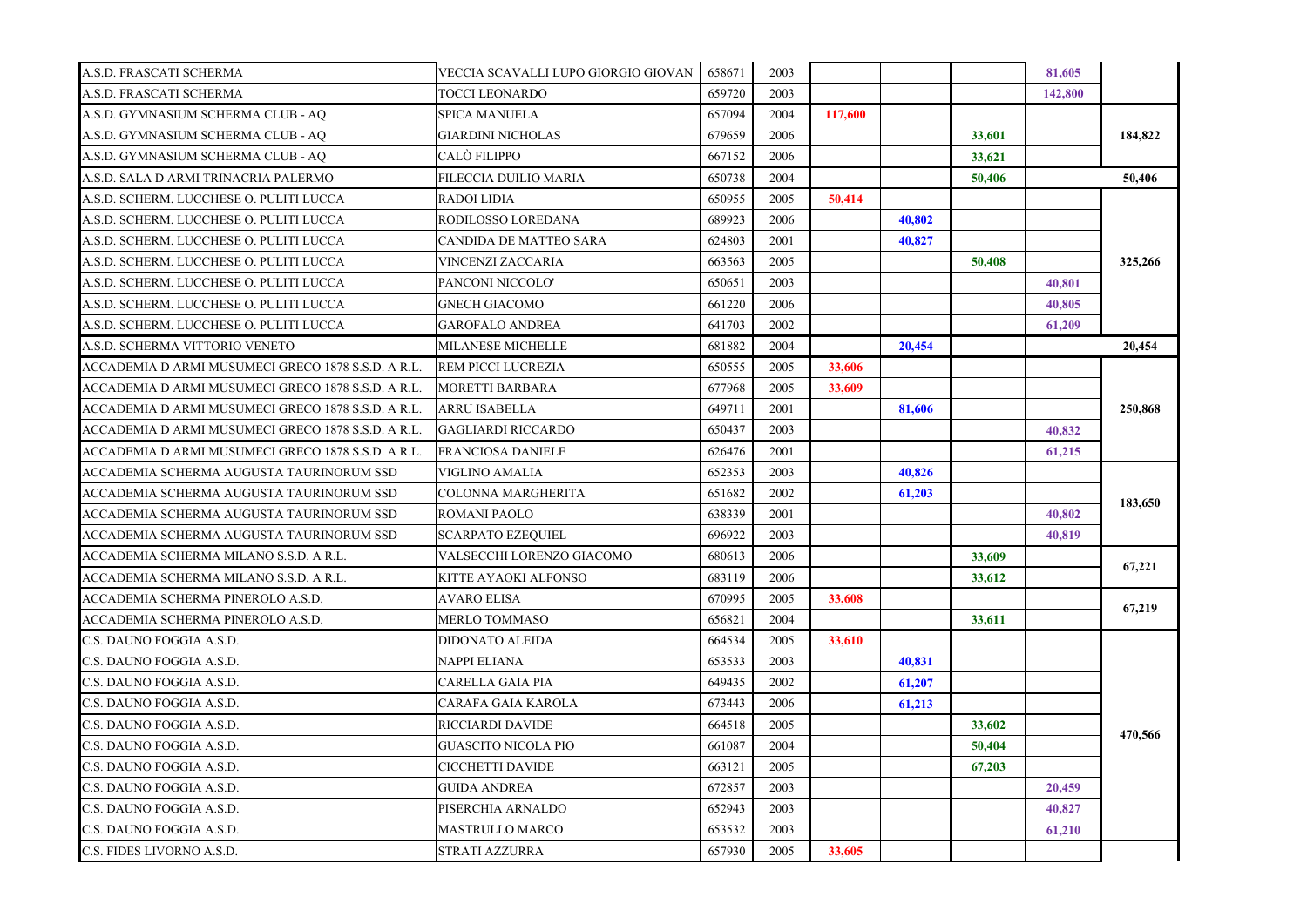| C.S. FIDES LIVORNO A.S.D.                | BETTI EDOARDO            | 650170 | 2006 |        |         | 33,608  |         | 656,441 |
|------------------------------------------|--------------------------|--------|------|--------|---------|---------|---------|---------|
| C.S. FIDES LIVORNO A.S.D.                | MARCHINI PIETRO NICODEMO | 663565 | 2006 |        |         | 33,615  |         |         |
| C.S. FIDES LIVORNO A.S.D.                | MANNUCCI DAVIDE          | 670678 | 2006 |        |         | 50,405  |         |         |
| C.S. FIDES LIVORNO A.S.D.                | BERTINI COSIMO           | 686060 | 2005 |        |         | 117,600 |         |         |
| C.S. FIDES LIVORNO A.S.D.                | TORRE PIETRO             | 640449 | 2002 |        |         |         | 204,000 |         |
| C.S. FIDES LIVORNO A.S.D.                | RIBAUDO UMBERTO MARIA    | 647806 | 2005 |        |         |         | 81,604  |         |
| C.S. FIDES LIVORNO A.S.D.                | CANTINI EDOARDO          | 639732 | 2004 |        |         |         | 102,004 |         |
| C.U.S. PADOVA A.S.D.                     | VERZEA FILIP             | 644403 | 2002 |        |         |         | 20,464  | 81,668  |
| C.U.S. PADOVA A.S.D.                     | NARIUZZI RICCARDO        | 667415 | 2005 |        |         |         | 61,204  |         |
| CENTRO SPORTIVO AERONAUTICA MILITARE     | TARICCO BENEDETTA        | 639980 | 2001 |        | 102,003 |         |         | 102,003 |
| CENTRO SPORTIVO CARABINIERI SEZ. SCHERMA | REA MATTIA               | 648259 | 2001 |        |         |         | 40.823  |         |
| CENTRO SPORTIVO CARABINIERI SEZ. SCHERMA | GALLO MICHELE            | 631740 | 2001 |        |         |         | 81,606  | 122,429 |
| CENTRO SPORTIVO ESERCITO SEZ. SCHERMA    | NARDELLA EMANUELE        | 626287 | 2003 |        |         |         | 163,200 | 163,200 |
| CIRCOLO DELLA SCHERMA LECCO A.S.D.       | MAUGERI MARINA           | 668582 | 2004 | 33,622 |         |         |         |         |
| CIRCOLO DELLA SCHERMA LECCO A.S.D.       | <b>MAPELLI FRANCESCA</b> | 670649 | 2004 | 50,404 |         |         |         | 104,483 |
| CIRCOLO DELLA SCHERMA LECCO A.S.D.       | RIVA ARIANNA             | 683175 | 2006 |        | 20,457  |         |         |         |
| CIRCOLO DELLA SCHERMA TERNI A.S.D.       | PICCIONI CHIARA          | 675109 | 2005 | 33,616 |         |         |         | 253,252 |
| CIRCOLO DELLA SCHERMA TERNI A.S.D.       | TESTASECCA GINEVRA       | 653664 | 2004 | 84,002 |         |         |         |         |
| CIRCOLO DELLA SCHERMA TERNI A.S.D.       | GUARINO EMMA             | 647751 | 2002 |        | 102,002 |         |         |         |
| CIRCOLO DELLA SCHERMA TERNI A.S.D.       | CATAPANO GIUSEPPE        | 653930 | 2004 |        |         | 33,632  |         |         |
| CIRCOLO SCHERMA I MARSI A.S.D.           | SANTUCCI SOFIA           | 666839 | 2005 | 33,617 |         |         |         |         |
| CIRCOLO SCHERMA I MARSI A.S.D.           | LANCIANI MARIA CHIARA    | 665290 | 2004 | 67,204 |         |         |         | 141,629 |
| CIRCOLO SCHERMA I MARSI A.S.D.           | OLIVIERI ALESSIA         | 652289 | 2004 |        | 40,808  |         |         |         |
| CIRCOLO SCHERMISTICO SASSARESE A.S.D.    | ACHENZA FRANCESCA        | 670388 | 2005 |        | 20,454  |         |         | 20,454  |
| CLUB SCHERMA LA FARNESIANA A.S.D.        | ZAMBRELLI PIETRO         | 655994 | 2005 |        |         | 33,610  |         | 33,610  |
| CLUB SCHERMA NAPOLI A.S.D.               | FUSCO MARIA              | 682986 | 2006 |        | 40,823  |         |         |         |
| CLUB SCHERMA NAPOLI A.S.D.               | LANDI MICHELA            | 664025 | 2003 |        | 142,800 |         |         |         |
| CLUB SCHERMA NAPOLI A.S.D.               | CALVIATI GIUSEPPE        | 683299 | 2006 |        |         | 33,631  |         | 278,529 |
| CLUB SCHERMA NAPOLI A.S.D.               | GARGIULO LUCIANO         | 664467 | 2005 |        |         |         | 20,461  |         |
| CLUB SCHERMA NAPOLI A.S.D.               | BARIONOVI ROBERTO        | 649145 | 2002 |        |         |         | 40,814  |         |
| CLUB SCHERMA ROMA A.S.D.                 | FORNARIO MARTA           | 681714 | 2006 | 33,612 |         |         |         |         |
| CLUB SCHERMA ROMA A.S.D.                 | SYLOS LABINI ELETTRA     | 677575 | 2006 | 33,626 |         |         |         |         |
| CLUB SCHERMA ROMA A.S.D.                 | BLANDINO ARIANNA         | 663708 | 2004 | 67,207 |         |         |         |         |
| CLUB SCHERMA ROMA A.S.D.                 | POLLI MARIA CLEMENTINA   | 669263 | 2005 | 84,004 |         |         |         |         |
| CLUB SCHERMA ROMA A.S.D.                 | ESPOSITI MAXIME          | 662403 | 2005 |        | 61,206  |         |         |         |
| CLUB SCHERMA ROMA A.S.D.                 | PONTINI FEDERICA         | 651693 | 2003 |        | 61,215  |         |         | 744,089 |
| CLUB SCHERMA ROMA A.S.D.                 | BORRELLI ELISABETTA      | 668733 | 2006 |        | 81,602  |         |         |         |
| CLUB SCHERMA ROMA A.S.D.                 | SCACCHIA EDOARDO         | 667586 | 2005 |        |         | 50,407  |         |         |
|                                          |                          |        |      |        |         |         |         |         |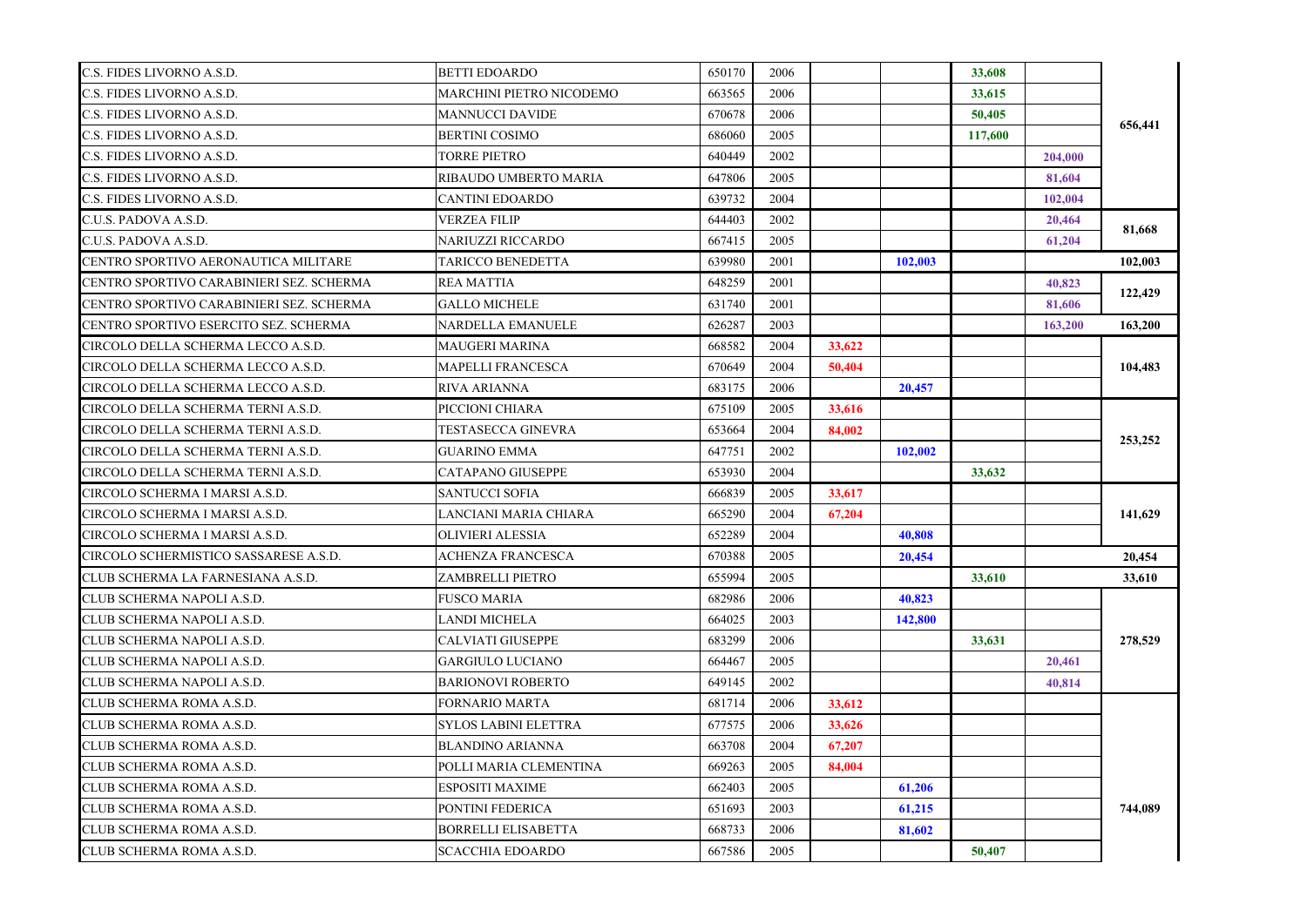| CLUB SCHERMA ROMA A.S.D.            | INCECCHI IACOPO         | 654507 | 2005 |        |         | 67,206 |         |         |
|-------------------------------------|-------------------------|--------|------|--------|---------|--------|---------|---------|
| CLUB SCHERMA ROMA A.S.D.            | CONVERSI ALESSANDRO     | 640480 | 2003 |        |         |        | 102.001 |         |
| CLUB SCHERMA ROMA A.S.D.            | DI GIANVITO PIETRO      | 627596 | 2002 |        |         |        | 102,003 |         |
| CLUB SCHERMA SALERNO A.S.D.         | FIMIANI ANGELICA CARMEN | 685937 | 2006 | 33,620 |         |        |         | 67,243  |
| CLUB SCHERMA SALERNO A.S.D.         | PENDENZA SARA           | 682467 | 2006 | 33,623 |         |        |         |         |
| CLUB SCHERMA TORINO A.S.D.          | ZUCCHELLI MARTA         | 647197 | 2002 |        | 61,204  |        |         | 142,867 |
| CLUB SCHERMA TORINO A.S.D.          | GUZZI SUSINI FEDERICA   | 641409 | 2002 |        | 61,212  |        |         |         |
| CLUB SCHERMA TORINO A.S.D.          | BERTOLA PIETRO TUDJAN   | 651418 | 2002 |        |         |        | 20,451  |         |
| CLUB SCHERMA VARESE A.S.D.          | MINONZIO ELENA SILVIA   | 680105 | 2006 | 33,625 |         |        |         |         |
| CLUB SCHERMA VARESE A.S.D.          | MESCHINI CECILIA        | 670571 | 2004 |        | 40.805  |        |         |         |
| CLUB SCHERMA VARESE A.S.D.          | ATTARDO TOMMASO         | 686465 | 2004 |        |         | 16,863 |         |         |
| CLUB SCHERMA VARESE A.S.D.          | CONTI LEONARDO          | 666760 | 2004 |        |         | 33,626 |         | 256,953 |
| CLUB SCHERMA VARESE A.S.D.          | ORLANDI EDOARDO         | 667441 | 2005 |        |         | 50,411 |         |         |
| CLUB SCHERMA VARESE A.S.D.          | RIZZI ALESSANDRO        | 664655 | 2003 |        |         |        | 40,803  |         |
| CLUB SCHERMA VARESE A.S.D.          | MANGIONE MATTEO         | 663512 | 2003 |        |         |        | 40,820  |         |
| CLUB SCHERMA VOLTRI A.S.D.          | GALETTI GIADA           | 657484 | 2006 | 50,407 |         |        |         | 117,611 |
| CLUB SCHERMA VOLTRI A.S.D.          | LAZZARO SALVATORE       | 661988 | 2005 |        |         | 67,204 |         |         |
| COMANDO AERONAUTICA MILITARE ROMA   | PANELLA GINEVRA         | 650679 | 2002 |        | 20,459  |        |         | 204,101 |
| COMANDO AERONAUTICA MILITARE ROMA   | TARICCO BENEDETTA       | 639980 | 2001 |        | 102,003 |        |         |         |
| COMANDO AERONAUTICA MILITARE ROMA   | ZOGLIO RICCARDO         | 645247 | 2003 |        |         |        | 40,809  |         |
| COMANDO AERONAUTICA MILITARE ROMA   | PERTICONI GIANMARCO     | 639026 | 2001 |        |         |        | 40,830  |         |
| ETRURIA SCHERMA A.S.D.              | STIRPE DANIELE          | 674532 | 2006 |        |         | 50,403 |         | 50,403  |
| <b>FIAMME ORO ROMA</b>              | TORRE PIETRO            | 640449 | 2002 |        |         |        | 204,000 | 204,000 |
| <b>G.S. FIAMME AZZURRE</b>          | MARCIANO GIORGIO        | 646118 | 2002 |        |         |        | 102,002 | 102,002 |
| GEMINA SCHERMA A.S.D.               | PARMEGGIANI EUGENIA     | 662084 | 2002 |        | 40,802  |        |         | 81,620  |
| GEMINA SCHERMA A.S.D.               | DEL SAL LUCREZIA        | 664639 | 2003 |        | 40,818  |        |         |         |
| <b>GRUPPO SCHERMA FIAMME GIALLE</b> | FUSETTI BENEDETTA       | 654675 | 2002 |        | 102,004 |        |         | 183,621 |
| <b>GRUPPO SCHERMA FIAMME GIALLE</b> | OTTAVIANI LORENZO       | 641334 | 2002 |        |         |        | 81,607  |         |
| IL DISCOBOLO A.S.D. SCIACCA         | FIGLIOLI SOFIA ANNA PIA | 673840 | 2006 | 33,614 |         |        |         |         |
| IL DISCOBOLO A.S.D. SCIACCA         | FRENNA CAROLYN          | 644723 | 2002 |        | 20,451  |        |         | 104,467 |
| IL DISCOBOLO A.S.D. SCIACCA         | VINTI RAFFAELE          | 662227 | 2005 |        |         | 50,402 |         |         |
| <b>LAME TRICOLORI A.S.D.</b>        | D'ORAZI FRANCESCA       | 662057 | 2006 | 67,205 |         |        |         |         |
| LAME TRICOLORI A.S.D.               | MONICA RAFFAELLA        | 702124 | 2006 |        | 20,455  |        |         | 273,675 |
| LAME TRICOLORI A.S.D.               | SIMONELLI GIULIA        | 630502 | 2001 |        | 40,811  |        |         |         |
| LAME TRICOLORI A.S.D.               | SARCINELLA FRANCESCO    | 664957 | 2004 |        |         | 84,002 |         |         |
| <b>LAME TRICOLORI A.S.D.</b>        | FERRARI CHRISTIAN       | 652868 | 2002 |        |         |        | 61,202  |         |
| MILLECULURE A.S.D.                  | VARRICCHIO GIULIA       | 689017 | 2005 | 50,416 |         |        |         |         |
| MILLECULURE A.S.D.                  | AMODIO BENEDETTA        | 687462 | 2005 | 67,201 |         |        |         |         |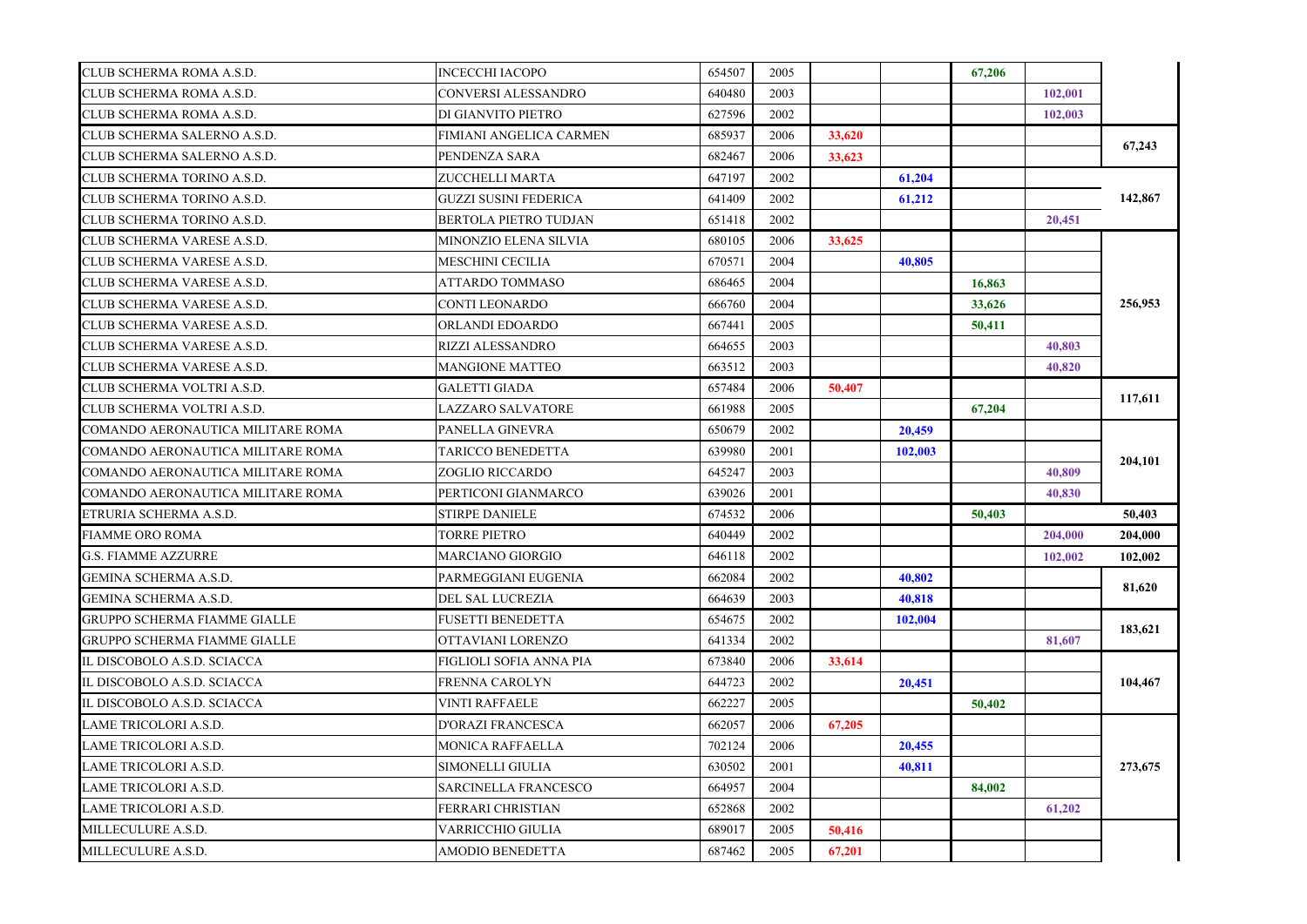| MILLECULURE A.S.D.                    | DE BIASE ALESSIA           | 687463 | 2002 |         | 20,461  |        |        |          |
|---------------------------------------|----------------------------|--------|------|---------|---------|--------|--------|----------|
| MILLECULURE A.S.D.                    | VARRIALE VIVIANA           | 648683 | 2001 |         | 40,832  |        |        | 324,160  |
| MILLECULURE A.S.D.                    | DOTOLI MARIACHIARA         | 651079 | 2002 |         | 61,214  |        |        |          |
| MILLECULURE A.S.D.                    | DE LUCA FRANCESCO PIO      | 680700 | 2004 |         |         | 33,627 |        |          |
| MILLECULURE A.S.D.                    | <b>SIANO MATTIA</b>        | 666688 | 2005 |         |         | 50,409 |        |          |
| OFFICINA DELLA SCHERMA A.S.D.         | SIMIONATO LORENZO          | 675064 | 2005 |         |         | 33,619 |        | 33,619   |
| PETRARCA SCHERMA M RYSZARD ZUB A.S.D. | <b>BOCCARDO GIULIA</b>     | 674093 | 2006 | 33,604  |         |        |        |          |
| PETRARCA SCHERMA M RYSZARD ZUB A.S.D. | <b>BALSANO VITTORIA</b>    | 668115 | 2006 | 50,405  |         |        |        |          |
| PETRARCA SCHERMA M RYSZARD ZUB A.S.D. | COPPO MARGARITA            | 652423 | 2004 | 50,412  |         |        |        |          |
| PETRARCA SCHERMA M RYSZARD ZUB A.S.D. | NICOLAI ALESSANDRA         | 661216 | 2005 | 67,203  |         |        |        |          |
| PETRARCA SCHERMA M RYSZARD ZUB A.S.D. | STEFANELLO LUCIA           | 654767 | 2004 | 117,600 |         |        |        |          |
| PETRARCA SCHERMA M RYSZARD ZUB A.S.D. | VEZÙ GIOVANNA              | 653604 | 2003 |         | 40,829  |        |        |          |
| PETRARCA SCHERMA M RYSZARD ZUB A.S.D. | <b>FUSETTI BENEDETTA</b>   | 654675 | 2002 |         | 102,004 |        |        |          |
| PETRARCA SCHERMA M RYSZARD ZUB A.S.D. | CATTANEO VALENTINA         | 662345 | 2004 | 50,415  |         |        |        |          |
| PETRARCA SCHERMA M RYSZARD ZUB A.S.D. | <b>FUSETTI CARLOTTA</b>    | 654677 | 2004 | 134,400 |         |        |        |          |
| PETRARCA SCHERMA M RYSZARD ZUB A.S.D. | <b>MATRIGALI ANNA</b>      | 646577 | 2003 |         | 20,458  |        |        | 1122,340 |
| PETRARCA SCHERMA M RYSZARD ZUB A.S.D. | <b>GIORDANI MARGHERITA</b> | 662450 | 2006 |         | 40,822  |        |        |          |
| PETRARCA SCHERMA M RYSZARD ZUB A.S.D. | TAPPARELLO ANGELICA        | 641431 | 2003 |         | 40,828  |        |        |          |
| PETRARCA SCHERMA M RYSZARD ZUB A.S.D. | TALLARICO ANTONIO          | 648910 | 2004 |         |         | 67,207 |        |          |
| PETRARCA SCHERMA M RYSZARD ZUB A.S.D. | MARIGO ANDREA              | 662351 | 2002 |         |         |        | 20,456 |          |
| PETRARCA SCHERMA M RYSZARD ZUB A.S.D. | CARINCI FRANCESCO          | 652449 | 2005 |         |         |        | 20,458 |          |
| PETRARCA SCHERMA M RYSZARD ZUB A.S.D. | PETRIN EDOARDO             | 649527 | 2003 |         |         |        | 40,831 |          |
| PETRARCA SCHERMA M RYSZARD ZUB A.S.D. | NIGRI ALBERTO              | 639772 | 2001 |         |         |        | 81,608 |          |
| PETRARCA SCHERMA M RYSZARD ZUB A.S.D. | VESTIDELLO MADDALENA       | 644850 | 2001 |         | 142,800 |        |        |          |
| S.S.D. LAZIO SCHERMA ARICCIA A R.L.   | <b>CALABRESI ALICE</b>     | 666434 | 2005 | 33,603  |         |        |        |          |
| S.S.D. LAZIO SCHERMA ARICCIA A R.L.   | LA ROVERE MARTINA          | 688043 | 2005 | 33,612  |         |        |        |          |
| S.S.D. LAZIO SCHERMA ARICCIA A R.L.   | CASTELLACCI FLAVIA         | 675504 | 2005 | 50,401  |         |        |        |          |
| S.S.D. LAZIO SCHERMA ARICCIA A R.L.   | <b>GULLO SOFIA</b>         | 681923 | 2006 | 50,409  |         |        |        |          |
| S.S.D. LAZIO SCHERMA ARICCIA A R.L.   | COTOLONI MARTINA           | 644557 | 2002 |         | 40.820  |        |        |          |
| S.S.D. LAZIO SCHERMA ARICCIA A R.L.   | FORMICONI ANGELO           | 655280 | 2005 |         |         | 33,616 |        |          |
| S.S.D. LAZIO SCHERMA ARICCIA A R.L.   | CUCCIOLETTA FEDERICO       | 649881 | 2004 |         |         | 67,201 |        |          |
| S.S.D. LAZIO SCHERMA ARICCIA A R.L.   | CICCONI LUDOVICO ROBERTO   | 659286 | 2006 |         |         | 16,861 |        | 729,813  |
| S.S.D. LAZIO SCHERMA ARICCIA A R.L.   | MIGNUCCI ANDREA            | 668385 | 2004 |         |         | 50,414 |        |          |
| S.S.D. LAZIO SCHERMA ARICCIA A R.L.   | PERUGINI ALESSANDRO        | 649617 | 2004 |         |         | 67,208 |        |          |
| S.S.D. LAZIO SCHERMA ARICCIA A R.L.   | PICCOLI ALESSIA            | 659709 | 2004 |         | 81,607  |        |        |          |
| S.S.D. LAZIO SCHERMA ARICCIA A R.L.   | MARINI ANDREA              | 628777 | 2001 |         |         |        | 40,815 |          |
| S.S.D. LAZIO SCHERMA ARICCIA A R.L.   | MARINI FEDERICO            | 628778 | 2002 |         |         |        | 40,821 |          |
| S.S.D. LAZIO SCHERMA ARICCIA A R.L.   | <b>TESTA GIOSUE'</b>       | 663597 | 2001 |         |         |        | 40,822 |          |
|                                       |                            |        |      |         |         |        |        |          |